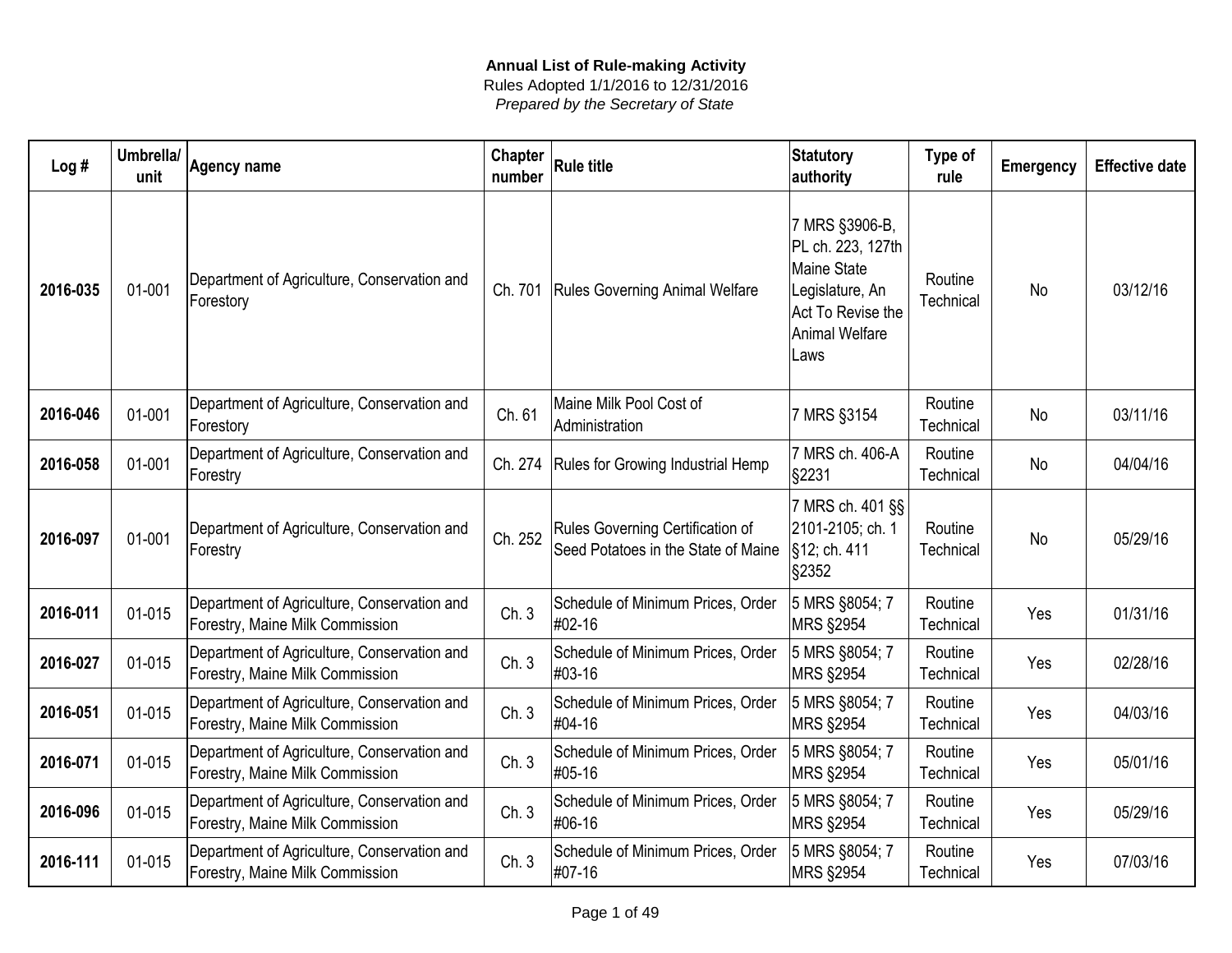| Log#     | Umbrella/<br>unit | Agency name                                                                                           | <b>Chapter</b><br>number | <b>Rule title</b>                                                                                                    | <b>Statutory</b><br>authority                                                                  | Type of<br>rule      | Emergency | <b>Effective date</b> |
|----------|-------------------|-------------------------------------------------------------------------------------------------------|--------------------------|----------------------------------------------------------------------------------------------------------------------|------------------------------------------------------------------------------------------------|----------------------|-----------|-----------------------|
| 2016-127 | 01-015            | Department of Agriculture, Conservation and<br>Forestry, Maine Milk Commission                        | Ch.3                     | Schedule of Minimum Prices, Order<br>#08-16                                                                          | 5 MRS §8054; 7<br><b>MRS §2954</b>                                                             | Routine<br>Technical | Yes       | 07/31/16              |
| 2016-143 | 01-015            | Department of Agriculture, Conservation and<br>Forestry, Maine Milk Commission                        | Ch.3                     | Schedule of Minimum Prices, Order<br>#09-16                                                                          | 5 MRS §8054; 7<br><b>MRS §2954</b>                                                             | Routine<br>Technical | Yes       | 09/04/16              |
| 2016-159 | 01-015            | Department of Agriculture, Conservation and<br>Forestry, Maine Milk Commission                        | Ch.3                     | Schedule of Minimum Prices, Order<br>#10-16                                                                          | 5 MRS §8054; 7<br><b>MRS §2954</b>                                                             | Routine<br>Technical | Yes       | 10/02/16              |
| 2016-180 | 01-015            | Department of Agriculture, Conservation and<br>Forestry, Maine Milk Commission                        | Ch.3                     | Schedule of Minimum Prices, Order<br>#11-16                                                                          | 5 MRS §8054; 7<br>MRS §2954                                                                    | Routine<br>Technical | Yes       | 10/29/16              |
| 2016-204 | 01-015            | Department of Agriculture, Conservation and<br>Forestry, Maine Milk Commission                        | Ch.3                     | Schedule of Minimum Prices, Order<br>#12-16                                                                          | 5 MRS §8054; 7<br><b>MRS §2954</b>                                                             | Routine<br>Technical | Yes       | 12/04/16              |
| 2016-230 | 01-015            | Department of Agriculture, Conservation and<br>Forestry, Maine Milk Commission                        | Ch.3                     | Schedule of Minimum Prices, Order<br>#01-17                                                                          | 5 MRS §8054; 7<br><b>MRS §2954</b>                                                             | Routine<br>Technical | Yes       | 01/01/17              |
| 2016-229 | 01-017            | Department of Agriculture, Conservation and<br>Forestry, Maine State Harness Racing<br>Commission     | Ch. 11                   | <b>Medication and Testing</b>                                                                                        | 8 MRS §§ 263-A,<br>268, 279-A, 279-<br>B, 281                                                  | Routine<br>Technical | <b>No</b> | 12/26/16              |
| 2016-103 | 01-669            | Department of Agriculture, Conservation and<br>Forestry, Bureau of Forestry (Maine Forest<br>Service) | Ch. 30                   | Prior Approval Process and Stop<br><b>Work Orders</b>                                                                | 12 MRS ch. 805<br>sub-ch. 3-A, as<br>amended by PL<br>2013 ch. 412;<br>Resolves 2015<br>ch. 58 | Major<br>Substantive | <b>No</b> | 07/15/16              |
| 2016-010 | 01-672            | Department of Agriculture, Conservation and<br>Forestry, Land Use Planning Commission                 | Ch. 10                   | Land Use Guidance Maps (Amended<br>Zoning Maps), Zoning Petition ZP<br>757: (Big Moose Twp. - Piscataquis<br>County) | 12 MRS §§ 685-<br>A(7-A), 689                                                                  | Routine<br>Technical | <b>No</b> | 01/19/16              |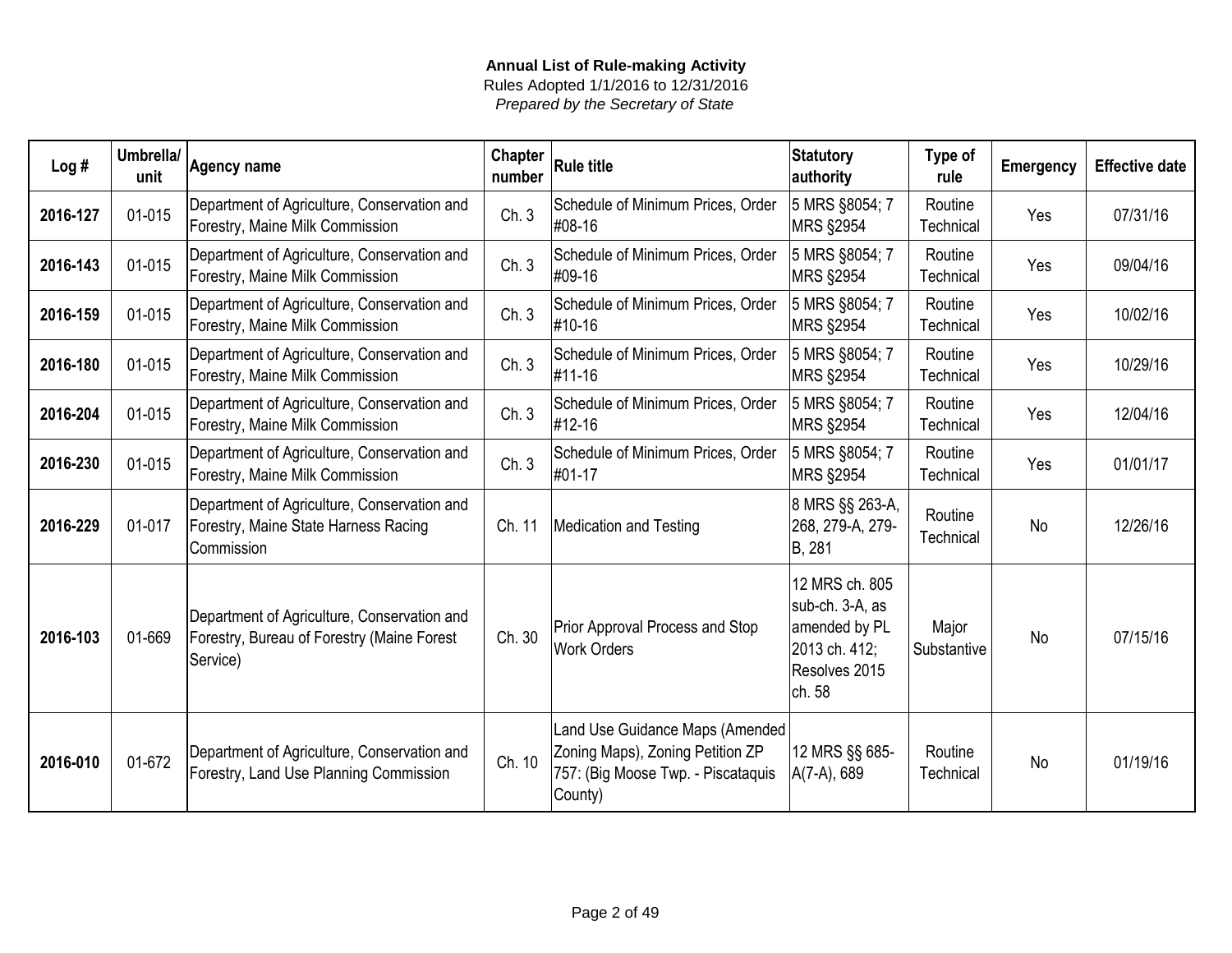| Log#     | Umbrella/<br>unit | Agency name                                                                                     | <b>Chapter</b><br>number | <b>Rule title</b>                                                                                                                                                                                                                                                                        | <b>Statutory</b><br>authority                                | Type of<br>rule      | <b>Emergency</b> | <b>Effective date</b> |
|----------|-------------------|-------------------------------------------------------------------------------------------------|--------------------------|------------------------------------------------------------------------------------------------------------------------------------------------------------------------------------------------------------------------------------------------------------------------------------------|--------------------------------------------------------------|----------------------|------------------|-----------------------|
| 2016-073 | 01-672            | Department of Agriculture, Conservation and<br>Forestry, Land Use Planning Commission<br>(LUPC) | Ch. 10                   | Land Use Districts and Standards:<br>10.02, Definitions ("Rural Business");<br>10.21(I), Rural Business<br>Development Subdistrict (D-RB);<br>10.25(Q)(6), Subdivision and Lot<br>Creation: Subdivision Filing with<br>Registry of Deeds and Sale of Lots;<br>10.27(R), Rural Businesses | 12 MRS §§ 685-<br>$A(3)$ , 685-A(7-A),<br>$685-C(5)$         | Routine<br>Technical | <b>No</b>        | 05/09/16              |
| 2016-074 | 01-672            | Department of Agriculture, Conservation and<br>Forestry, Land Use Planning Commission<br>(LUPC) | Ch. 10                   | Land Use Districts and Standards:<br>Appendix F, Expedited Wind Energy<br>Development Area                                                                                                                                                                                               | 12 MRS §685-<br>A(13), 350A MRS<br>$§3453-A(1), (3),$<br>(7) | Routine<br>Technical | <b>No</b>        | 05/09/16              |
| 2016-075 | 01-672            | Department of Agriculture, Conservation and<br>Forestry, Land Use Planning Commission           | Ch. 10                   | Land Use Guidance Maps (Amended)<br>Zoning Maps), Zoning Petition ZP<br>760: (Maine Land Use Planning<br>Staff; Stacie Beyer - Hancock and<br>Knox Counties)                                                                                                                             | 12 MRS §§ 685-<br>A(7-A), 689                                | Routine<br>Technical | <b>No</b>        | 04/29/16              |
| 2016-104 | 01-672            | Department of Agriculture, Conservation and<br>Forestry, Land Use Planning Commission           | Ch. 10                   | Land Use District and Standards:<br>Appendix E, FEMA Maps for the<br><b>LUPC Jurisdiction</b>                                                                                                                                                                                            | 12 MRS §§ 685-<br>$A(7-A)$                                   | Routine<br>Technical | <b>No</b>        | 05/19/16              |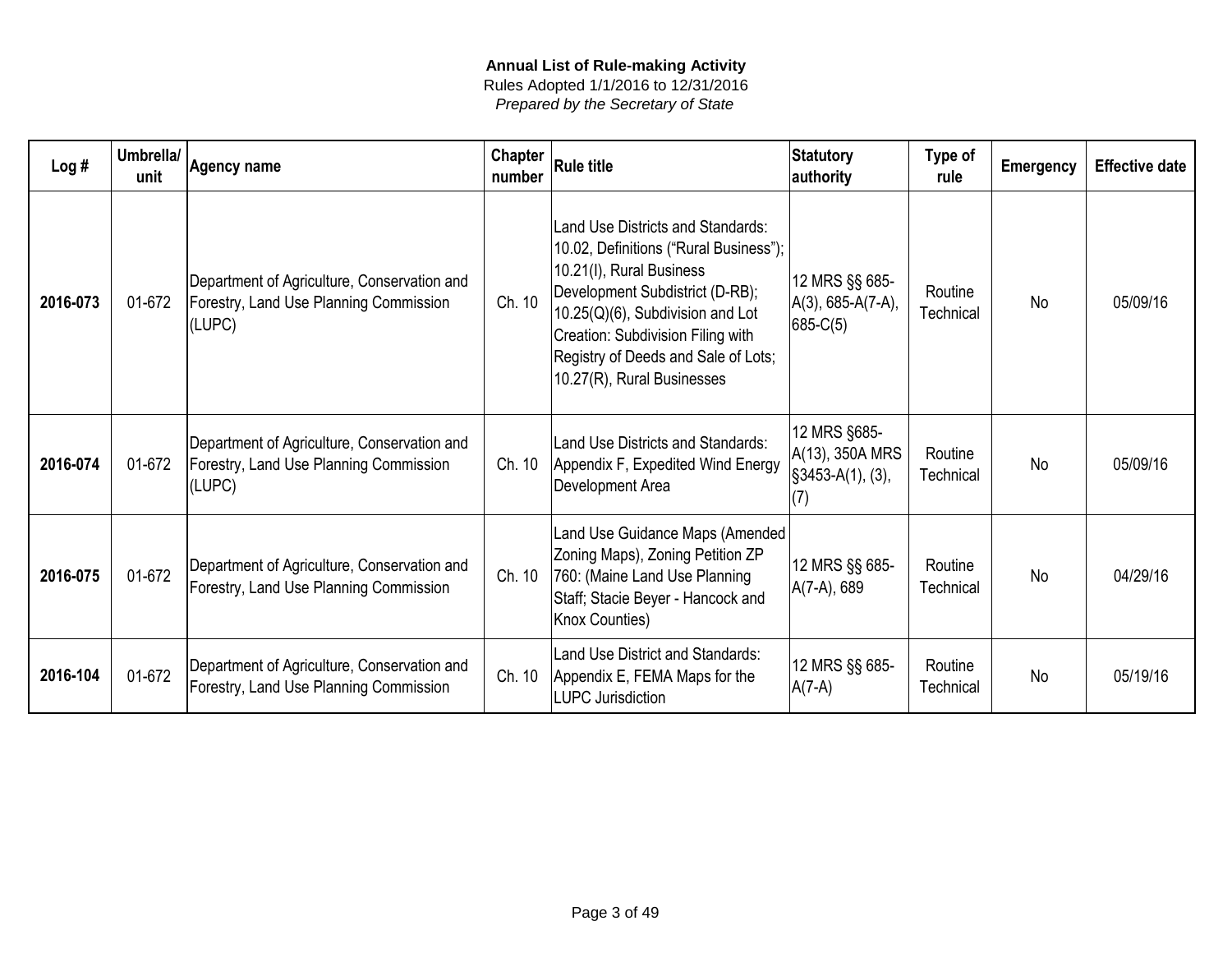| Log#     | Umbrella/<br>unit | Agency name                                                                           | Chapter<br>number | <b>Rule title</b>                                                                                                                                                                                                                                                                                                                                                                                                                                                                                                | <b>Statutory</b><br>authority                                                     | Type of<br>rule      | <b>Emergency</b> | <b>Effective date</b> |
|----------|-------------------|---------------------------------------------------------------------------------------|-------------------|------------------------------------------------------------------------------------------------------------------------------------------------------------------------------------------------------------------------------------------------------------------------------------------------------------------------------------------------------------------------------------------------------------------------------------------------------------------------------------------------------------------|-----------------------------------------------------------------------------------|----------------------|------------------|-----------------------|
| 2016-110 | 01-672            | Department of Agriculture, Conservation and<br>Forestry, Land Use Planning Commission | Ch. 10            | Land Use Guidance Maps (Amended<br>Zoning Maps): Zoning Petitions: ZP<br>674A: Michael Beaulieu, St. John<br>PIt., N Aroostook County; ZP 753:<br>ME Land Use Planning Commission<br>Staff, & Jason Bouchard Family<br>Trust, T9 R8 WELS, S Aroostook<br>County; ZP 754: Marianne McEnrue,  A(7-A), 689<br>T10 R11 WELS, Piscataquis County;<br>ZP 761: Peter Lee, Freeman Twp.,<br>Franklin County; ZP 762: ME Land<br>Use Planning Commission Staff, &<br>Norvest LLC, T4 R8 & T5 R8 WELS,<br>Penobscot County | 12 MRS §§ 685-                                                                    | Routine<br>Technical | <b>No</b>        | 06/28/16              |
| 2016-134 | 01-672            | Department of Agriculture, Conservation and<br>Forestry, Land Use Planning Commission | Ch. 10            | Land Use Districts and Standards:<br>Road Setbacks and Accessory<br><b>Structures</b>                                                                                                                                                                                                                                                                                                                                                                                                                            | 12 MRS §685-A<br>$ sub-\S_{S}(3),(7-A),$<br>§685-C sub-<br>$\vert \S(5)(A) \vert$ | Routine<br>Technical | <b>No</b>        | 08/09/16              |
| 2016-135 | 01-672            | Department of Agriculture, Conservation and<br>Forestry, Land Use Planning Commission | Ch. 10            | Land Use Districts and Standards:<br>Appendix F, Expedited Wind Energy<br>Development Area                                                                                                                                                                                                                                                                                                                                                                                                                       | 35 MRS §3453-A;<br>12 MRS §685-<br>C(5)(A)                                        | Routine<br>Technical | <b>No</b>        | 08/09/16              |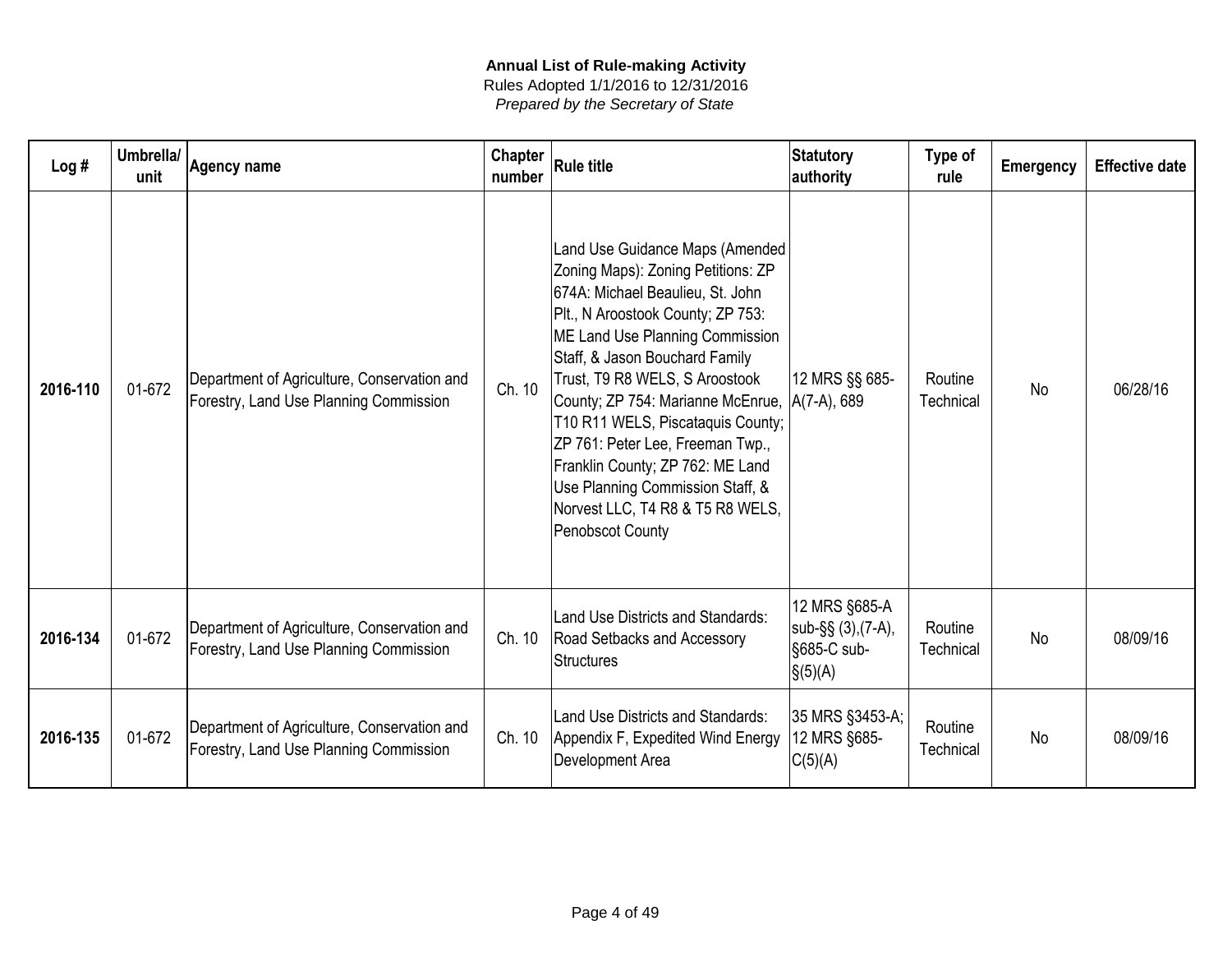| Log#     | Umbrella/<br>unit | <b>Agency name</b>                                                                    | Chapter<br>number | <b>Rule title</b>                                                                                                                                                                                                            | Statutory<br>authority                            | Type of<br>rule      | <b>Emergency</b> | <b>Effective date</b> |
|----------|-------------------|---------------------------------------------------------------------------------------|-------------------|------------------------------------------------------------------------------------------------------------------------------------------------------------------------------------------------------------------------------|---------------------------------------------------|----------------------|------------------|-----------------------|
| 2016-183 | 01-672            | Department of Agriculture, Conservation and<br>Forestry, Land Use Planning Commission | Ch. 10            | Land Use Guidance Maps (Amended<br>Zoning Maps): Zoning Petition ZP<br>265 (Wyman Twp., Franklin<br>County)(petitioner Maine LUPC<br>Staff) (Supersedes 9-20-2016 filing<br>(not accepted); later superseded by<br>2016-203) | 12 MRS §§ 685-<br>A(7-A), 689                     | Routine<br>Technical | No               | 10/19/16              |
| 2016-184 | 01-672            | Department of Agriculture, Conservation and<br>Forestry, Land Use Planning Commission | Ch. 10            | <b>Land Use Districts and Standards</b><br>(Miscellaneous Rule Revisions)                                                                                                                                                    | 12 MRS §§ 685-<br>A(3), 685-A(7-A),<br>$685-C(5)$ | Routine<br>Technical | <b>No</b>        | 11/18/16              |
| 2016-185 | 01-672            | Department of Agriculture, Conservation and<br>Forestry, Land Use Planning Commission | Ch. 10            | Land Use Districts and Standards:<br>Appendix F, Expedited Wind Energy<br>Development Area                                                                                                                                   | 35 MRS §3453-A;<br>12 MRS §685-<br>C(5)(A)        | Routine<br>Technical | <b>No</b>        | 11/18/16              |
| 2016-186 | 01-672            | Department of Agriculture, Conservation and<br>Forestry, Land Use Planning Commission | Ch. 10            | Land Use Districts and Standards:<br>Appendix F, Expedited Wind Energy<br>Development Area                                                                                                                                   | 35 MRS §3453-A;<br>12 MRS §685-<br>C(5)(A)        | Routine<br>Technical | <b>No</b>        | 11/18/16              |
| 2016-203 | 01-672            | Department of Agriculture, Conservation and<br>Forestry, Land Use Planning Commission | Ch. 10            | Land Use Guidance Maps (Amended)<br>Zoning Maps):<br>Zoning Petition ZP 265<br>(Wyman Twp., Franklin County)<br>(petitioner Maine LUPC<br>staff)(Supersedes 9 20 2016 filing<br>(not accepted) and 2016-183)                 | 12 MRS §§ 685-<br>A(7-A), 689                     | Routine<br>Technical | <b>No</b>        | 11/29/16              |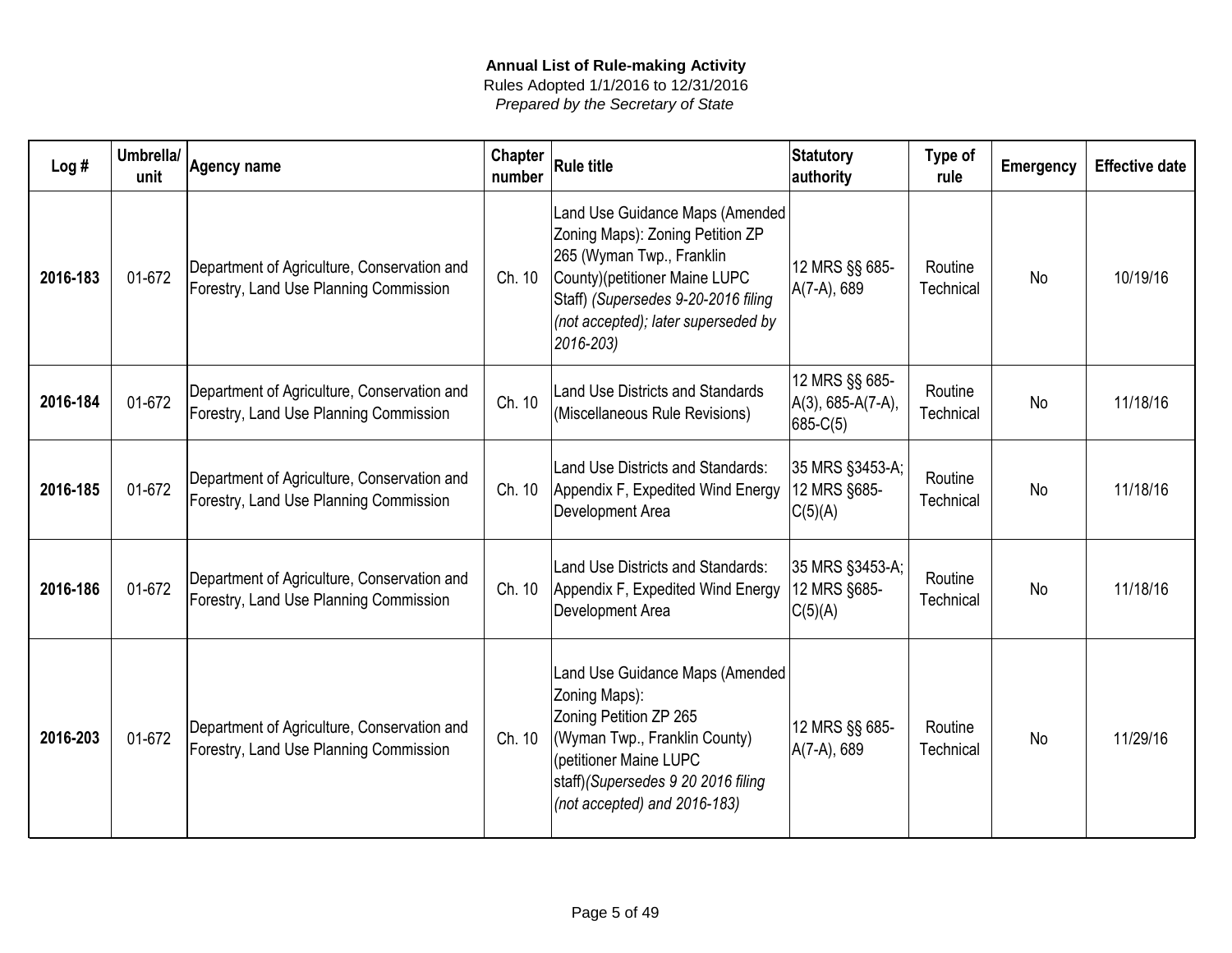| Log#     | Umbrella/<br>unit | <b>Agency name</b>                                                                              | Chapter<br>number | <b>Rule title</b>                                                                                                                   | <b>Statutory</b><br>authority                                                                                                  | Type of<br>rule      | <b>Emergency</b> | <b>Effective date</b> |
|----------|-------------------|-------------------------------------------------------------------------------------------------|-------------------|-------------------------------------------------------------------------------------------------------------------------------------|--------------------------------------------------------------------------------------------------------------------------------|----------------------|------------------|-----------------------|
| 2016-125 | 02-029            | Department of Professional and Financial<br>Regulation, Bureau of Financial Institutions        | Ch. 119           | Alternative Mortgage Transactions (a<br>joint rule with 02-030 - Bureau of<br>Consumer Credit Protection - Ch.<br>250)              | 9-A MRS §§ 1-<br>102(2), 1-110, 6-<br>104(I)(E), 8-504,<br>$ 8-507(1), 8-508, 9-$<br>302(1); 9-B MRS<br>§§ 111, 215,<br>241(3) | Routine<br>Technical | <b>No</b>        | 07/20/16              |
| 2016-126 | 02-030            | Department of Professional and Financial<br>Regulation, Bureau of Consumer Credit<br>Protection | Ch. 250           | Alternative Mortgage Transactions (a   104(l)(E), 8-504,<br>joint rule with 02-029 - Bureau of<br>Financial Institutions - Ch. 119) | 9-A MRS §§ 1-<br>102(2), 1-110, 6-<br> 8-507(1), 8-508, 9-<br>302(1); 9-B MRS<br>§§ 111, 215,<br> 241(3)                       | Routine<br>technical | <b>No</b>        | 07/25/16              |
| 2016-005 | 02-031            | Department of Professional and Financial<br>Regulation, Bureau of Insurance                     | Ch. 740           | <b>Credit for Reinsurance</b>                                                                                                       | 24-A MRS §§<br>212, 731-B                                                                                                      | Routine<br>Technical | <b>No</b>        | 01/24/16              |
| 2016-021 | 02-031            | Department of Professional and Financial<br>Regulation, Bureau of Insurance                     | Ch. 545           | <b>Producer and Business Entity</b><br>License and Appointment Fees                                                                 | 24-A MRS §§<br>212, 545                                                                                                        | Routine<br>Technical | <b>No</b>        | 02/13/16              |
| 2016-036 | 02-031            | Department of Professional and Financial<br>Regulation, Bureau of Insurance                     | Ch. 380           | <b>Provider Profiling Disclosures</b>                                                                                               | 24-A MRS §§<br>212, 4303-A                                                                                                     | Routine<br>Technical | No               | 03/12/16              |
| 2016-037 | 02-031            | Department of Professional and Financial<br>Regulation, Bureau of Insurance                     | Ch. 180           | Insurance Holding Company System<br>Model Rule                                                                                      | $ 24-A$ MRS $\S$<br>212, 222                                                                                                   | Routine<br>Technical | <b>No</b>        | 03/13/16              |
| 2016-052 | 02-031            | Department of Professional and Financial<br>Regulation, Bureau of Insurance                     | Ch.540            | <b>Premium Trust Account Fiduciary</b><br><b>Duties</b>                                                                             | 24-A MRS §§<br>212, 1449                                                                                                       | Routine<br>Technical | <b>No</b>        | 04/03/16              |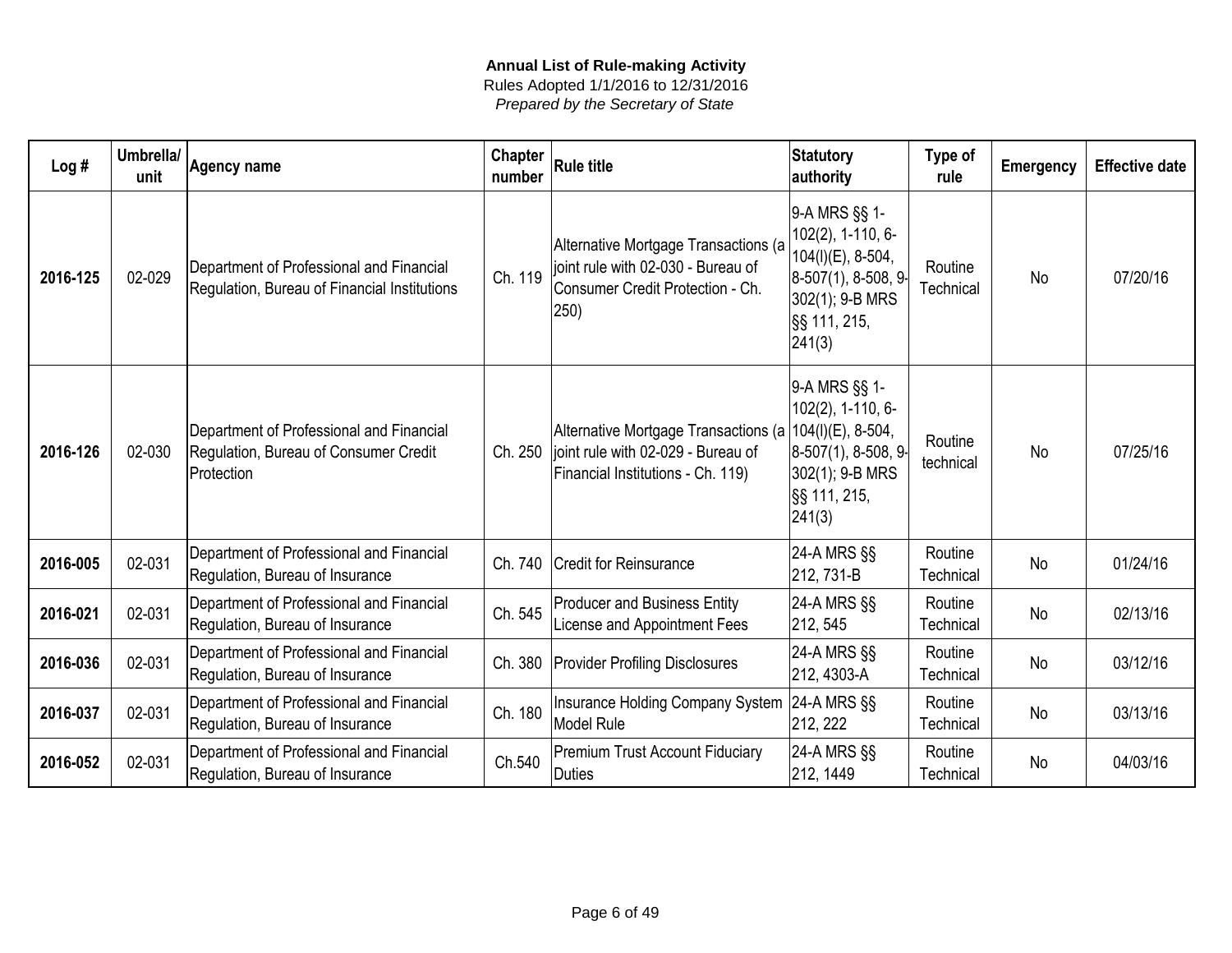| Log#     | Umbrella/<br>unit | Agency name                                                                                                          | <b>Chapter</b><br>number | <b>Rule title</b>                                                    | <b>Statutory</b><br>authority                                                                                                                                   | Type of<br>rule      | <b>Emergency</b> | <b>Effective date</b> |
|----------|-------------------|----------------------------------------------------------------------------------------------------------------------|--------------------------|----------------------------------------------------------------------|-----------------------------------------------------------------------------------------------------------------------------------------------------------------|----------------------|------------------|-----------------------|
| 2016-069 | 02-031            | Department of Professional and Financial<br>Regulation, Bureau of Insurance                                          | Ch. 940                  | Requirements for Health Insurance<br>Rate Filings and Data Reporting | Title 24 MRS §<br>2321, Title 24-A<br> MRS §§ 212, 405- <br>$A(2)(E)$ , 2413,<br>2736, 2736-C,<br>2808-B, 2839,<br>4207, 4309-A                                 | Routine<br>Technical | <b>No</b>        | 04/19/16              |
| 2016-133 | 02-031            | Department of Professional and Financial<br>Regulation, Bureau of Insurance                                          | Ch. 830                  | Valuation of Life Insurance Policies                                 | 24-A MRS §§<br>212, 953-A, 957                                                                                                                                  | Routine<br>Technical | <b>No</b>        | 08/08/16              |
| 2016-022 | 02-032            | Department of Professional and Financial<br>Regulation, Office of Securities                                         | Ch. 528                  | Federal "Regulation A" Tier 2 Notice<br>Filings and Fees             | 32 MRS §§<br>16302, 16605                                                                                                                                       | Routine<br>Technical | <b>No</b>        | 02/15/16              |
| 2016-003 | 02-041            | Department of Professional and Financial<br>Regulation, Office of Professional and<br><b>Occupational Regulation</b> | Ch. 10                   | <b>Establishment of License Fees</b>                                 | Many agencies<br>represented                                                                                                                                    | Routine<br>Technical | <b>No</b>        | 01/16/16              |
| 2016-214 | 02-041            | Department of Professional and Financial<br>Regulation, Office of Professional and<br><b>Occupational Regulation</b> | Ch. 20                   | Definitions and References                                           | 5 MRS §9001(4); 10<br>MRS §§ 8003(5-A)(A),<br>8003-E; 32 MRS §§<br>14202(13), 14212-<br>A(2), 14228(3),<br>14231, 14232(3),<br>14233, 14234, 14236-<br>A, 14246 | Routine<br>Technical | <b>No</b>        | 12/11/16              |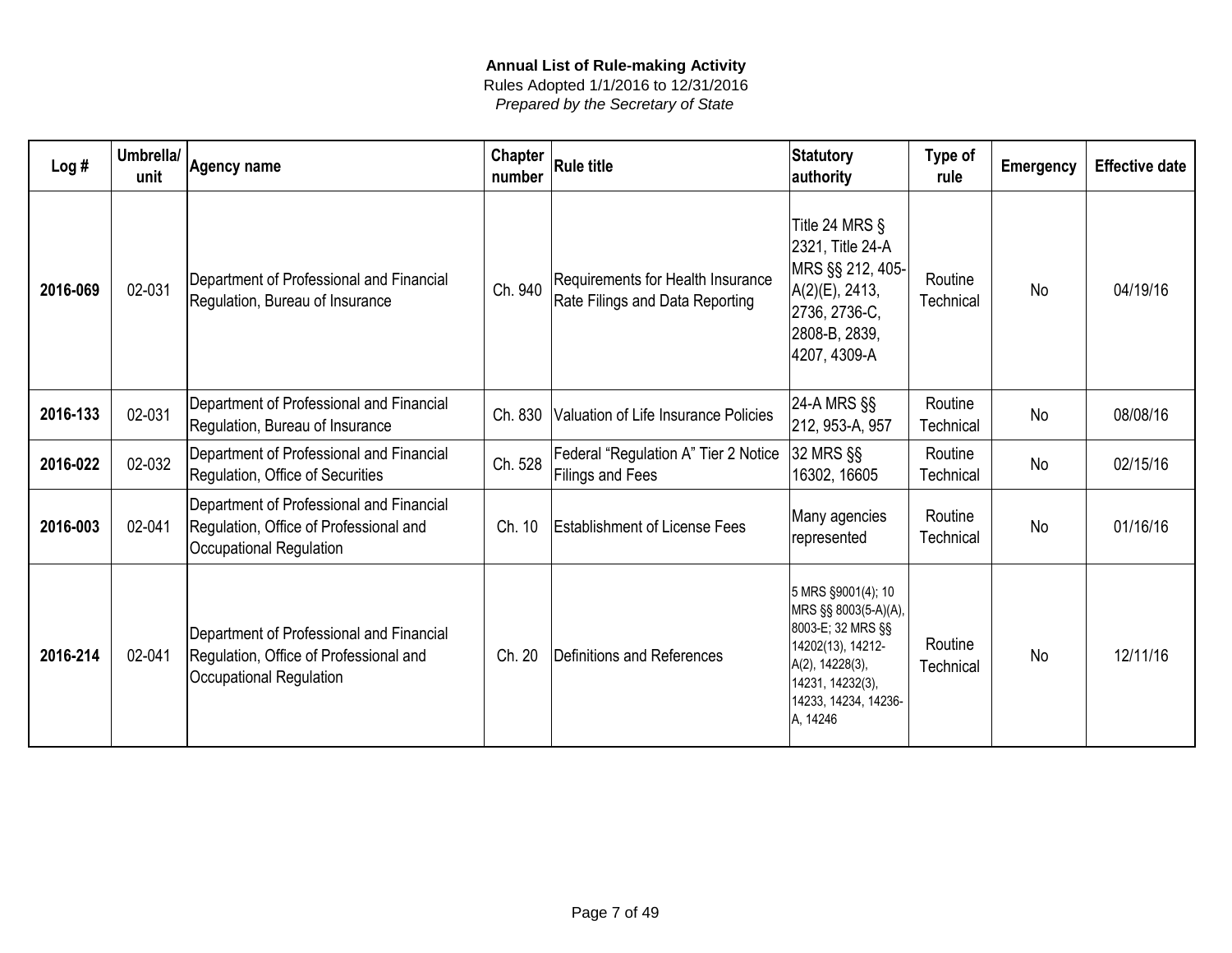| Log#     | Umbrella/<br>unit | <b>Agency name</b>                                                                                                   | <b>Chapter</b><br>number | Rule title                                                                                        | <b>Statutory</b><br>authority                                                                                                                                   | Type of<br>rule      | <b>Emergency</b> | <b>Effective date</b> |
|----------|-------------------|----------------------------------------------------------------------------------------------------------------------|--------------------------|---------------------------------------------------------------------------------------------------|-----------------------------------------------------------------------------------------------------------------------------------------------------------------|----------------------|------------------|-----------------------|
| 2016-215 | 02-041            | Department of Professional and Financial<br>Regulation, Office of Professional and<br>Occupational Regulation        | Ch. 21                   | Licensure of Aestheticians, Barbers,<br>Cosmetologists, Limited Barbers and<br>Nail Technologists | 5 MRS §9001(4); 10<br>MRS §§ 8003(5-A)(A),<br>8003-E; 32 MRS §§<br>14202(13), 14212-<br>A(2), 14228(3),<br>14231, 14232(3),<br>14233, 14234, 14236-<br>A, 14246 | Routine<br>Technical | <b>No</b>        | 12/11/16              |
| 2016-216 | 02-041            | Department of Professional and Financial<br>Regulation, Office of Professional and<br><b>Occupational Regulation</b> | Ch. 22                   | Licensure of Demonstrators                                                                        | 5 MRS §9001(4); 10<br>MRS §§ 8003(5-A)(A),<br>8003-E; 32 MRS §§<br>14202(13), 14212-<br>A(2), 14228(3),<br>14231, 14232(3),<br>14233, 14234, 14236-<br>A, 14246 | Routine<br>Technical | <b>No</b>        | 12/11/16              |
| 2016-217 | 02-041            | Department of Professional and Financial<br>Regulation, Office of Professional and<br><b>Occupational Regulation</b> | Ch. 23                   | Trainee Aesthetician, Barber,<br>Cosmetologist, Limited Barber and<br>Nail Technologist           | 5 MRS §9001(4); 10<br>MRS §§ 8003(5-A)(A),<br>8003-E; 32 MRS §§<br>14202(13), 14212-<br>A(2), 14228(3),<br>14231, 14232(3),<br>14233, 14234, 14236-<br>A, 14246 | Routine<br>Technical | <b>No</b>        | 12/11/16              |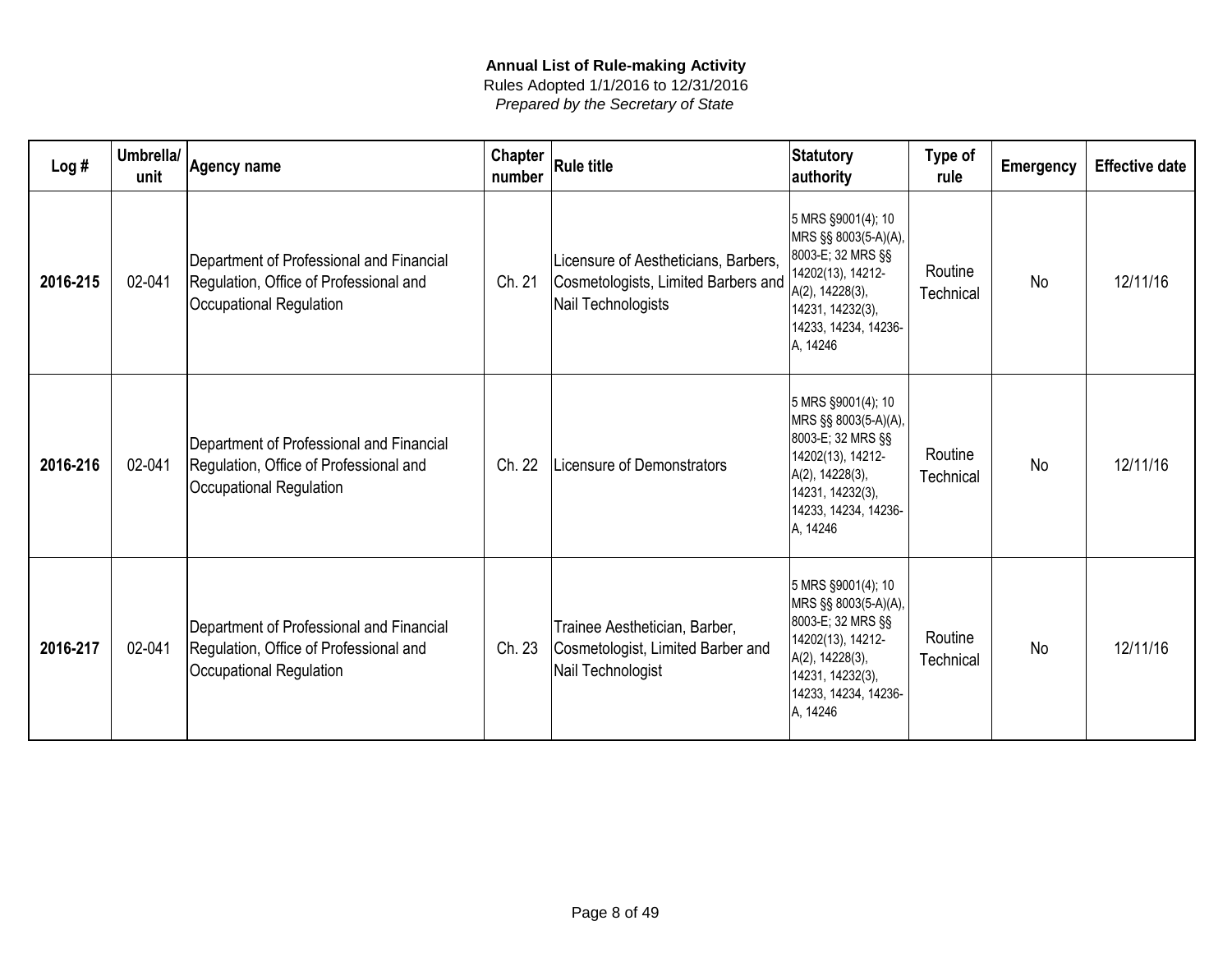| Log#     | Umbrella/<br>unit | <b>Agency name</b>                                                                                            | <b>Chapter</b><br>number | <b>Rule title</b>                                                                                                                        | <b>Statutory</b><br>authority                                                                                                                                      | Type of<br>rule      | <b>Emergency</b> | <b>Effective date</b> |
|----------|-------------------|---------------------------------------------------------------------------------------------------------------|--------------------------|------------------------------------------------------------------------------------------------------------------------------------------|--------------------------------------------------------------------------------------------------------------------------------------------------------------------|----------------------|------------------|-----------------------|
| 2016-218 | 02-041            | Department of Professional and Financial<br>Regulation, Office of Professional and<br>Occupational Regulation | Ch. 24                   | Licensure of Instructors                                                                                                                 | 5 MRS §9001(4); 10<br>MRS §§ 8003(5-A)(A),<br>8003-E; 32 MRS §§<br>14202(13), 14212-<br>A(2), 14228(3),<br>14231, 14232(3),<br>14233, 14234, 14236-<br>A, 14246    | Routine<br>Technical | <b>No</b>        | 12/11/16              |
| 2016-219 | 02-041            | Department of Professional and Financial<br>Regulation, Office of Professional and<br>Occupational Regulation | Ch. 25                   | Licensure of Establishments and<br>Independent Booths                                                                                    | 5 MRS §9001(4); 10<br>MRS §§ 8003(5-A)(A),<br>8003-E; 32 MRS §§<br>14202(13), 14212-<br>A(2), 14228(3),<br>14231, 14232(3),<br>14233, 14234, 14236-<br>A, 14246    | Routine<br>Technical | <b>No</b>        | 12/11/16              |
| 2016-220 | 02-041            | Department of Professional and Financial<br>Regulation, Office of Professional and<br>Occupational Regulation | Ch. 26                   | Establishment, Independent Booth<br>and School Operation, Sanitation<br>and Infection Control Standards, and<br>Safe Practice Procedures | 5 MRS §9001(4); 10<br>MRS §§ 8003(5-A)(A),<br>8003-E; 32 MRS §§<br>14202(13), 14212-<br>$A(2)$ , 14228(3),<br>14231, 14232(3),<br>14233, 14234, 14236-<br>A, 14246 | Routine<br>Technical | <b>No</b>        | 12/11/16              |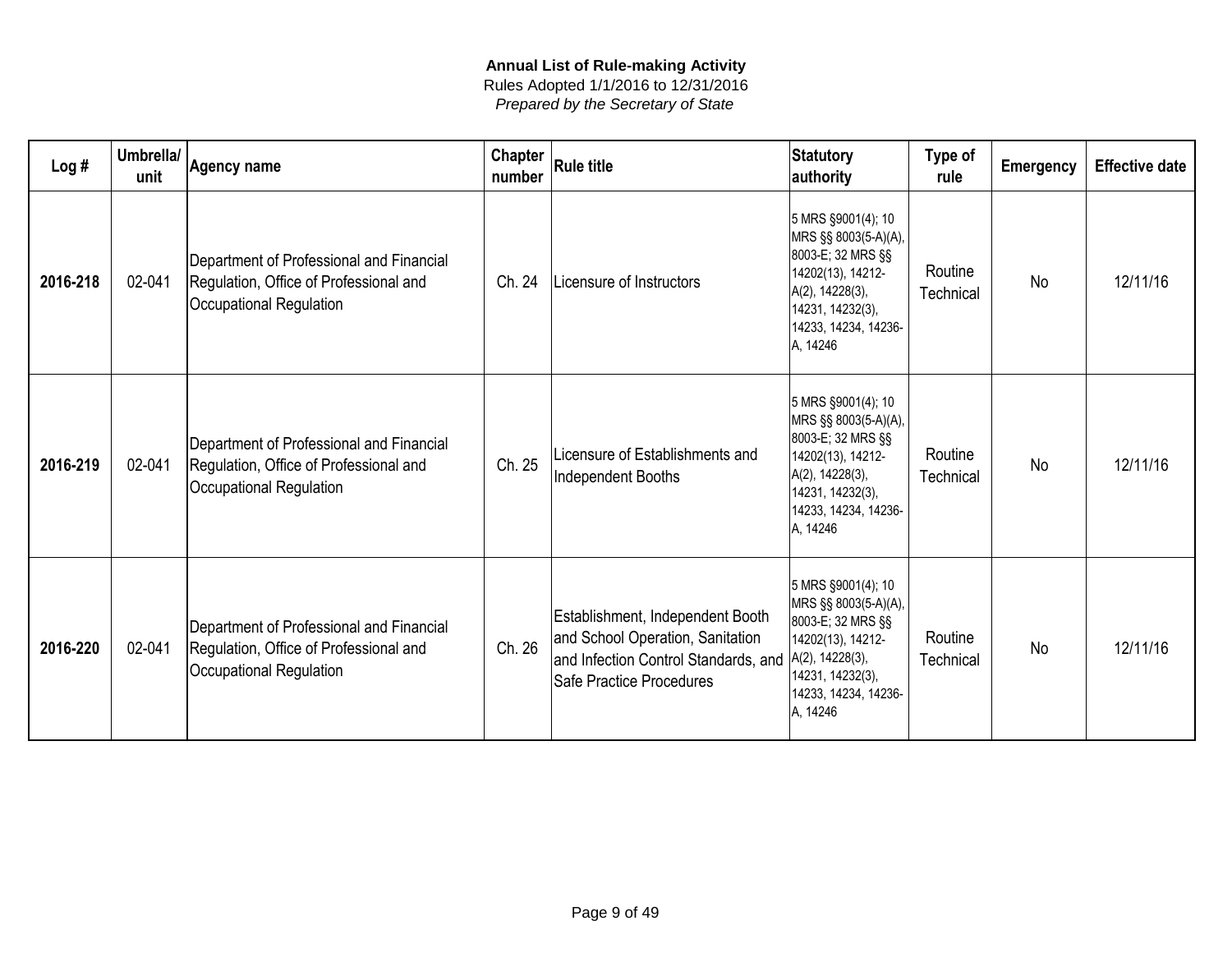| Log#     | Umbrella/<br>unit | Agency name                                                                                                   | <b>Chapter</b><br>number | <b>Rule title</b>                                                                                                                                                                            | Statutory<br>authority                                                                                                                                          | Type of<br>rule      | <b>Emergency</b> | <b>Effective date</b> |
|----------|-------------------|---------------------------------------------------------------------------------------------------------------|--------------------------|----------------------------------------------------------------------------------------------------------------------------------------------------------------------------------------------|-----------------------------------------------------------------------------------------------------------------------------------------------------------------|----------------------|------------------|-----------------------|
| 2016-221 | 02-041            | Department of Professional and Financial<br>Regulation, Office of Professional and<br>Occupational Regulation | Ch. 27                   | Rules for Licensure and Operation of<br>Schools Offering One or More<br>Courses of Study in Aesthetics,<br>Barbering, Cosmetology, Limited<br>Barbering, Nail Technology, and<br>Instructing | 5 MRS §9001(4); 10<br>MRS §§ 8003(5-A)(A),<br>8003-E; 32 MRS §§<br>14202(13), 14212-<br>A(2), 14228(3),<br>14231, 14232(3),<br>14233, 14234, 14236-<br>A, 14246 | Routine<br>Technical | <b>No</b>        | 12/11/16              |
| 2016-222 | 02-041            | Department of Professional and Financial<br>Regulation, Office of Professional and<br>Occupational Regulation | Ch. 28                   | <b>Special Event Services Permit</b>                                                                                                                                                         | 5 MRS §9001(4); 10<br>MRS §§ 8003(5-A)(A),<br>8003-E; 32 MRS §§<br>14202(13), 14212-<br>A(2), 14228(3),<br>14231, 14232(3),<br>14233, 14234, 14236-<br>A, 14246 | Routine<br>Technical | <b>No</b>        | 12/11/16              |
| 2016-223 | 02-041            | Department of Professional and Financial<br>Regulation, Office of Professional and<br>Occupational Regulation | Ch. 29                   | Grounds for Discipline                                                                                                                                                                       | 5 MRS §9001(4); 10<br>MRS §§ 8003(5-A)(A),<br>8003-E; 32 MRS §§<br>14202(13), 14212-<br>A(2), 14228(3),<br>14231, 14232(3),<br>14233, 14234, 14236-<br>A, 14246 | Routine<br>Technical | <b>No</b>        | 12/11/16              |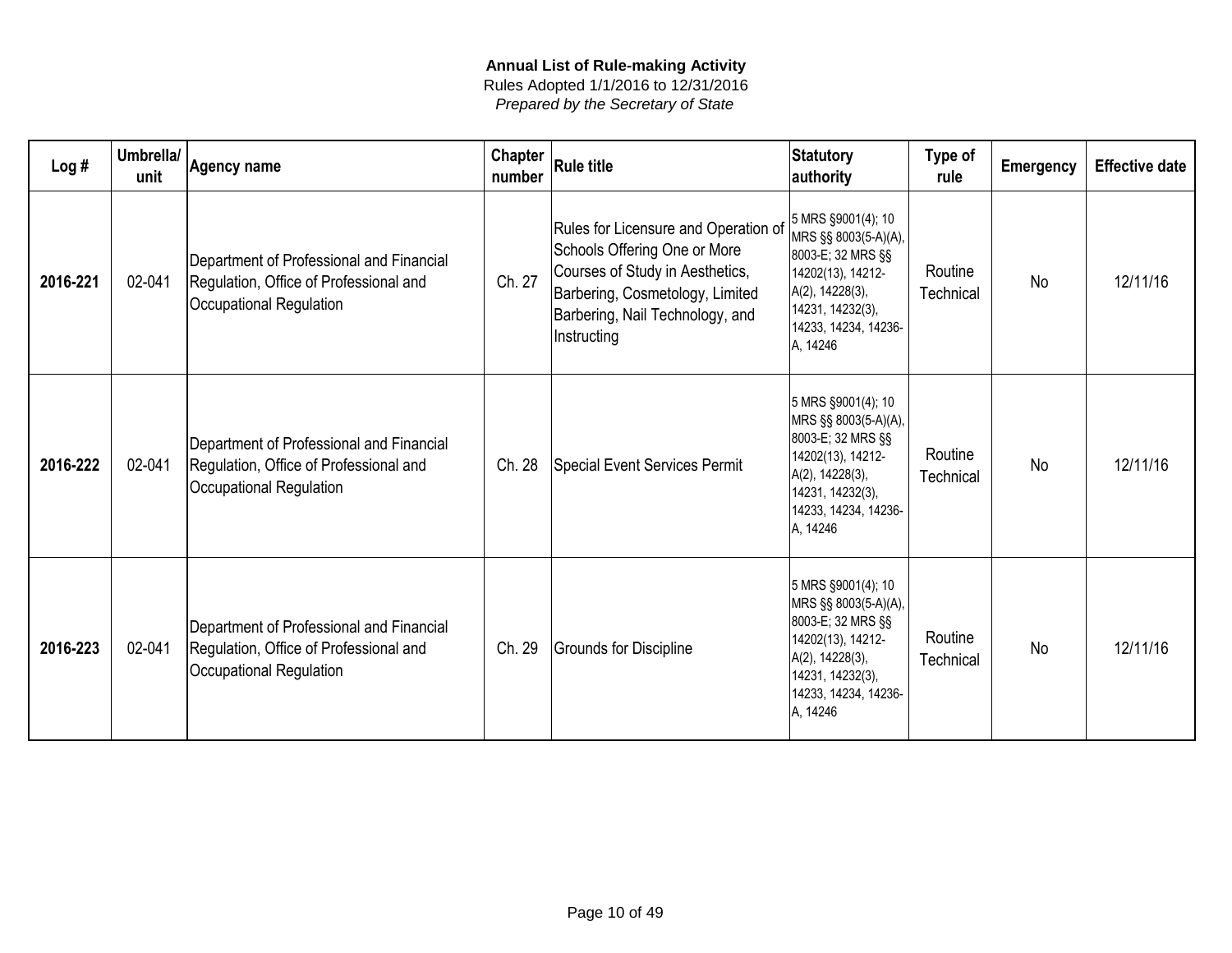| Log#     | Umbrella/<br>unit | <b>Agency name</b>                                                                                            | Chapter<br>number | <b>Rule title</b>                                                                                                                      | <b>Statutory</b><br>authority                                                                                                                                   | Type of<br>rule      | <b>Emergency</b> | <b>Effective date</b> |
|----------|-------------------|---------------------------------------------------------------------------------------------------------------|-------------------|----------------------------------------------------------------------------------------------------------------------------------------|-----------------------------------------------------------------------------------------------------------------------------------------------------------------|----------------------|------------------|-----------------------|
| 2016-224 | 02-041            | Department of Professional and Financial<br>Regulation, Office of Professional and<br>Occupational Regulation | Ch. 30            | <b>Citations</b>                                                                                                                       | 5 MRS §9001(4); 10<br>MRS §§ 8003(5-A)(A),<br>8003-E; 32 MRS §§<br>14202(13), 14212-<br>A(2), 14228(3),<br>14231, 14232(3),<br>14233, 14234, 14236-<br>A, 14246 | Routine<br>Technical | <b>No</b>        | 12/11/16              |
| 2016-040 | 02-373            | Department of Professional and Financial<br>Regulation, Board of Licensure in Medicine                        | Ch. 5             | Collaborative Drug Therapy<br>Management (a joint rule with 02-392<br>Board of Pharmacy - Ch. 39)                                      | 32 MRS §§<br>13720, 13846<br>(Board of<br>Pharmacy), 32<br>MRS §3269(3),<br>(7) (Board of<br>Licensure in<br>Medicine)                                          | Routine<br>Technical | <b>No</b>        | 03/14/16              |
| 2016-122 | 02-373            | Department of Professional and Financial<br>Regulation, Board of Licensure in Medicine                        | Ch. 2             | Joint Rule Regarding Physician<br>Assistants (a joint rule with 02-383 -<br>Board of Osteopathic Licensure - Ch. 3269(7), 3270-E<br>2) | 32 MRS §§                                                                                                                                                       | Routine<br>Technical | <b>No</b>        | 718/2016              |
| 2016-209 | 02-373            | Department of Professional and Financial<br>Regulation, Board of Licensure in Medicine                        | Ch. 6             | <b>Telemedicine Standards of Practice</b><br>(a joint rule with 02-383 - Board of<br>Osteopathic Licensure - Ch. 6)                    | 32 MRS §§<br>3269(3), 3269(7)                                                                                                                                   | Routine<br>Technical | <b>No</b>        | 12/10/16              |
| 2016-123 | 02-383            | Department of Professional and Financial<br>Regulation, Board of Osteopathic Licensure                        | Ch. 2             | Joint Rule Regarding Physician<br>Assistants (a joint rule with 02-373 -<br>Board of Licensure in Medicine - Ch.<br>2)                 | 32 MRS §§ 2562,<br>2594-E                                                                                                                                       | Routine<br>Technical | <b>No</b>        | 07/18/16              |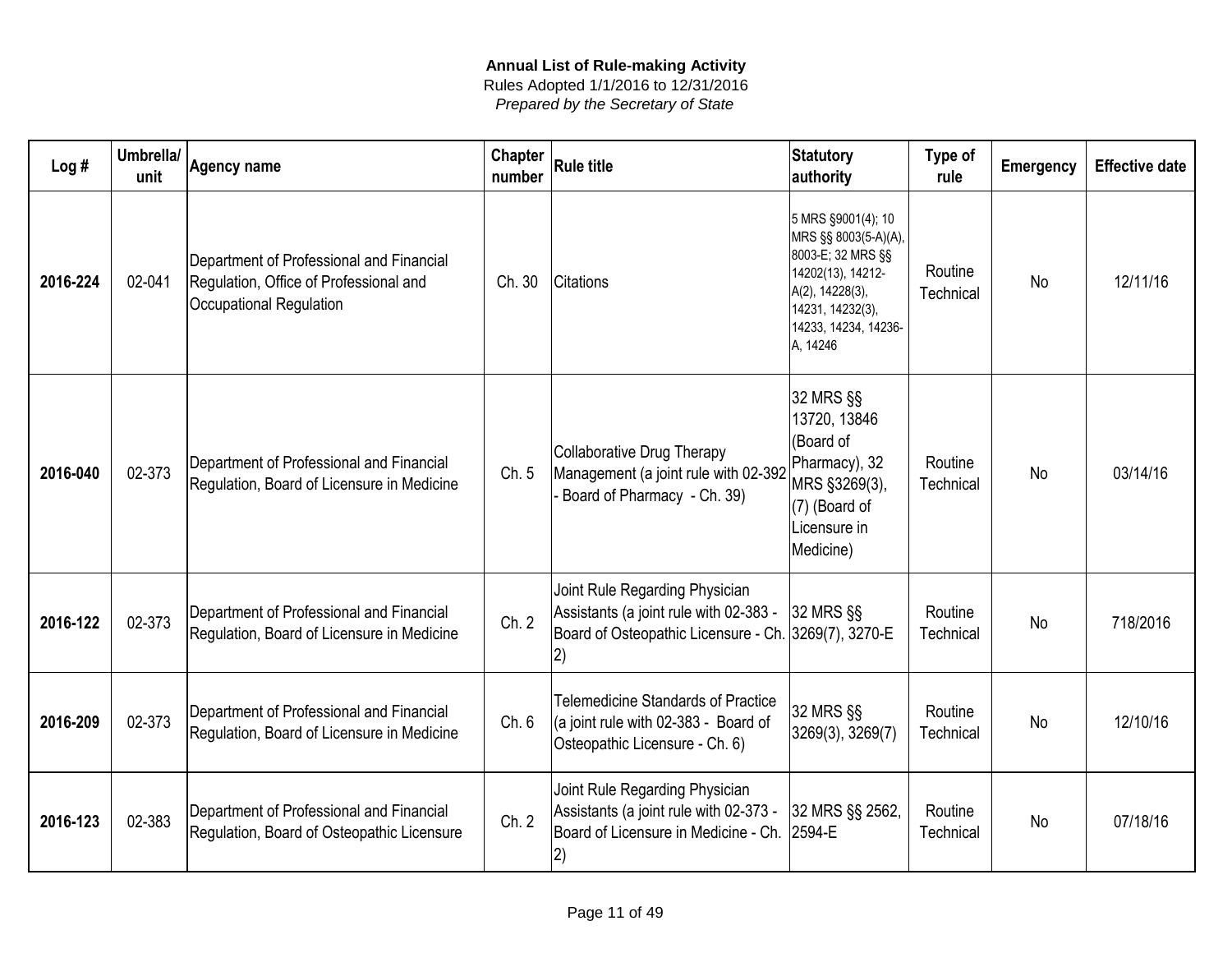| Log#     | Umbrella/<br>unit | <b>Agency name</b>                                                                                                                                 | <b>Chapter</b><br>number | <b>Rule title</b>                                                                                                              | <b>Statutory</b><br>authority                                                                         | Type of<br>rule      | <b>Emergency</b> | <b>Effective date</b> |
|----------|-------------------|----------------------------------------------------------------------------------------------------------------------------------------------------|--------------------------|--------------------------------------------------------------------------------------------------------------------------------|-------------------------------------------------------------------------------------------------------|----------------------|------------------|-----------------------|
| 2016-210 | 02-383            | Department of Professional and Financial<br>Regulation, Board of Osteopathic Licensure                                                             | Ch. 6                    | <b>Telemedicine Standards of Practice</b><br>$\alpha$ joint rule with 02-373 - Board of<br>Licensure in Medicine - Ch. 6)      | 32 MRS §2562                                                                                          | Routine<br>Technical | <b>No</b>        | 12/10/16              |
| 2016-041 | 02-392            | Department of Professional and Financial<br>Regulation, Board of Pharmacy                                                                          | Ch. 39                   | Collaborative Drug Therapy<br>Management (a joint rule with 02-373 Pharmacy), 32<br>Board of Licensure in Medicine -<br>Ch. 5) | 32 MRS §§<br>13720, 13846<br>(Board of<br>MRS §3269(3),<br>(7) (Board of<br>Licensure in<br>Medicine) | Routine<br>Technical | <b>No</b>        | 03/14/16              |
| 2016-145 | 02-395            | Department of Professional and Financial<br>Regulation, Office of Professional and<br>Occupational Regulation, Plumbers'<br><b>Examining Board</b> | Ch.4                     | Installation Standards                                                                                                         | 32 MRS §3403-<br>B(1)                                                                                 | Routine<br>Technical | <b>No</b>        | 10/01/16              |
| 2016-007 | 02-416            | Department of Professional and Financial<br>Regulation, Office of Professional and<br>Financial Regulation, Board of Social Worker<br>Licensure    | Ch. 13                   | Licensure                                                                                                                      | 32 MRS §§<br>7030(2), 7060                                                                            | Routine<br>Technical | <b>No</b>        | 01/25/16              |
| 2016-008 | 02-416            | Department of Professional and Financial<br>Regulation, Office of Professional and<br>Financial Regulation, Board of Social Worker<br>Licensure    | Ch. 17                   | <b>Record Retention Requirements</b>                                                                                           | 32 MRS §7030(2)                                                                                       | Routine<br>Technical | <b>No</b>        | 01/25/16              |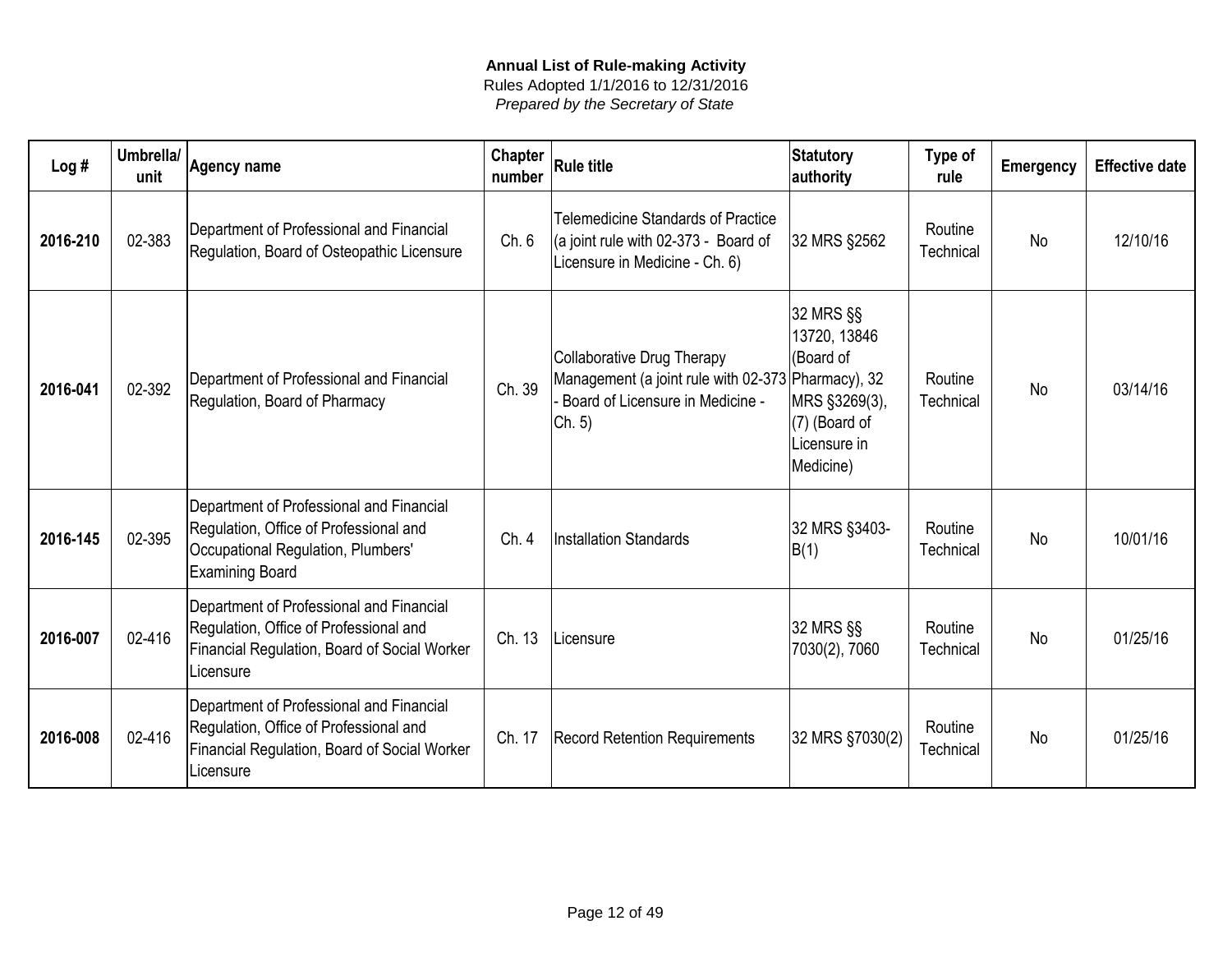| Log#     | Umbrella/<br>unit | <b>Agency name</b>               | <b>Chapter</b><br>number | <b>Rule title</b>                                                                                                                                                 | <b>Statutory</b><br>authority            | Type of<br>rule      | <b>Emergency</b> | <b>Effective date</b> |
|----------|-------------------|----------------------------------|--------------------------|-------------------------------------------------------------------------------------------------------------------------------------------------------------------|------------------------------------------|----------------------|------------------|-----------------------|
| 2016-009 | 03-201            | <b>Department of Corrections</b> | Ch. 12                   | Policy and Procedures Manual -<br>Juvenile: Subsection 15.3, Resident<br>Discipline System                                                                        | 34-A MRS §§<br>1402, 1403, 3032          | Routine<br>Technical | <b>No</b>        | 02/01/16              |
| 2016-016 | 03-201            | <b>Department of Corrections</b> | Ch. 10                   | Policy and Procedures Manual -<br>Adult: Subsection 27.3, Community<br><b>Transition Program</b>                                                                  | 34-A MRS §3035                           | Routine<br>Technical | <b>No</b>        | 02/03/16              |
| 2016-026 | 03-201            | <b>Department of Corrections</b> | Ch. 10                   | Policy and Procedures Manual -<br>Adult: Subsection 20.1, Prisoner<br><b>Discipline</b>                                                                           | 34-A MRS §§<br>1402, 1403, 3032          | Routine<br>Technical | <b>No</b>        | 02/29/16              |
| 2016-169 | 03-201            | Department of Corrections        | Ch. 11                   | Policy and Procedure Manual - Adult<br>and Juvenile: Subsection 2.12,<br><b>Prisoner and Resident Accounts</b>                                                    | 34-A MRS §3039                           | Routine<br>technical | <b>No</b>        | 10/12/16              |
| 2016-170 | 03-201            | <b>Department of Corrections</b> | Ch. 11                   | Policy and Procedure Manual - Adult<br>and Juvenile: Subsection 18.19.1,<br>Use of Mechanical Restraints on a<br><b>Pregnant Prisoner or Pregnant</b><br>Resident | 34-A MRS §§<br>3101, 3102, 3103,<br>3104 | Routine<br>Technical | <b>No</b>        | 10/12/16              |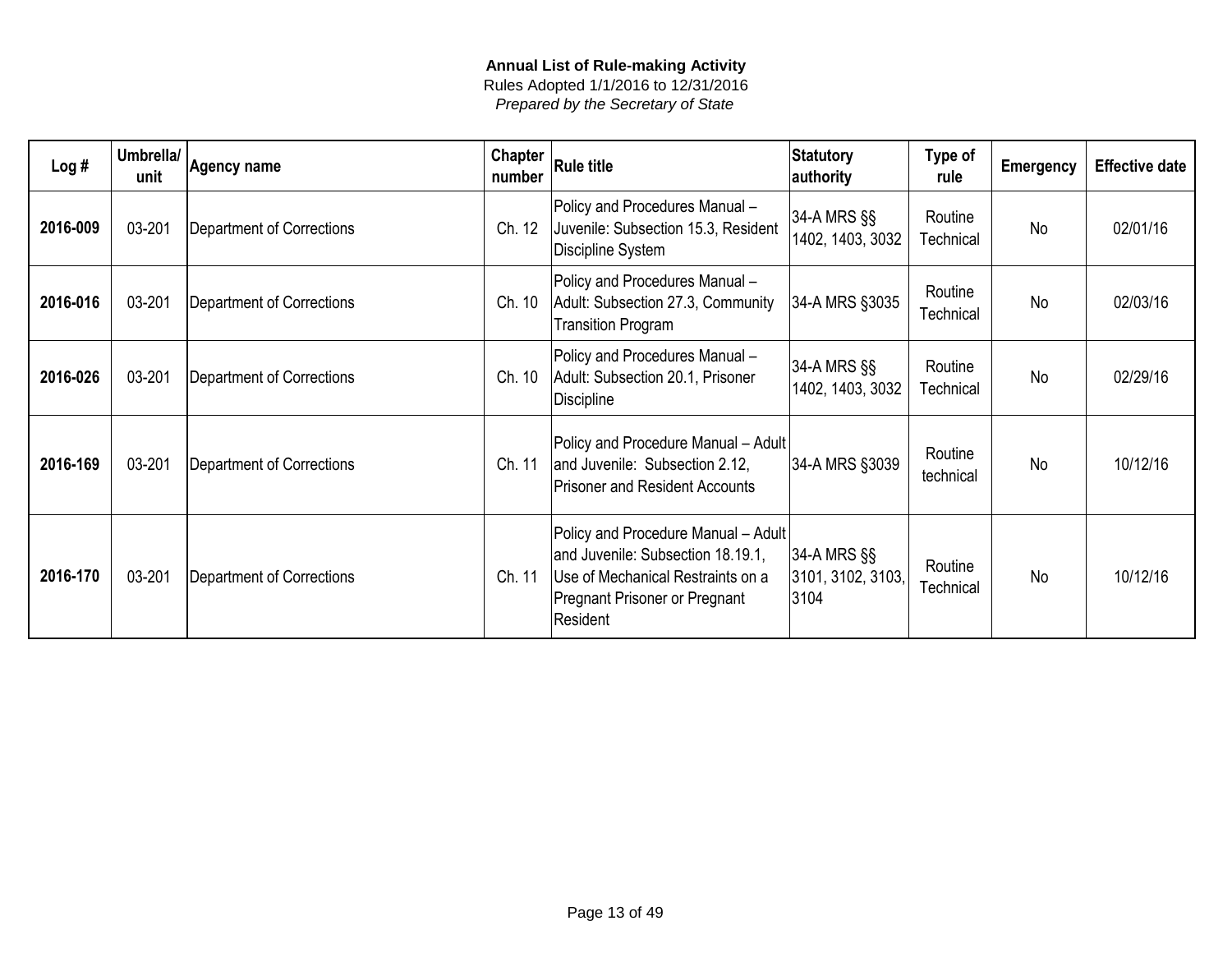| Log#     | Umbrella/<br>unit | <b>Agency name</b>      | Chapter  <br>number | <b>Rule title</b>                                                                                                                         | Statutory<br>authority                                       | Type of<br>rule      | <b>Emergency</b> | <b>Effective date</b> |
|----------|-------------------|-------------------------|---------------------|-------------------------------------------------------------------------------------------------------------------------------------------|--------------------------------------------------------------|----------------------|------------------|-----------------------|
| 2016-061 | 05-071            | Department of Education | Ch. 40              | Rules for Medication Administration<br>in Maine Schools                                                                                   | 20-A MRS §§<br>254(5)(A-C),<br>6305(1-9); PL<br>2013 ch. 526 | Major<br>Substantive | <b>No</b>        | 05/11/16              |
| 2016-171 | 05-071            | Department of Education | Ch. 23              | Collection of Staff Information                                                                                                           | None                                                         | Routine<br>Technical | <b>No</b>        | 10/18/16              |
| 2016-172 | 05-071            | Department of Education | Ch. 41              | Offering Instruction Related to<br>Cardiopulmonary Resuscitation, and<br>the Use of an Automated Defibrillator<br>in Maine Public Schools | 20-A MRS §6304                                               | Routine<br>Technical | <b>No</b>        | 10/18/16              |
| 2016-211 | 05-071            | Department of Education | Ch. 221             | Adult Education Administrative Costs<br>Reimbursement                                                                                     | 20-A MRS §8602                                               | Routine<br>Technical | <b>No</b>        | 12/11/16              |
| 2016-212 | 05-071            | Department of Education | Ch. 229             | <b>Adult Education Fees</b>                                                                                                               | 20-A MRS §8602                                               | Routine<br>Technical | <b>No</b>        | 12/11/16              |
| 2016-227 | 05-071            | Department of Education | Ch. 126             | Immunization Requirements for<br>School Children (a joint rule with the<br>Department of Health and Human<br>Services -- Ch. 261)         | $ 20-A$ MRS $\S$<br>6352-6358                                | Routine<br>Technical | <b>No</b>        | 12/21/16              |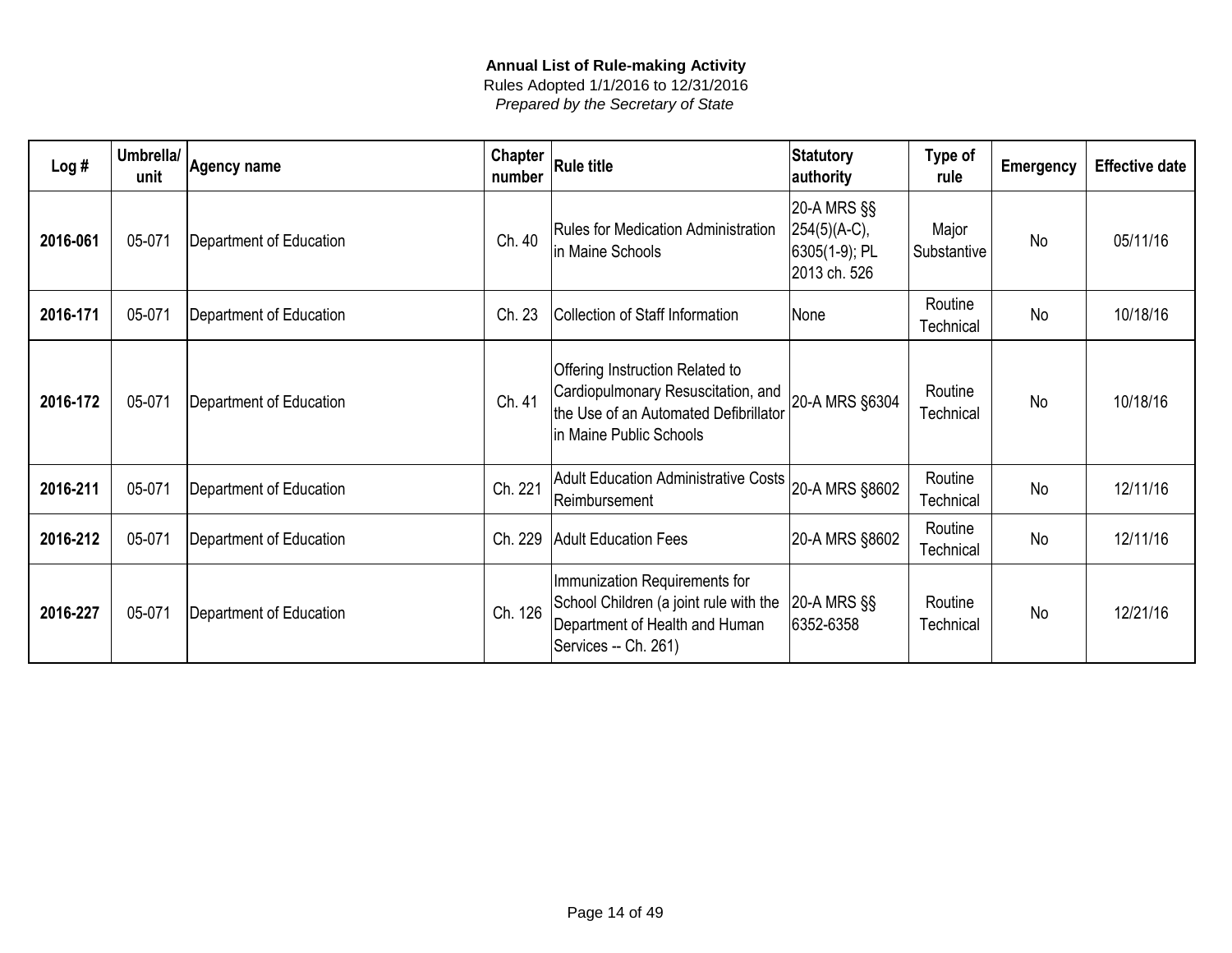| Log#     | Umbrella/<br>unit | Agency name                            | Chapter<br>number | <b>Rule title</b>                                                                                                                            | <b>Statutory</b><br>authority                                            | Type of<br>rule      | Emergency | <b>Effective date</b> |
|----------|-------------------|----------------------------------------|-------------------|----------------------------------------------------------------------------------------------------------------------------------------------|--------------------------------------------------------------------------|----------------------|-----------|-----------------------|
| 2016-002 | 06-096            | Department of Environmental Protection | Ch. 106           | Low Sulfur Fuel Regulation                                                                                                                   | 38 MRS §§ 585,<br>585-A                                                  | Routine<br>Technical | <b>No</b> | 01/12/16              |
| 2016-030 | 06-096            | Department of Environmental Protection | Ch. 415           | Reasonable Costs for Handling and<br>Recycling of Electronic Wastes                                                                          | 5 MRS §§ 8001-<br>11008; 38 MRS<br>S§ 1610(10), 341<br>н                 | Routine<br>Technical | <b>No</b> | 03/07/16              |
| 2016-053 | 06-096            | Department of Environmental Protection | Ch. 600           | Oil Discharge Prevention and<br>Pollution Control Rules for Marine Oil et seq., 341-H,<br>Terminals, Transportation Pipelines<br>and Vessels | 38 MRS §§ 561<br>568-A(3), 341-D(1<br>B), 546(4)                         | Routine<br>Technical | <b>No</b> | 04/03/16              |
| 2016-054 | 06-096            | Department of Environmental Protection | Ch. 685           | Payment and Reimbursement of Oil<br><b>Transfer Fees</b>                                                                                     | 38 MRS §§ 561 et<br>seq., 341-H, 568-<br>$A(3), 341-D(1-B),$<br>546(4)   | Routine<br>Technical | <b>No</b> | 04/03/16              |
| 2016-055 | 06-096            | Department of Environmental Protection | Ch. 686           | Standards for Assessing Ability to<br>Pay Deductibles Under the State<br>Insurance Program for Oil Storage<br><b>Tanks</b>                   | 38 MRS §§ 561 et<br>seq., 341-H, 568-<br>$A(3), 341-D(1-B),$<br> 546(4)  | Routine<br>Technical | <b>No</b> | 04/03/16              |
| 2016-056 | 06-096            | Department of Environmental Protection | Ch. 691           | Rules for Underground Oil Storage<br>Facilities                                                                                              | 38 MRS §§ 561 et<br>seq., 341-H, 568-<br>$ A(3), 341-D(1-B),$<br> 546(4) | Routine<br>Technical | <b>No</b> | 04/03/16              |
| 2016-076 | 06-096            | Department of Environmental Protection | Ch. 373           | <b>Financial and Technical Capacity</b><br>Standards for the Site Location of<br>Development Act                                             | 38 MRS §§ 341-<br>D(1-B), 343, 485-<br>$A(1-C)$                          | Major<br>Substantive | <b>No</b> | 07/02/16              |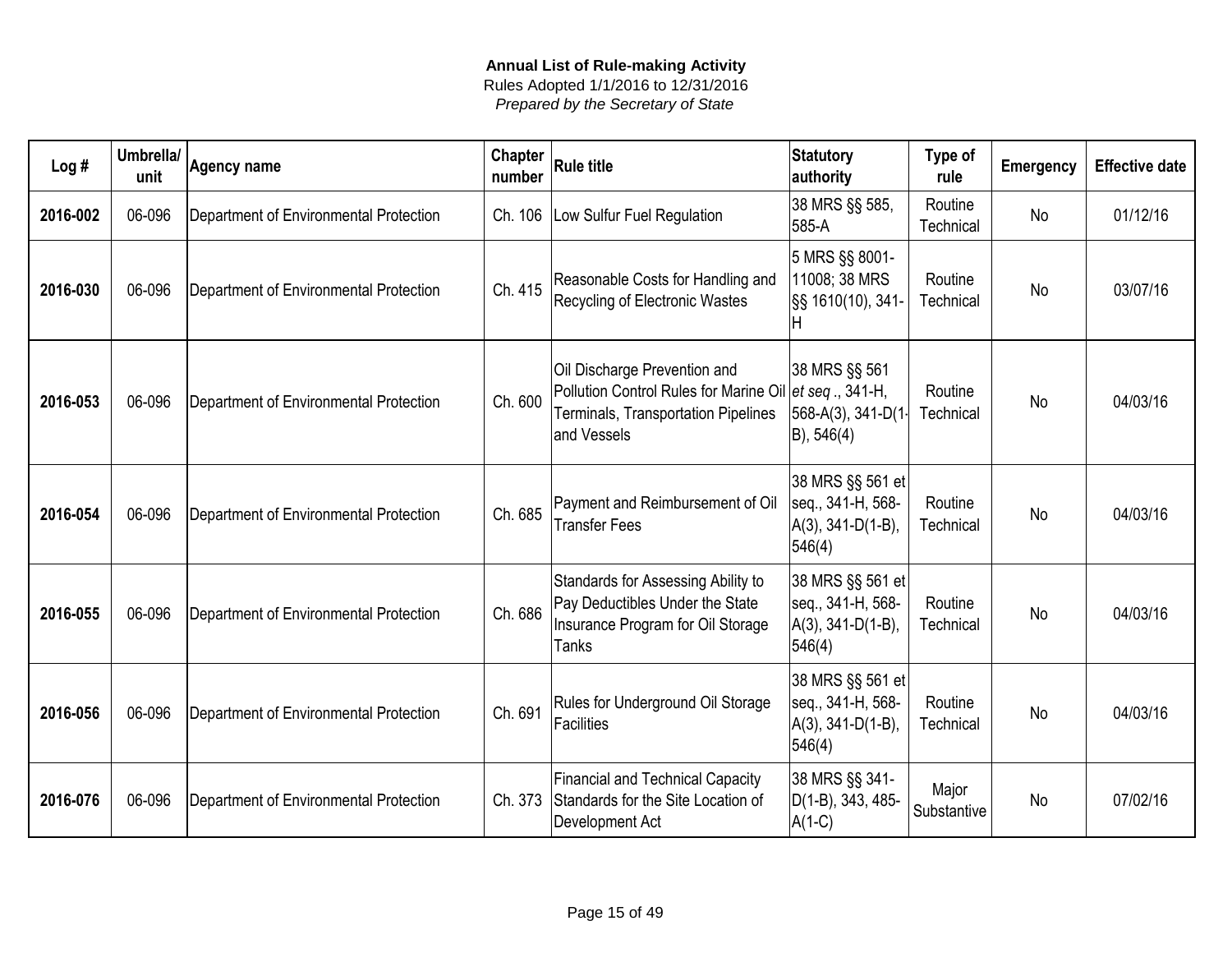| Log#     | Umbrella/<br>unit | <b>Agency name</b>                                                                      | <b>Chapter</b><br>number | <b>Rule title</b>                                                                        | <b>Statutory</b><br>authority                   | Type of<br>rule      | <b>Emergency</b> | <b>Effective date</b> |
|----------|-------------------|-----------------------------------------------------------------------------------------|--------------------------|------------------------------------------------------------------------------------------|-------------------------------------------------|----------------------|------------------|-----------------------|
| 2016-077 | 06-096            | Department of Environmental Protection                                                  | Ch. 375                  | No Adverse Environmental Effects<br>Standards of the Site Location of<br>Development Act | 38 MRS §§ 341-<br>D(1-B), 343, 485-<br>$A(1-C)$ | Major<br>Substantive | <b>No</b>        | 07/02/16              |
| 2016-078 | 06-096            | Department of Environmental Protection                                                  | Ch. 380                  | Long-Term Construction Projects<br>under the Site Location of<br>Development Act         | 38 MRS §§ 341-<br>D(1-B), 343, 485-<br>$A(1-C)$ | Major<br>Substantive | <b>No</b>        | 07/02/16              |
| 2016-093 | 06-096            | Department of Environmental Protection                                                  | Ch. 100                  | Definitions Regulation                                                                   | 38 MRS §585-A                                   | Routine<br>Technical | <b>No</b>        | 05/22/16              |
| 2016-094 | 06-096            | Department of Environmental Protection                                                  | Ch. 501                  | Stormwater Management<br>Compensation Fees and Mitigation<br>Credit                      | 38 MRS §420-<br>D(11)                           | Routine<br>Technical | <b>No</b>        | 05/22/16              |
| 2016-160 | 06-096            | Department of Environmental Protection                                                  | Ch. 424                  | <b>Lead Management Regulations</b>                                                       | 38 MRS §§ 1291<br>et seq.                       | Routine<br>Technical | <b>No</b>        | 10/02/16              |
| 2016-201 | 06-096            | Department of Environmental Protection                                                  | Ch. 100                  | Definitions Regulation                                                                   | 38 MRS §585-A                                   | Routine<br>Technical | <b>No</b>        | 11/27/16              |
| 2016-025 | 06-481            | Department of Environmental Protection,<br>Board of Underground Storage Tank Installers | Ch. 1                    | Administrative Rules                                                                     | 32 MRS §10004                                   | Routine<br>Technical | <b>No</b>        | 02/21/16              |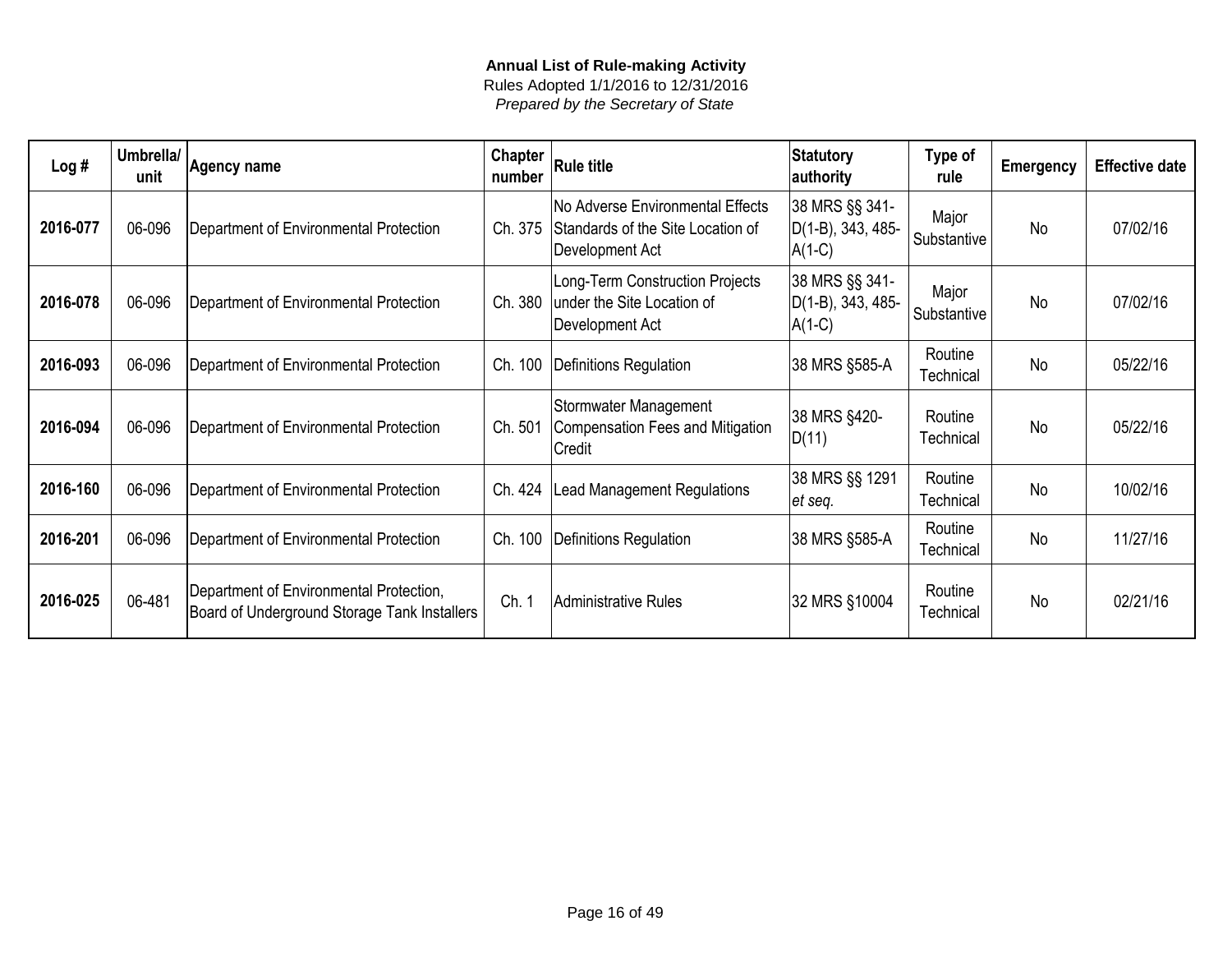| Log#     | Umbrella/<br>unit | <b>Agency name</b>                          | <b>Chapter</b><br>number | <b>Rule title</b>                                                                                       | <b>Statutory</b><br>authority | Type of<br>rule      | Emergency | <b>Effective date</b> |
|----------|-------------------|---------------------------------------------|--------------------------|---------------------------------------------------------------------------------------------------------|-------------------------------|----------------------|-----------|-----------------------|
| 2016-014 | 09-137            | Department of Inland Fisheries and Wildlife | Ch. 1                    | Open Water and Ice Fishing<br>Regulations (Kennebec River)                                              | 12 MRS §§<br>10104, 12452     | Routine<br>Technical | No        | 02/01/16              |
| 2016-044 | 09-137            | Department of Inland Fisheries and Wildlife | Ch.1                     | Open Water and Ice Fishing<br>Regulations (Early Open Water<br>Season)                                  | 12 MRS §§ 10104<br>12456      | Routine<br>Technical | Yes       | 03/17/16              |
| 2016-062 | 09-137            | Department of Inland Fisheries and Wildlife | Ch. 4                    | Hunting and Trapping: 4.02,<br>Migratory Birds (B, F, H, I)                                             | 12 MRS §§<br>10104, 11855     | Routine<br>Technical | No        | 04/16/16              |
| 2016-065 | 09-137            | Department of Inland Fisheries and Wildlife | Ch. 4                    | Hunting and Trapping: 4.06, Wild<br>Turkey                                                              | 12 MRS §11701                 | Routine<br>Technical | No        | 04/17/16              |
| 2016-066 | 09-137            | Department of Inland Fisheries and Wildlife | Ch. 25                   | Leashed Dog Tracking Permit Rules                                                                       | 12 MRS §11111                 | Routine<br>Technical | <b>No</b> | 04/17/16              |
| 2016-067 | 09-137            | Department of Inland Fisheries and Wildlife | Ch. 20                   | Taxidermy License                                                                                       | 12 MRS §§<br>12952, 12953     | Routine<br>Technical | No        | 04/18/16              |
| 2016-088 | 09-137            | Department of Inland Fisheries and Wildlife | Ch. 4                    | Hunting and Trapping: 4.04, Bear<br>Hunting Season (Youth Day)                                          | 12 MRS §11251                 | Routine<br>Technical | No        | 05/14/16              |
| 2016-089 | 09-137            | Department of Inland Fisheries and Wildlife | Ch. 4                    | Hunting and Trapping: 4.05, Moose<br>Hunting Season                                                     | $12$ MRS $\S$<br>11551, 11552 | Routine<br>Technical | No        | 05/14/16              |
| 2016-141 | 09-137            | Department of Inland Fisheries and Wildlife | Ch. 4                    | Hunting and Trapping: 4.03, Deer<br>Hunting Seasons                                                     | 12 MRS §§<br>11152, 11401     | Routine<br>Technical | <b>No</b> | 08/28/16              |
| 2016-142 | 09-137            | Department of Inland Fisheries and Wildlife | Ch. 6                    | <b>Educational and Scientific Collection</b><br><b>Permit Rules</b>                                     | 12 MRS §§<br>10104, 12704     | Routine<br>Technical | <b>No</b> | 08/28/16              |
| 2016-144 | 09-137            | Department of Inland Fisheries and Wildlife | Ch. 7                    | Rules for Importation, Possession,<br>Propagatiobn, Rehabilitaton, and<br><b>Exhibition of Wildlife</b> | 12 MRS §§<br>10104, 12152     | Routine<br>Technical | <b>No</b> | 08/30/16              |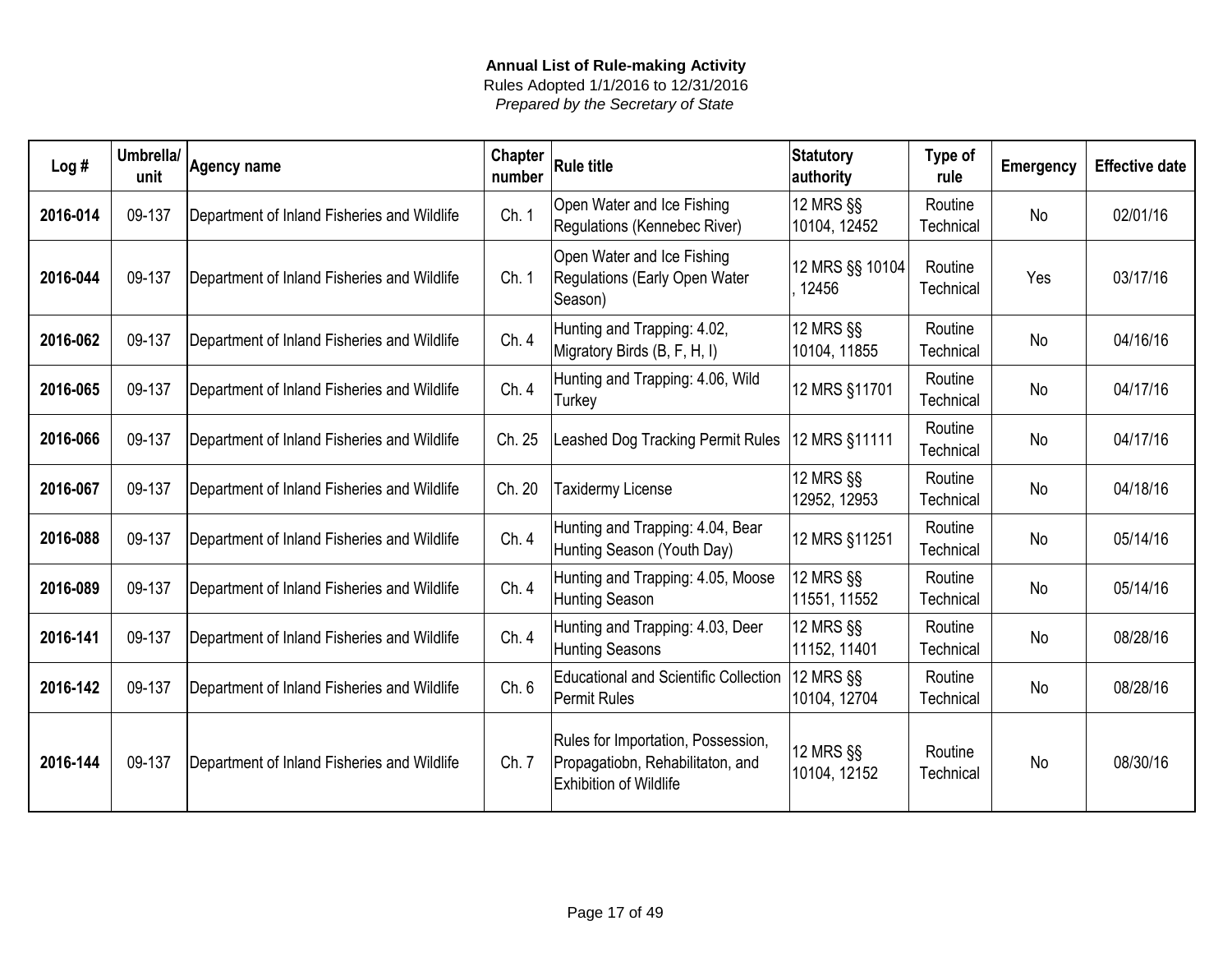| Log#     | Umbrella/<br>unit | <b>Agency name</b>                          | Chapter<br>number | <b>Rule title</b>                                                                                                                                                                                                                                                                                        | <b>Statutory</b><br>authority       | Type of<br>rule      | <b>Emergency</b> | <b>Effective date</b> |
|----------|-------------------|---------------------------------------------|-------------------|----------------------------------------------------------------------------------------------------------------------------------------------------------------------------------------------------------------------------------------------------------------------------------------------------------|-------------------------------------|----------------------|------------------|-----------------------|
| 2016-168 | 09-137            | Department of Inland Fisheries and Wildlife | Ch.4              | Hunting and Trapping: 4.01(G),<br>Open Seasons for Hunting and<br>Trapping of Furbearing Animals: (1),<br>Beaver Trapping; (1.a) (no title);<br>(1.b), Open and Closed Areas for<br>Beaver Trapping (4) Statewide<br>Hunting Seasons for Furbearing<br>Animals 4.01(O), Mandatory<br>Submission of Teeth | 12 MRS §10104                       | Routine<br>Technical | <b>No</b>        | 10/12/16              |
| 2016-173 | 09-137            | Department of Inland Fisheries and Wildlife | Ch.4              | Hunting and Trapping: 4.03, Deer<br>Hunting Seasons: A-6. Verification<br>Required for Nonresidents Owning<br>Land in Maine to Hunt on Resident's<br>Only Day                                                                                                                                            | 12 MRS §§<br>10104, 11401           | Routine<br>Technical | <b>No</b>        | 10/19/16              |
| 2016-174 | 09-137            | Department of Inland Fisheries and Wildlife | Ch. 1             | Open Water and Ice Fishing<br>Regulations                                                                                                                                                                                                                                                                | 12 MRS §§<br>10104, 12452,<br>12461 | Routine<br>Technical | <b>No</b>        | 01/01/17              |
| 2016-175 | 09-137            | Department of Inland Fisheries and Wildlife |                   | Ch. 1-A State Heritage Fish Waters                                                                                                                                                                                                                                                                       | 12 MRS §§<br>10104, 12452,<br>12461 | Routine<br>Technical | <b>No</b>        | 01/01/17              |
| 2016-205 | 09-137            | Department of Inland Fisheries and Wildlife | Ch.4              | Hunting and Trapping: 4.03, Deer<br>Hunting Season: I. Open and Closed 12 MRS §11402<br>Seasons: 8. City of Eastport                                                                                                                                                                                     |                                     | Routine<br>Technical | <b>No</b>        | 12/03/16              |
| 2016-206 | 09-137            | Department of Inland Fisheries and Wildlife | Ch. 5             | State Owned Wildlife Management<br>Areas and Shooting Ranges                                                                                                                                                                                                                                             | 12 MRS §§<br>10104, 12701           | Routine<br>Technical | <b>No</b>        | 12/03/16              |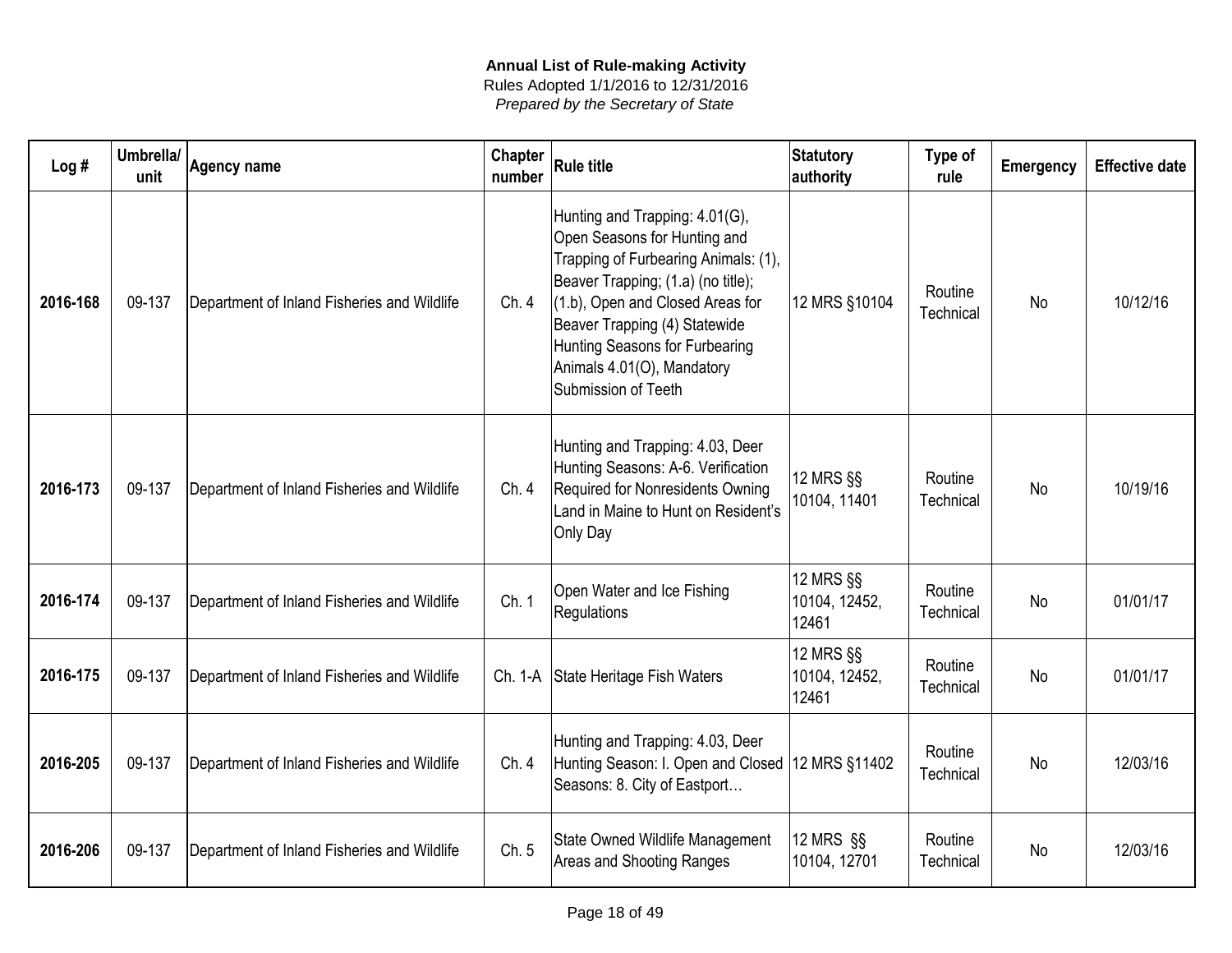| Log#     | Umbrella/<br>unit | Agency name                                                                                     | <b>Chapter</b><br>number | <b>Rule title</b>                                                                                                                                                                       | <b>Statutory</b><br>authority                                                                                 | Type of<br>rule      | <b>Emergency</b> | <b>Effective date</b> |
|----------|-------------------|-------------------------------------------------------------------------------------------------|--------------------------|-----------------------------------------------------------------------------------------------------------------------------------------------------------------------------------------|---------------------------------------------------------------------------------------------------------------|----------------------|------------------|-----------------------|
| 2016-006 | 10-144            | Department of Health and Human Services,<br>Office of MaineCare Services, Division of<br>Policy | Ch. 101                  | MaineCare Benefits Manual: Ch. II & 22 MRS §§ 42(8),<br>III Section 96, Private Duty Nursing<br>and Personal Care Services                                                              | 3173; PL 2015<br>Ch. 267 Part A                                                                               | Routine<br>Technical | <b>No</b>        | 01/25/16              |
| 2016-017 | 10-144            | Department of Health and Human Services,<br>Office of MaineCare Services, Division of<br>Policy | Ch. 101                  | MaineCare Benefits Manual: Ch. III<br>Section 2, Adult Family Care<br>Services                                                                                                          | 22 MRS §§ 42(8),<br>3173, PL 2015<br>ch. 267, 702 - LD<br>1019 Parts A,<br><b>UUUU</b>                        | Routine<br>Technical | No               | 07/01/15              |
| 2016-024 | 10-144            | Department of Health and Human Services,<br>Office of MaineCare Services, Division of<br>Policy | Ch. 101                  | MaineCare Benefits Manual: Ch. III<br>Section 67, Principles of<br><b>Reimbursement for Nursing Facilities</b>                                                                          | 22 MRS §§ 42,<br>3173; PL 2015<br>Parts A & UU; LD<br>187                                                     | Routine<br>Technical | <b>No</b>        | 02/15/16              |
| 2016-038 | 10-144            | Department of Health and Human Services,<br>Office of MaineCare Services, Division of<br>Policy | Ch. 101                  | MaineCare Benefits Manual: Ch. III<br>Section 97, Private Non-Medical<br><b>Institution Services</b>                                                                                    | 22 MRSA §§<br>42(8), 3173;<br>Resolves 2015<br>ch. 45; PL 2015<br>ch. 267 Parts A<br>(Section A-32)<br>and UU | Major<br>Substantive | Yes              | 03/08/16              |
| 2016-043 | 10-144            | Department of Health and Human Services,<br>Office of MaineCare Services, Division of<br>Policy | Ch. 101                  | MaineCare Benefits Manual: Ch. II & 42(8), 3173; PL<br>III Section 19, Home and Community 2015 ch. 267<br>Benefits for the Elderly and for Adults Parts A (Section<br>with Disabilities | 22 MRSA §§<br>A-32) and UU<br>(Section UU-1)                                                                  | Routine<br>Technical | No               | 03/15/16              |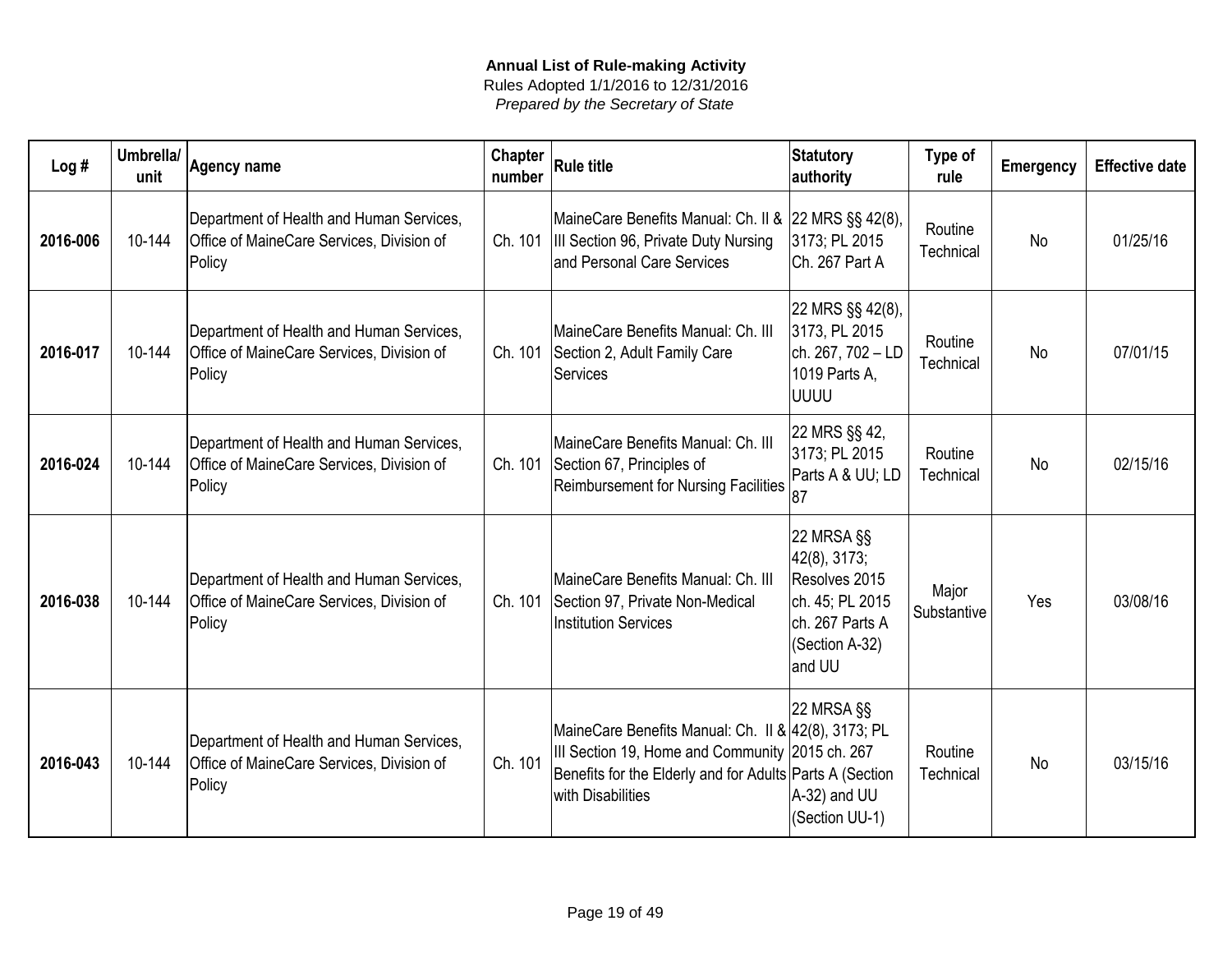| Log#     | Umbrella/<br>unit | Agency name                                                                                     | Chapter<br>number | <b>Rule title</b>                                                                                                                             | Statutory<br>authority                                      | Type of<br>rule      | <b>Emergency</b> | <b>Effective date</b> |
|----------|-------------------|-------------------------------------------------------------------------------------------------|-------------------|-----------------------------------------------------------------------------------------------------------------------------------------------|-------------------------------------------------------------|----------------------|------------------|-----------------------|
| 2016-048 | 10-144            | Department of Health and Human Services,<br>Office of MaineCare Services, Division of<br>Policy | Ch. 101           | MaineCare Benefits Manual: Ch. II &<br>III Section 17, Community Support<br>Services, and Allowances for<br><b>Community Support Services</b> | 22 MRSA §§<br>42(8), 3173                                   | Routine<br>Technical | <b>No</b>        | 03/22/16              |
| 2016-059 | 10-144            | Department of Health and Human Services,<br>Office of MaineCare Services, Division of<br>Policy | Ch. 101           | MaineCare Benefits Manual: Ch. II &<br>III Section 2, Adult Family Care<br><b>Services</b>                                                    | 22 MRS §§ 42(8),<br>3173, 8054;<br>Resolves 2015<br>ch. 45  | Routine<br>Technical | Yes              | 04/05/16              |
| 2016-063 | 10-144            | Department of Health and Human Services,<br>Office of MaineCare Services, Division of<br>Policy | Ch. 101           | MaineCare Benefits Manual: Ch. I<br>Section 1, General Administrative<br>Policies and Procedures                                              | 22 MRS §§ 42,<br>3173                                       | Routine<br>Technical | <b>No</b>        | 04/16/16              |
| 2016-064 | 10-144            | Department of Health and Human Services,<br>Office of MaineCare Services, Division of<br>Policy | Ch. 101           | MaineCare Benefits Manual: Ch. I<br>Section 4, Telehealth Services                                                                            | 22 MRS §§ 42,<br>3173; Resolve<br>2015 ch. 105 (LD<br>1596) | Routine<br>Technical | <b>No</b>        | 04/16/16              |
| 2016-068 | 10-144            | Department of Health and Human Services,<br>Office of MaineCare Services, Division of<br>Policy | Ch. 101           | MaineCare Benefits Manual: Ch. III<br>Section 12, Allowances for<br><b>Consumer Directed Attendant</b><br><b>Services</b>                     | 22 MRS §§ 42(8),<br>3173; Resolve<br>2015 ch. 50            | Routine<br>Technical | No               | 04/18/16              |
| 2016-098 | 10-144            | Department of Health and Human Services,<br>Office of MaineCare Services, Division of<br>Policy |                   | MaineCare Benefits Manual: Ch. II & 22 MRS §§ 42(8),<br>Ch. 101   III Section 65, Behavioral Health<br><b>Services</b>                        | 3173; 5 MRS<br>§8054                                        | Routine<br>Technical | Yes              | 03/22/16              |
| 2016-101 | 10-144            | Department of Health and Human Services,<br>Office of MaineCare Services, Division of<br>Policy | Ch. 101           | MaineCare Benefits Manual: Ch. II<br>Section 4, Ambulatory Surgical<br><b>Center Services</b>                                                 | 22 MRS §§ 42,<br>3173                                       | Routine<br>Technical | No               | 06/15/16              |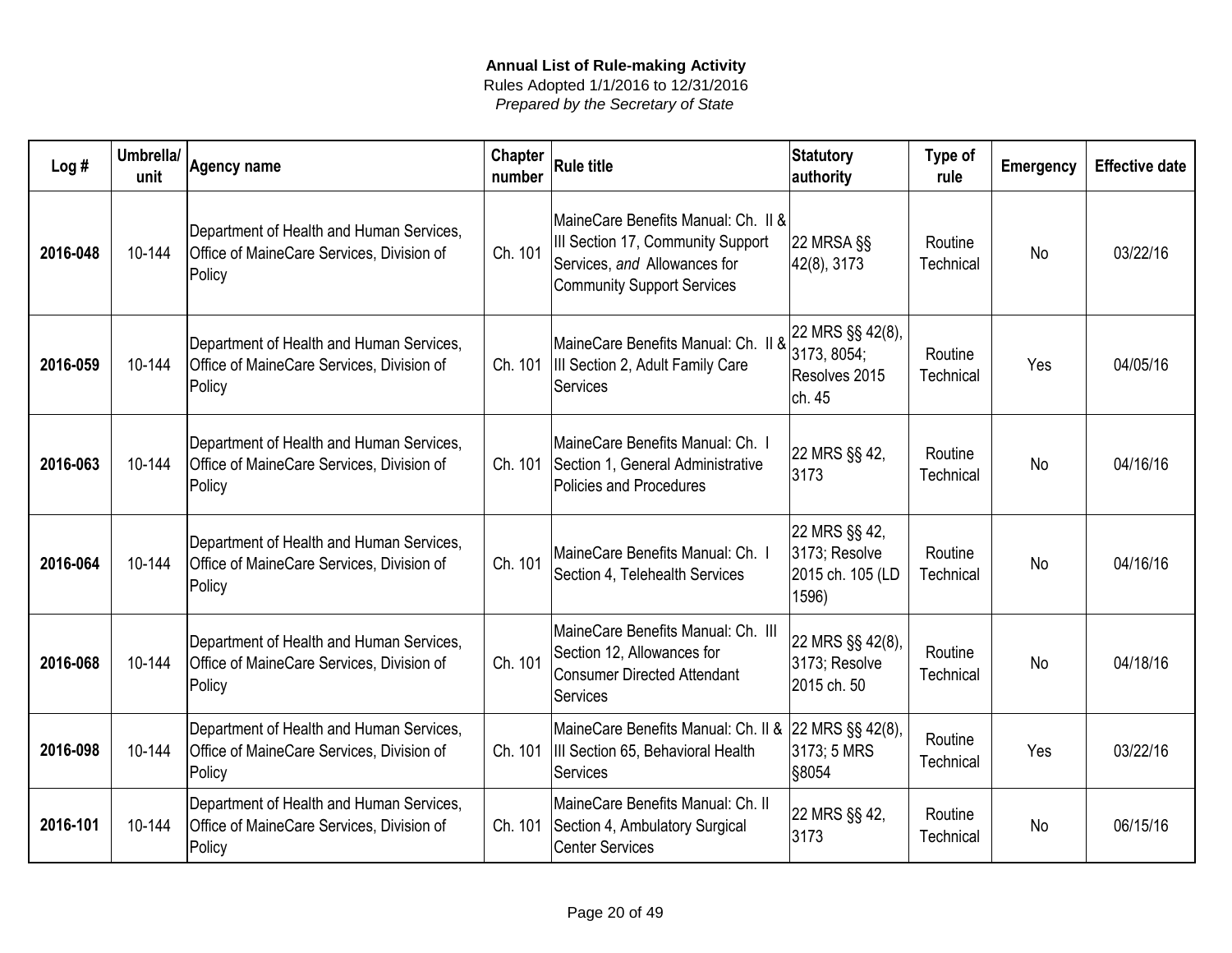| Log#     | Umbrella/<br>unit | <b>Agency name</b>                                                                              | Chapter<br>number | <b>Rule title</b>                                                                                 | Statutory<br>authority                                                                                                                                     | Type of<br>rule      | <b>Emergency</b> | <b>Effective date</b> |
|----------|-------------------|-------------------------------------------------------------------------------------------------|-------------------|---------------------------------------------------------------------------------------------------|------------------------------------------------------------------------------------------------------------------------------------------------------------|----------------------|------------------|-----------------------|
| 2016-105 | 10-144            | Department of Health and Human Services,<br>Office of MaineCare Services, Division of<br>Policy | Ch. 101           | MaineCare Genefits Manual: Ch. II & 22 MRS §3173;<br>III Section 2, Adult Family Care<br>Services | Resolves 2015<br>ch. 45                                                                                                                                    | Routine<br>Technical | <b>No</b>        | 06/22/16              |
| 2016-124 | 10-144            | Department of Health and Human Services,<br>Office of MaineCare Services, Division of<br>Policy | Ch. 101           | MaineCare Genefits Manual: Ch. II<br>Section 90, Physcian Services                                | 22 MRS §§ 42,<br>3173; 22 MRS<br>§3174-WW; PL<br>2015 ch. 267 Part<br>A; "Patient<br>Protection and<br>Affordable Care<br>Act", PL 111-148<br>Section 6505 | Routine<br>Technical | <b>No</b>        | 07/20/16              |
| 2016-129 | 10-144            | Department of Health and Human Services,<br>Office of MaineCare Services, Division of<br>Policy | Ch. 101           | MaineCare Genefits Manual: Ch. III<br>Section 15, Chiropractic Services                           | 22 MRS §§ 42,<br>3173                                                                                                                                      | Routine<br>Technical | <b>No</b>        | 08/01/16              |
| 2016-140 | 10-144            | Department of Health and Human Services,<br>Office of MaineCare Services, Division of<br>Policy | Ch. 101           | MaineCare Benefits Manual; Ch. II &<br>III Section 43, Hospice Services                           | 22 MRS §§ 42,<br>3173; 42 CFR §§<br>418.302, 306                                                                                                           | Routine<br>Technical | <b>No</b>        | 08/26/16              |
| 2016-148 | 10-144            | Department of Health and Human Services,<br>Office of MaineCare Services, Division of<br>Policy | Ch. 101           | MaineCare Benefits Manual; Ch. II &<br>III Section 17, Community Support<br>Services              | 22 MRS §§ 42,<br>42(8), 3173; 5<br>MRS §8054; PL<br>2016 ch. 477;<br>Resolves 2016<br>ch. 82                                                               | Routine<br>Technical | Yes              | 09/02/16              |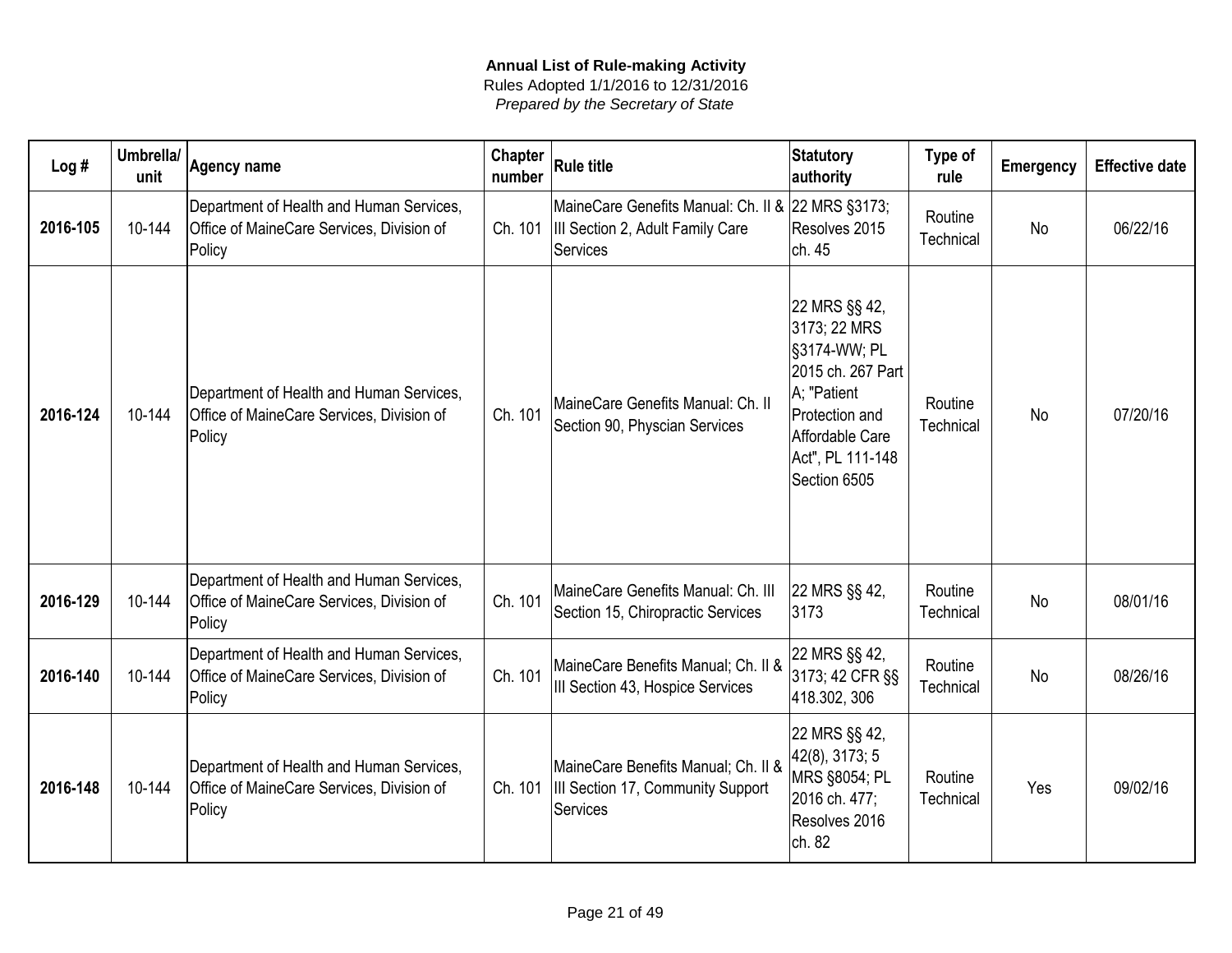| Log#     | Umbrella/<br>unit | <b>Agency name</b>                                                                              | <b>Chapter</b><br>number | <b>Rule title</b>                                                                                                                                                    | <b>Statutory</b><br>authority                                                                   | Type of<br>rule      | Emergency | <b>Effective date</b> |
|----------|-------------------|-------------------------------------------------------------------------------------------------|--------------------------|----------------------------------------------------------------------------------------------------------------------------------------------------------------------|-------------------------------------------------------------------------------------------------|----------------------|-----------|-----------------------|
| 2016-155 | 10-144            | Department of Health and Human Services,<br>Office of MaineCare Services, Division of<br>Policy | Ch. 101                  | MaineCare Benefits Manual; Ch. X<br>Section 4, Limited Family Planning<br>Benefit                                                                                    | 22 MRS §§ 42,<br>3173, 3173-G                                                                   | Routine<br>Technical | <b>No</b> | 10/01/16              |
| 2016-161 | 10-144            | Department of Health and Human Services,<br>Office of MaineCare Services, Division of<br>Policy | Ch. 101                  | MaineCare Benefits Manual: Ch. III<br>Section 21, Allowances for Home<br>and Community Benefits for Adults<br>with Intellectual Disabilities or<br>Autistic Disorder | 22 MRS §§ 42,<br>42(8), 3173; 5<br>MRS §§ 8073,<br>8054; PL 2016<br>ch. 477                     | Major<br>Substantive | Yes       | 09/28/16              |
| 2016-162 | 10-144            | Department of Health and Human Services,<br>Office of MaineCare Services, Division of<br>Policy | Ch. 101                  | MaineCare Benefits Manual: Ch. III<br>Section 29, Allowances for Support<br>Services for Adults with Intellectual<br>Disabilities or Autistic Disorder               | 22 MRS §§ 42,<br>42(8), 3173; 5<br>MRS §§ 8073,<br>8054; PL 2016<br>ch. 477                     | Major<br>Substantive | Yes       | 09/28/16              |
| 2016-166 | 10-144            | Department of Health and Human Services,<br>Office of MaineCare Services, Division of<br>Policy | Ch. 101                  | MaineCare Benefits Manual: Ch. III<br>Section 2, Adult Family Care<br>Services                                                                                       | 22 MRS §§ 42(8),<br>3173; 5 MRS<br>§8054; PL 2016<br>ch. 481 Part C:<br>Resolves 2015<br>ch. 45 | Routine<br>Technical | Yes       | 10/04/16              |
| 2016-167 | 10-144            | Department of Health and Human Services,<br>Office of MaineCare Services, Division of<br>Policy | Ch. 101                  | MaineCare Benefits Manual: Ch. III<br>Section 20, Allowances for Home<br>and Community Based-Services for<br>Adults with Other Related Conditions 2016 ch. 477       | 22 MRS §§ 42,<br>42(8), 3173; 5<br>MRS §8054; PL                                                | Routine<br>Technical | Yes       | 10/05/16              |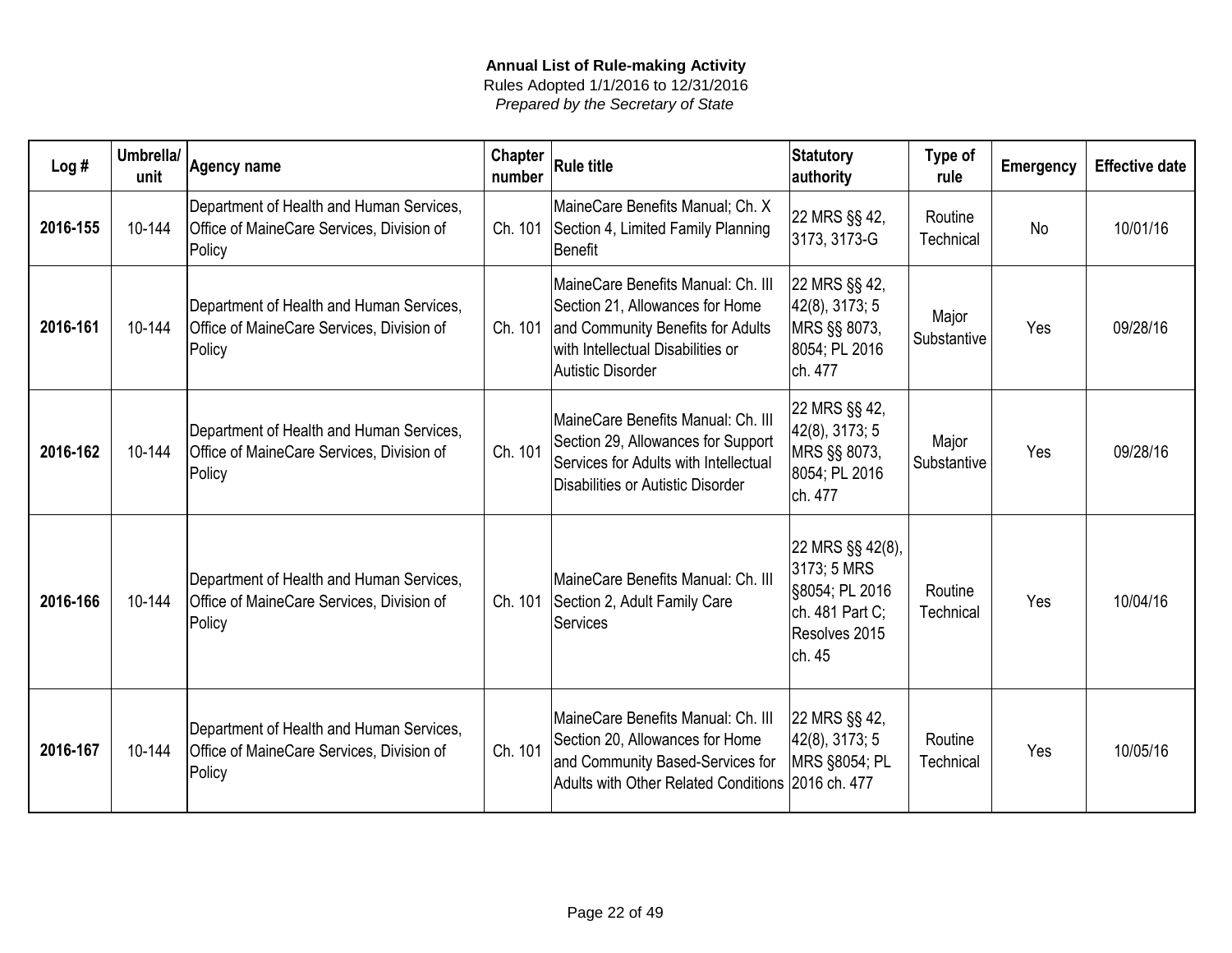| Log#     | Umbrella/<br>unit | <b>Agency name</b>                                                                              | <b>Chapter</b><br>number | <b>Rule title</b>                                                                                                                     | Statutory<br>authority                                                               | Type of<br>rule      | <b>Emergency</b> | <b>Effective date</b> |
|----------|-------------------|-------------------------------------------------------------------------------------------------|--------------------------|---------------------------------------------------------------------------------------------------------------------------------------|--------------------------------------------------------------------------------------|----------------------|------------------|-----------------------|
| 2016-182 | 10-144            | Department of Health and Human Services,<br>Office of MaineCare Services, Division of<br>Policy | Ch. 101                  | MaineCare Benefits Manual: Ch. III<br>Section 97 (including appendices),<br><b>Private Non-Medical Institution</b><br>(PNMI) Services | 22 MRS §§ 42(8),<br>3173; 5 MRS<br>§8073; PL 2016<br>ch. 477; Resolve<br>2015 ch. 45 | Major<br>Substantive | Yes              | 10/25/16              |
| 2016-187 | 10-144            | Department of Health and Human Services,<br>Office of MaineCare Services, Division of<br>Policy | Ch. 101                  | MaineCare Benefits Manual: Ch. II<br>Section 55, Laboratory Services                                                                  | 22 MRS §§ 42,<br>3173                                                                | Routine<br>Technical | <b>No</b>        | 11/09/16              |
| 2016-194 | 10-144            | Department of Health and Human Services,<br>Office of MaineCare Services, Division of<br>Policy | Ch. 101                  | MaineCare Benefits Manual: Ch. II &<br>III Section 31, Federally Qualified<br><b>Health Center Services</b>                           | 22 MRS §§ 42,<br>3173                                                                | Routine<br>Technical | <b>No</b>        | 12/01/16              |
| 2016-195 | 10-144            | Department of Health and Human Services,<br>Office of MaineCare Services, Division of<br>Policy |                          | MaineCare Benefits Manual: Ch. II &<br>Ch. 101  III Section 103, Rural Health Clinic<br>Services                                      | 22 MRS §§ 42,<br>3173                                                                | Routine<br>Technical | <b>No</b>        | 12/01/16              |
| 2016-196 | 10-144            | Department of Health and Human Services,<br>Office of MaineCare Services, Division of<br>Policy | Ch. 101                  | MaineCare Benefits Manual: Ch. III<br>Section 18, Allowances for Home<br>and Community Based Services for<br>Adults with Brain Injury | 22 MRS §§ 42,<br>3173; 5 MRS<br>§8054; PL 2016<br>ch. 477                            | Routine<br>Technical | Yes              | 11/15/16              |
| 2016-198 | 10-144            | Department of Health and Human Services,<br>Office of MaineCare Services, Division of<br>Policy |                          | MaineCare Benefits Manual: Ch. II &<br>Ch. 101  III Section 65, Behavioral Health<br>Services                                         | 22 MRS §§ 42,<br>3173                                                                | Routine<br>Technical | <b>No</b>        | 11/23/16              |
| 2016-202 | 10-144            | Department of Health and Human Services,<br>Office of MaineCare Services, Division of<br>Policy |                          | MaineCare Benefits Manual: Ch. III<br>Ch. 101 Section 109, Speech and Hearing<br>Services                                             | 22 MRS §§ 42,<br>3173; 45 CFR §§<br>162.1000,<br>162.1002,<br>162.1011               | Routine<br>Technical | <b>No</b>        | 11/28/16              |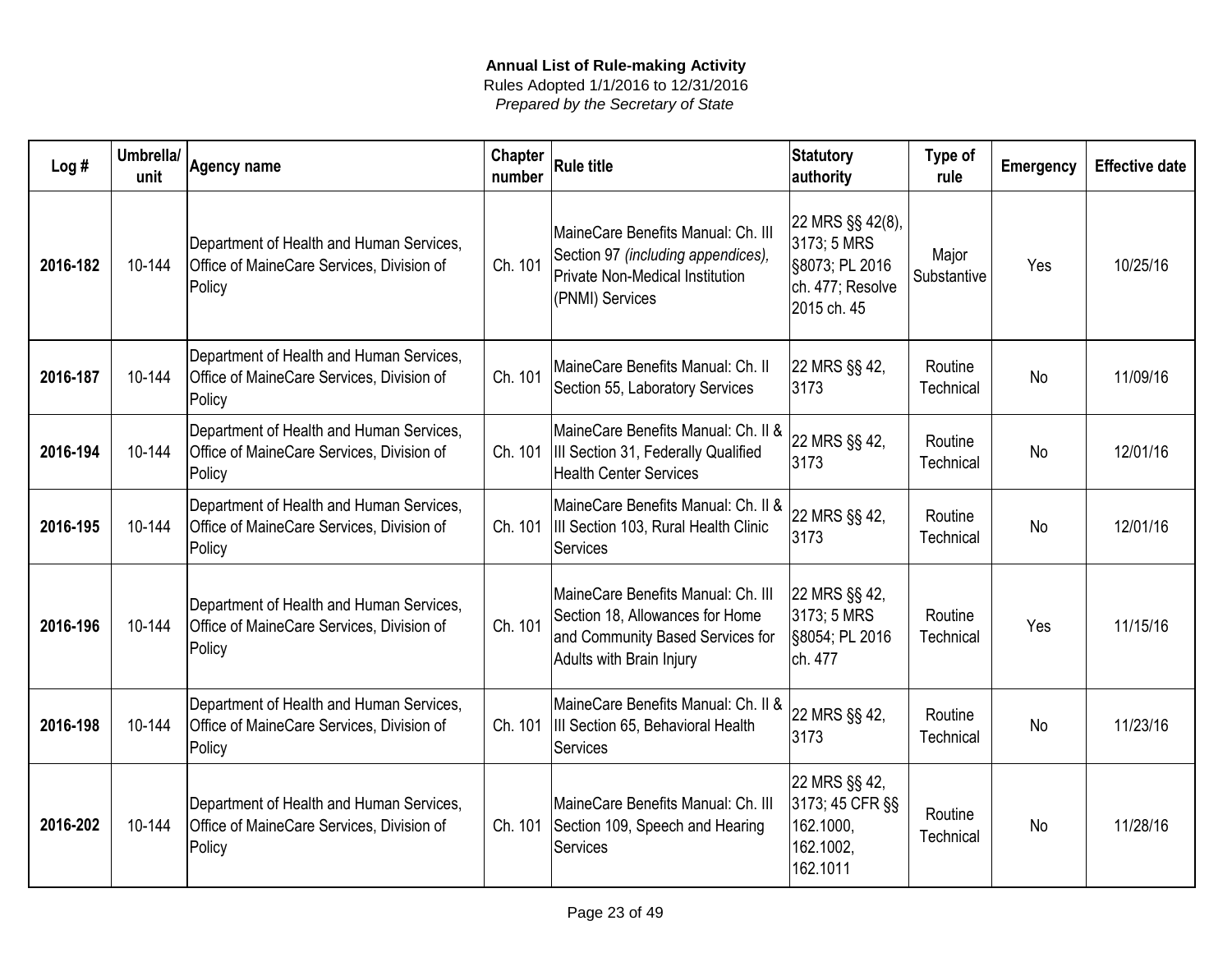| Log#     | Umbrella/<br>unit | <b>Agency name</b>                                                                                                                | Chapter<br>number | <b>Rule title</b>                                                                                              | <b>Statutory</b><br>authority                                                   | Type of<br>rule      | <b>Emergency</b> | <b>Effective date</b> |
|----------|-------------------|-----------------------------------------------------------------------------------------------------------------------------------|-------------------|----------------------------------------------------------------------------------------------------------------|---------------------------------------------------------------------------------|----------------------|------------------|-----------------------|
| 2016-231 | 10-144            | Department of Health and Human Services,<br>Office of MaineCare Services, Division of<br>Policy                                   | Ch. 101           | MaineCare Benefits Manual: Ch. III<br>Section 2, Adult Family Care<br>Services                                 | 22 MRS §§ 42(8),<br>3173; PL 2015<br>ch. 481 Part C;<br>Resolves 2015<br>ch. 45 | Routine<br>Technical | <b>No</b>        | 01/02/17              |
| 2016-082 | 10-144            | Department of Health and Human Services,,<br>Maine CDC, Division of Environmental and<br>Community Health, Drinking Water Program | Ch. 231           | <b>Rules Relating to Drinking Water</b>                                                                        | 22 MRS §§ 2605,<br>2611, 2620-C                                                 | Routine<br>Technical | <b>No</b>        | 05/09/16              |
| 2016-083 | 10-144            | Department of Health and Human Services,,<br>Maine CDC, Division of Environmental and<br>Community Health, Drinking Water Program | Ch. 235           | <b>Rules Relating to Bulk Water</b>                                                                            | 22 MRS §§ 2605,<br>2611, 2620-C                                                 | Routine<br>Technical | <b>No</b>        | 05/09/16              |
| 2016-228 | 10-144            | Department of Health and Human Services,<br>Center for Disease Control and Prevention                                             | Ch. 261           | Immunization Requirements for<br>School Children (a joint rule with the<br>Department of Education -- Ch. 126) | 20-A MRS §§<br>6352-6358                                                        | Routine<br>Technical | <b>No</b>        | 12/21/16              |
| 2016-149 | 10-144            | Department of Health and Human Services,<br>Maine Center for Disease Control and<br>Prevention, Childhood Lead Control Program    | Ch. 292           | Rules Relating to the Lead<br>Poisoning Control Act                                                            | 22 MRS ch. 252<br>$\frac{1}{31315-A}$                                           | Routine<br>Technical | <b>No</b>        | 09/12/16              |
| 2016-090 | 10-144            | Department of Health and Human Services,<br>Division of Licensing and Regulatory Services                                         | Ch. 298           | Rules Governing the Certification<br>Program for Primary Care Tax Credit 22 MRS §42; 22-                       | PL 2015 ch. 108;<br>36 RS §5219-LL;<br>A MRS §205                               | Routine<br>Technical | <b>No</b>        | 05/19/16              |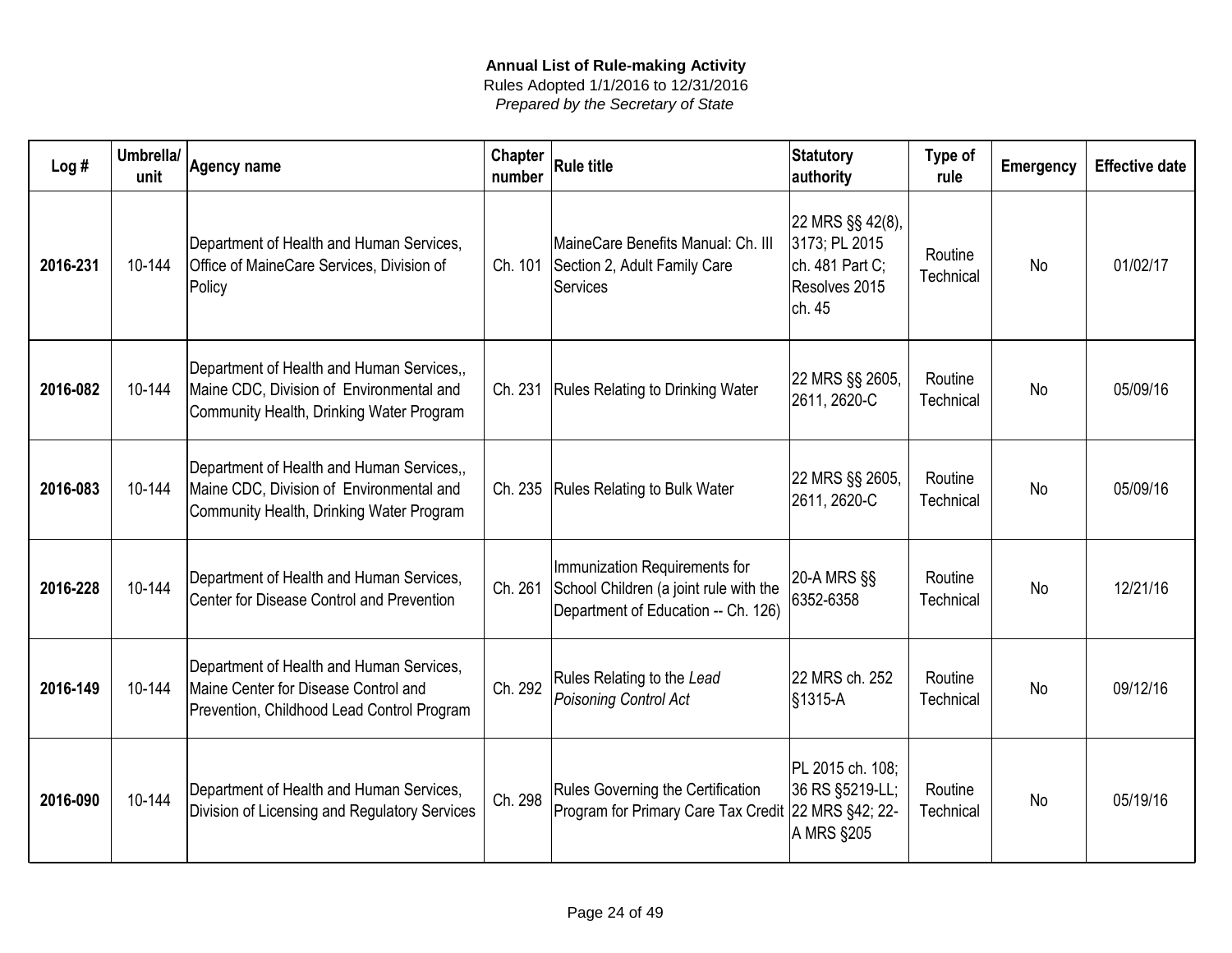| Log#     | Umbrella/<br>unit | <b>Agency name</b>                                                         | <b>Chapter</b><br>number | <b>Rule title</b>                                                                                                                                                                                                        | <b>Statutory</b><br>authority                       | Type of<br>rule      | <b>Emergency</b> | <b>Effective date</b> |
|----------|-------------------|----------------------------------------------------------------------------|--------------------------|--------------------------------------------------------------------------------------------------------------------------------------------------------------------------------------------------------------------------|-----------------------------------------------------|----------------------|------------------|-----------------------|
| 2016-001 | 10-144            | Department of Health and Human Services,<br>Office for Family Independence | Ch. 301                  | <b>Food Supplement Program</b><br>Certification Manual, Rule #192A:<br>Simplified Reporting to Change<br>Reporting                                                                                                       | 22 MRS §§ 42(1),<br>3104                            | Routine<br>Technical | <b>No</b>        | 01/11/16              |
| 2016-163 | 10-144            | Department of Health and Human Services,<br>Office for Family Independence | Ch. 301                  | <b>Food Supplement Program</b><br>Certification Manual, Rule #197E -<br>SUA Changes for FFY 2017: Section §8054; 7 CFR<br>FS-555-5, Income and Deductions                                                                | 22 MRS §§ 42,<br>3104; 5 MRS<br>273.9(d)(6)(iii)(B) | Routine<br>Technical | Yes              | 10/01/16              |
| 2016-197 | 10-144            | Department of Health and Human Services,<br>Office for Family Independence | Ch. 301                  | <b>Food Supplement Program</b><br>Certification Manual, Rule #194A -<br>Section FS-444-12, Households with<br><b>Special Circumstances (Lottery</b><br>Winnings)                                                         | 7 USC §2015(s);<br>22 MRS §§ 42(1),<br>3103         | Routine<br>Technical | <b>No</b>        | 11/21/16              |
| 2016-226 | 10-144            | Department of Health and Human Services,<br>Office for Family Independence | Ch. 301                  | <b>Food Supplement Program</b><br>Certification Manual, Rule #197A -<br>SUA Changes for FFY 2017: Section 3104; 7 CFR<br>FS-000-1, Basis of Issuance; Section 273.9(a),<br>FS-555-5 pages 1-11, Income and<br>Deductions | 22 MRS §§ 42,<br> (d)(6)(iii)(B)                    | Routine<br>Technical | <b>No</b>        | 10/01/16              |
| 2016-079 | 10-144            | Department of Health and Human Services,<br>Office for Family Independence | Ch. 323                  | Maine General Assistance Manual:<br>Section 3 pages 4,6; Section 5<br>pages 1,2                                                                                                                                          | 22 MRS §§ 42(1),<br>4301(3)                         | Routine<br>Technical | <b>No</b>        | 05/16/16              |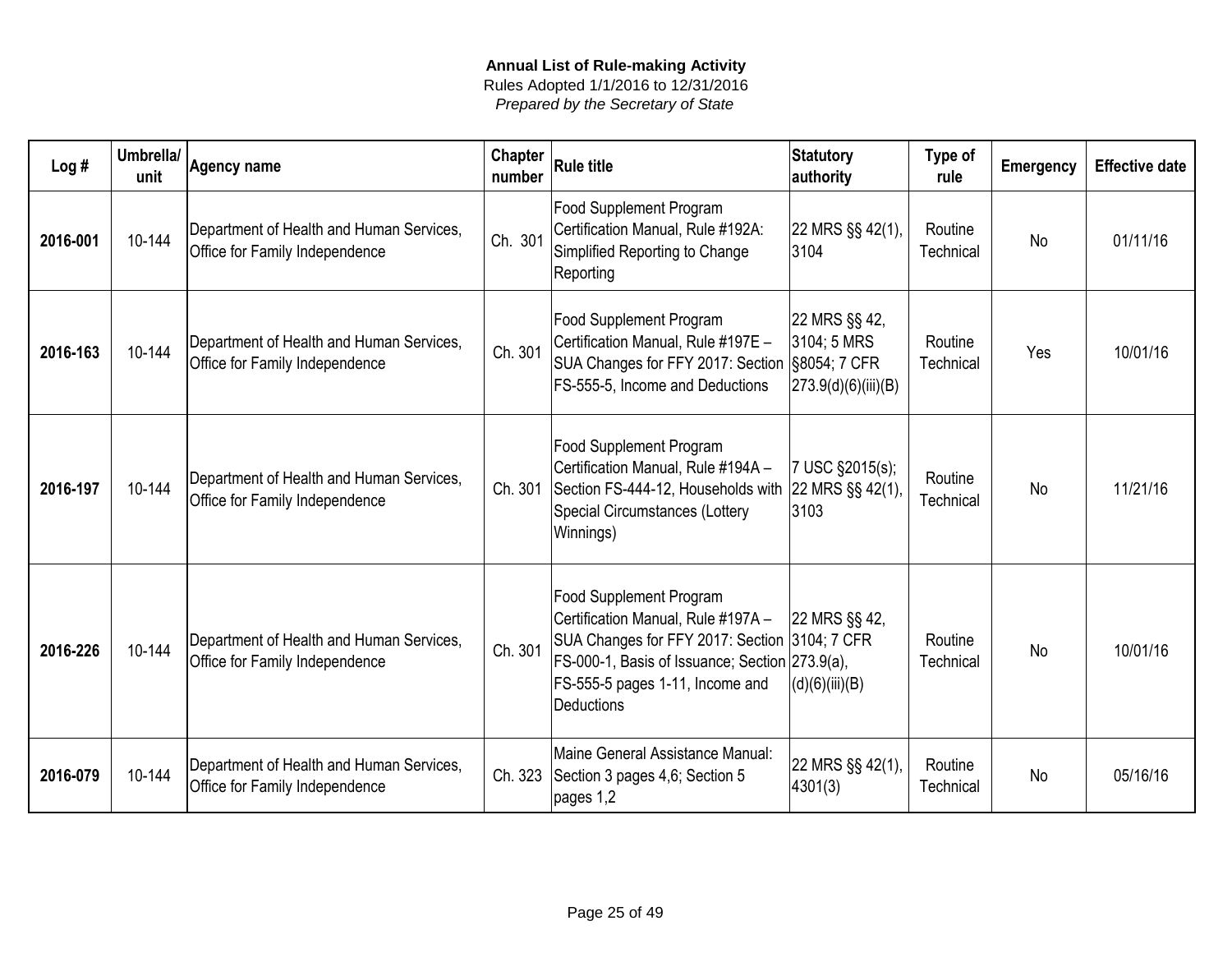| Log#     | Umbrella/<br>unit | <b>Agency name</b>                                                         | <b>Chapter</b><br>number | Rule title                                                                                                       | Statutory<br>authority                                                                                                                                                                                             | Type of<br>rule      | <b>Emergency</b> | <b>Effective date</b> |
|----------|-------------------|----------------------------------------------------------------------------|--------------------------|------------------------------------------------------------------------------------------------------------------|--------------------------------------------------------------------------------------------------------------------------------------------------------------------------------------------------------------------|----------------------|------------------|-----------------------|
| 2016-060 | 10-144            | Department of Health and Human Services,<br>Office for Family Independence | Ch. 331                  | Maine Public Assistance Manual<br>(TANF): Ch. IV, Budgeting Process;<br>Ch. V, Post-TANF Benefits;<br>Appendices | 22 MRS §§ 42(1),<br>3762(3)(A),<br>3762(8) and 3769-<br>A, and PL 2015<br>ch. 267 Pt. RRRR-<br>2, Pt. RRRR-3                                                                                                       | Routine<br>Technical | <b>No</b>        | 04/10/16              |
| 2016-128 | 10-144            | Department of Health and Human Services,<br>Office for Family Indepencence | Ch. 332                  | MaineCare Eligibility Manual, Rule<br>#283A: Chart 6: Federal Poverty<br>Levels                                  | 22 MRS §§ 42,<br>3173, 3174 et<br>$seg: 42$ USC<br>§1396a, 9902(2)                                                                                                                                                 | Routine<br>Technical | <b>No</b>        | 08/01/16              |
| 2016-153 | 10-144            | Department of Health and Human Services,<br>Office for Family Independence | Ch. 332                  | MaineCare Eligibility ManualRule<br>#278A: MaineCare Eligibility Manual<br>(multiple revisions)                  | 42 CFR<br>§431231(c)(2); 42<br><b>ICFR</b><br>§431916(a)(3)(i)(<br><b>B</b> ); 42 CFR<br>§431916(a)(3)(iii);<br>42 CFR §457805;<br>American<br><b>Taxpayer Relief</b><br>Act of 2012; PL<br>2005 ch. 12 DDD-<br>12 | Routine<br>Technical | <b>No</b>        | 10/01/16              |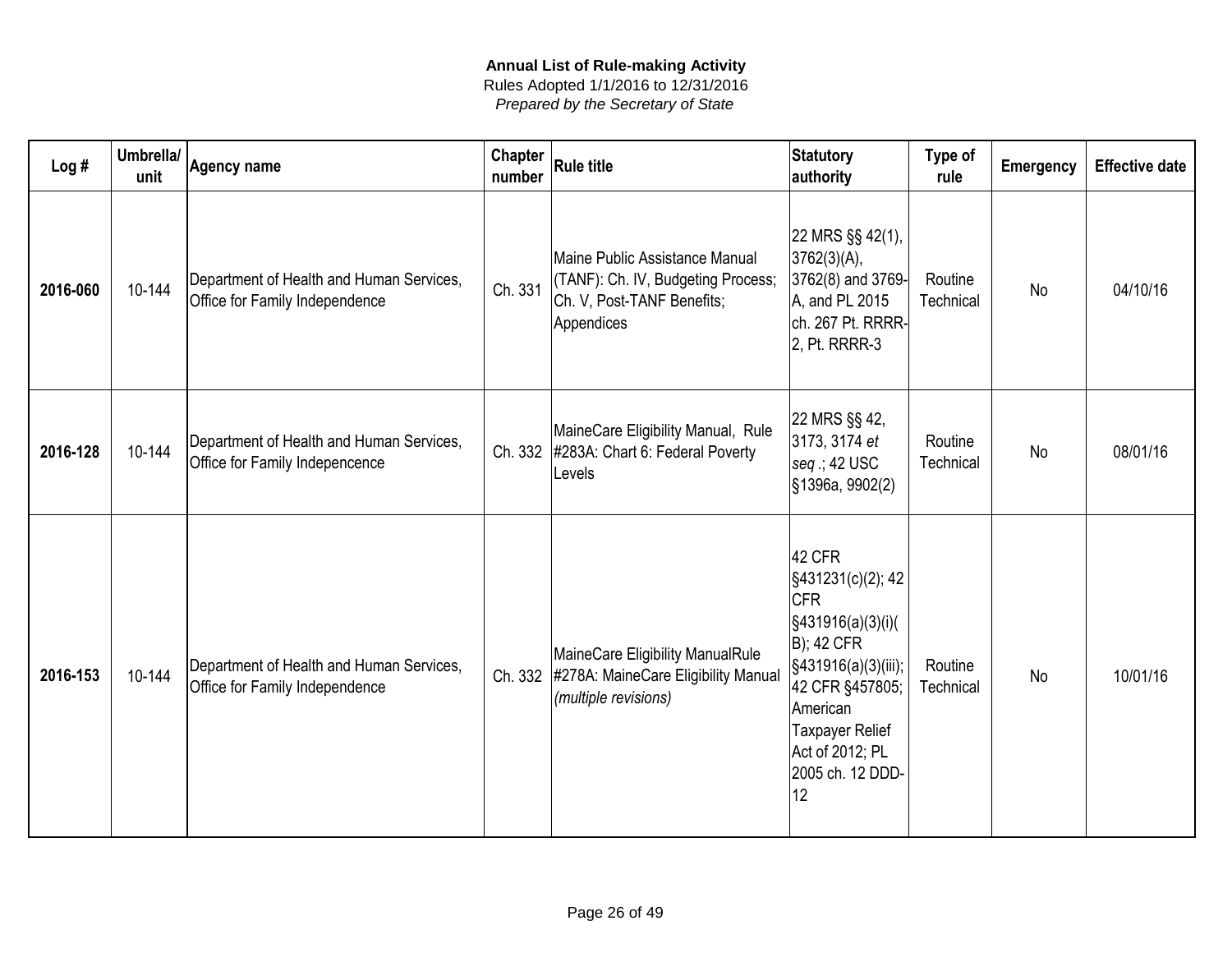| Log#     | Umbrella/<br>unit | Agency name                                                                | Chapter<br>number | <b>Rule title</b>                                                                                                                                                                                                                                                                                                                                                         | Statutory<br>authority                                       | Type of<br>rule      | <b>Emergency</b> | <b>Effective date</b> |
|----------|-------------------|----------------------------------------------------------------------------|-------------------|---------------------------------------------------------------------------------------------------------------------------------------------------------------------------------------------------------------------------------------------------------------------------------------------------------------------------------------------------------------------------|--------------------------------------------------------------|----------------------|------------------|-----------------------|
| 2016-154 | 10-144            | Department of Health and Human Services,<br>Office for Family Independence | Ch. 332           | MaineCare Eligibility Manual, Rule<br>#281A - Premium Increase for<br>Benefit for Special Benefits Waiver                                                                                                                                                                                                                                                                 | 22 MRS §§ 42,<br>3173; 42 USC<br>$\frac{1}{3}$ 1396a et seq. | Routine<br>Technical | <b>No</b>        | 10/01/16              |
| 2016-181 | 10-144            | Department of Health and Human Services,<br>Office for Family Independence | Ch. 332           | MaineCare Eligibility Manual,<br>Rule #282A - Family Planning: Part<br>9, Special Groups - HIV/AIDS<br>Waiver, Breast and Cervical, Family<br>Planning: Section 4, Family Planning   \$1396a; 22 MRS<br>Coverage; Part 18, Presumptive<br>Eligibility Determined by Hospitals:<br>Section 2, Eligibility for Presumptive<br><b>Eligibility Determination by Hospitals</b> | 22 MRS §§ 42,<br>3173; 42 USC<br>$\frac{1}{3}$ 3173-G        | Routine<br>Technical | <b>No</b>        | 10/01/16              |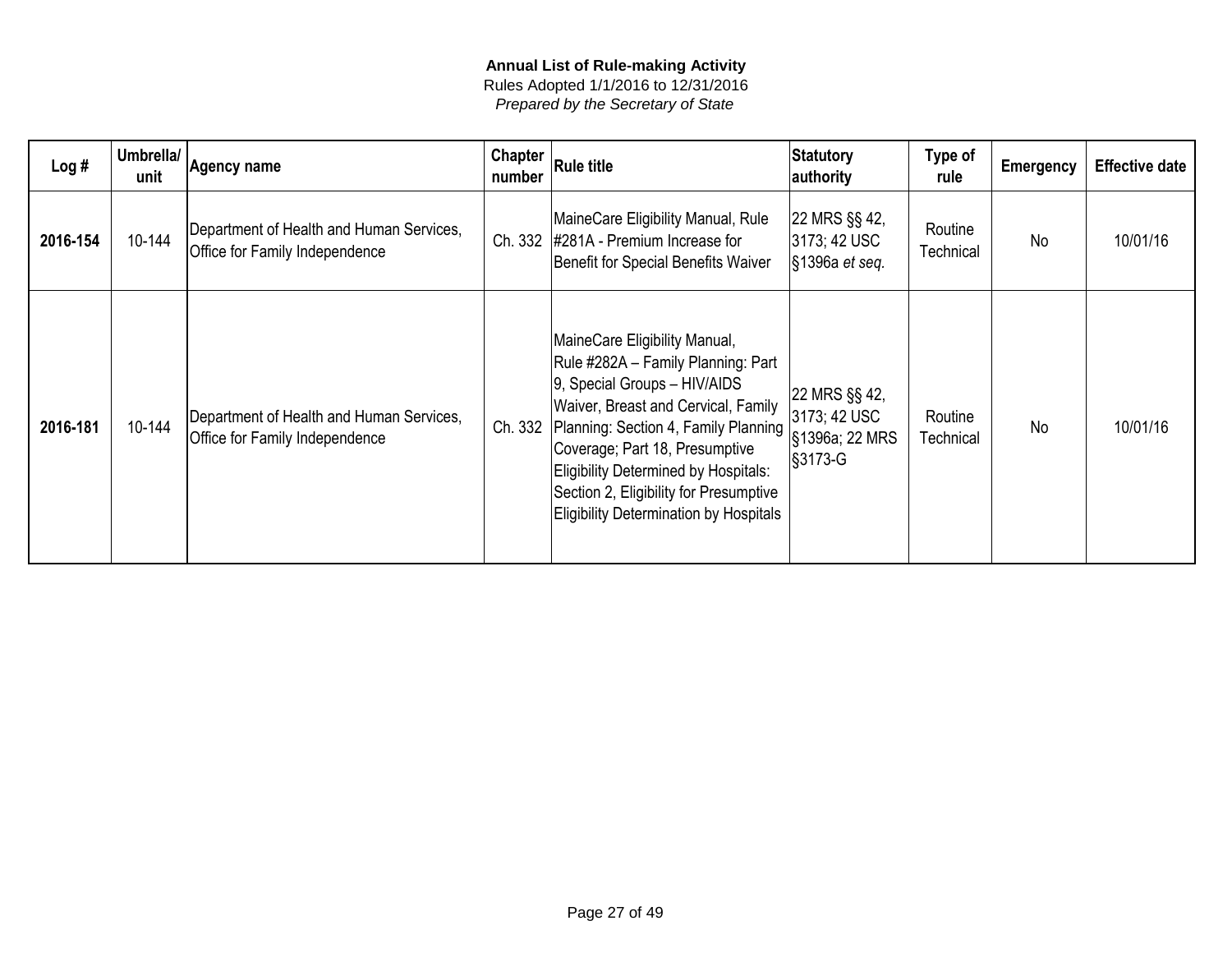| Prepared by the Secretary of State |  |
|------------------------------------|--|

| Log#     | Umbrella/<br>unit | <b>Agency name</b>                                                                          | Chapter<br>number | <b>Rule title</b>                                                                                                                                                                                    | Statutory<br>authority                                                                                                                                                                                                        | Type of<br>rule      | <b>Emergency</b> | <b>Effective date</b> |
|----------|-------------------|---------------------------------------------------------------------------------------------|-------------------|------------------------------------------------------------------------------------------------------------------------------------------------------------------------------------------------------|-------------------------------------------------------------------------------------------------------------------------------------------------------------------------------------------------------------------------------|----------------------|------------------|-----------------------|
| 2016-028 | 10-144            | Department of Health and Human Services,<br>Division of Support Enforcement and<br>Recovery | Ch. 351           | Maine Child Support Enforcement<br>Manual (internal chapters 2, 3, 8, 9,<br>15, 17, 18, 27)                                                                                                          | 22 MRS §42(1);<br>PL 2015 ch. 296;<br>19-A MRS §§<br>1601-1616, 2304;<br>Ch. 65 Article 3<br>sub-Article 3, and<br>Ch. 67; 10 MRS<br>\$4013; 26 MRS<br>§1191(7); 36<br>MRS §5276-A(2);<br>45 CFR §§<br>302.51(a)(1),<br>303.7 | Routine<br>Technical | <b>No</b>        | 03/01/16              |
| 2016-029 | 10-144            | Department of Health and Human Services,<br>Division of Support Enforcement and<br>Recovery | Ch. 351           | Maine Child Support Enforcement<br>Manual (internal Chapter 6)                                                                                                                                       | 22 MRS §42(1);<br>19-A MRS §2011                                                                                                                                                                                              | Routine<br>Technical | No               | 07/01/16              |
| 2016-102 | 10-144            | Department of Health and Human Services,<br>Division of Support Enforcement and<br>Recovery | Ch. 351           | Maine Child Support Enforcement<br>Manual (internal Chapter 6)                                                                                                                                       | 22 MRS §42(1);<br>19-A MRS §2011                                                                                                                                                                                              | Routine<br>Technical | Yes              | 06/15/16              |
| 2016-114 | 10-144            | Department of Health and Human Services,<br>Division of Support Enforcement and<br>Recovery | Ch. 351           | Maine Child Support Enforcement<br>Manual: Ch. 7, Implementation of<br>Child Support Guidelines; Ch. 13,<br>Disposition of Proceedings by<br>Settlement, Stipulation or Consent<br>Decision; Waivers | 22 MRS §42(1);<br>19-A MRS §§<br>2001, 2006, 2007;<br>5 MRS §9053(2)                                                                                                                                                          | Routine<br>Technical | <b>No</b>        | 07/06/16              |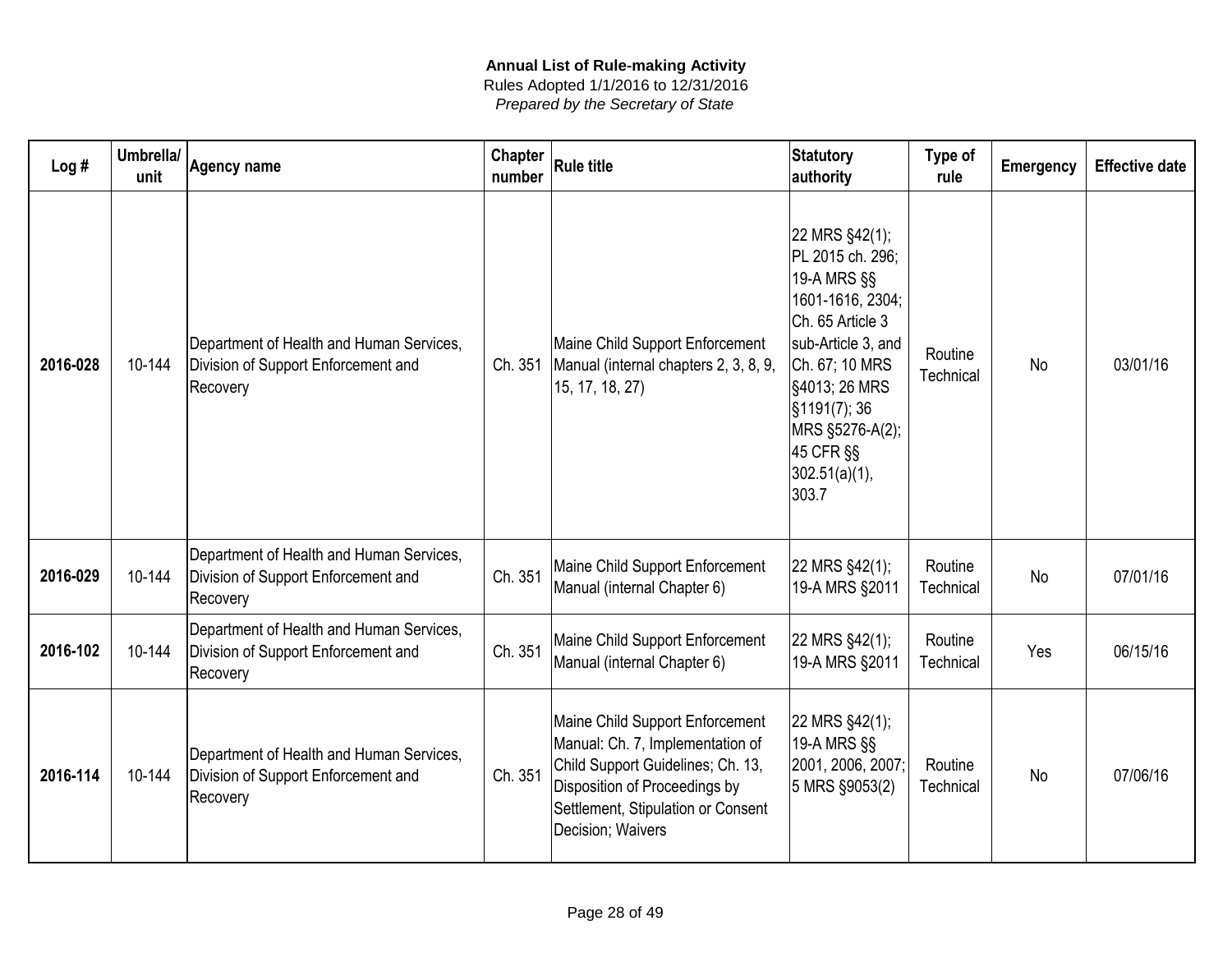| Log#     | Umbrella/<br>unit | Agency name                                                                                                | <b>Chapter</b><br>number | <b>Rule title</b>                                                                                                                              | Statutory<br>authority                                                           | Type of<br>rule                                  | <b>Emergency</b> | <b>Effective date</b> |
|----------|-------------------|------------------------------------------------------------------------------------------------------------|--------------------------|------------------------------------------------------------------------------------------------------------------------------------------------|----------------------------------------------------------------------------------|--------------------------------------------------|------------------|-----------------------|
| 2016-139 | 10-144            | Department of Health and Human Services,<br>Division of Support Enforcement and<br>Recovery                | Ch. 351                  | Maine Child Support Enforcement<br>Manual (internal Chapter 6)                                                                                 | 22 MRS §42(1);<br>19-A MRS §2011                                                 | Routine<br>Technical                             | <b>No</b>        | 08/22/16              |
| 2016-050 | 10-144            | Department of Health and Human Services,<br>Office for Family Independence                                 | Ch. 607                  | <b>ASPIRE-TANF Program Rules</b><br>(Sections 3, 4)                                                                                            | 22 MRS §§ 42(1),<br>3762(3)(A), 3785,<br>3785-A, 3786                            | Routine<br>Technical                             | <b>No</b>        | 03/26/16              |
| 2016-232 | 14-118            | Department of Health and Human Services,<br>Office of Substance Abuse and Mental Health<br><b>Services</b> | Ch. 11                   | <b>Rules Governing the Controlled</b><br><b>Substances Prescription Monitoring</b><br>Program and Prescription of Opioid<br>Medications        | 22 MRS §7252;<br>PL 2015 ch. 488;<br>5 MRS §§ 8054,<br>8073                      | Routine<br>Technical<br>and Major<br>Substantive | Yes              | 01/01/17              |
| 2016-070 | 14-197            | Department of Health and Human Services,<br>Office of Aging and Disability Services                        | Ch. 5                    | Regulations Governing Behavioral<br>Support, Modification and<br>Management for People with<br>Intellectual Disabilities or Autism in<br>Maine | $34 - B$ MRS $\S$<br>5201, 5604, 5605,<br>$5201(9)$ ,<br>5604(3)(D),<br>5605(17) | Routine<br>Technical                             | <b>No</b>        | 04/25/16              |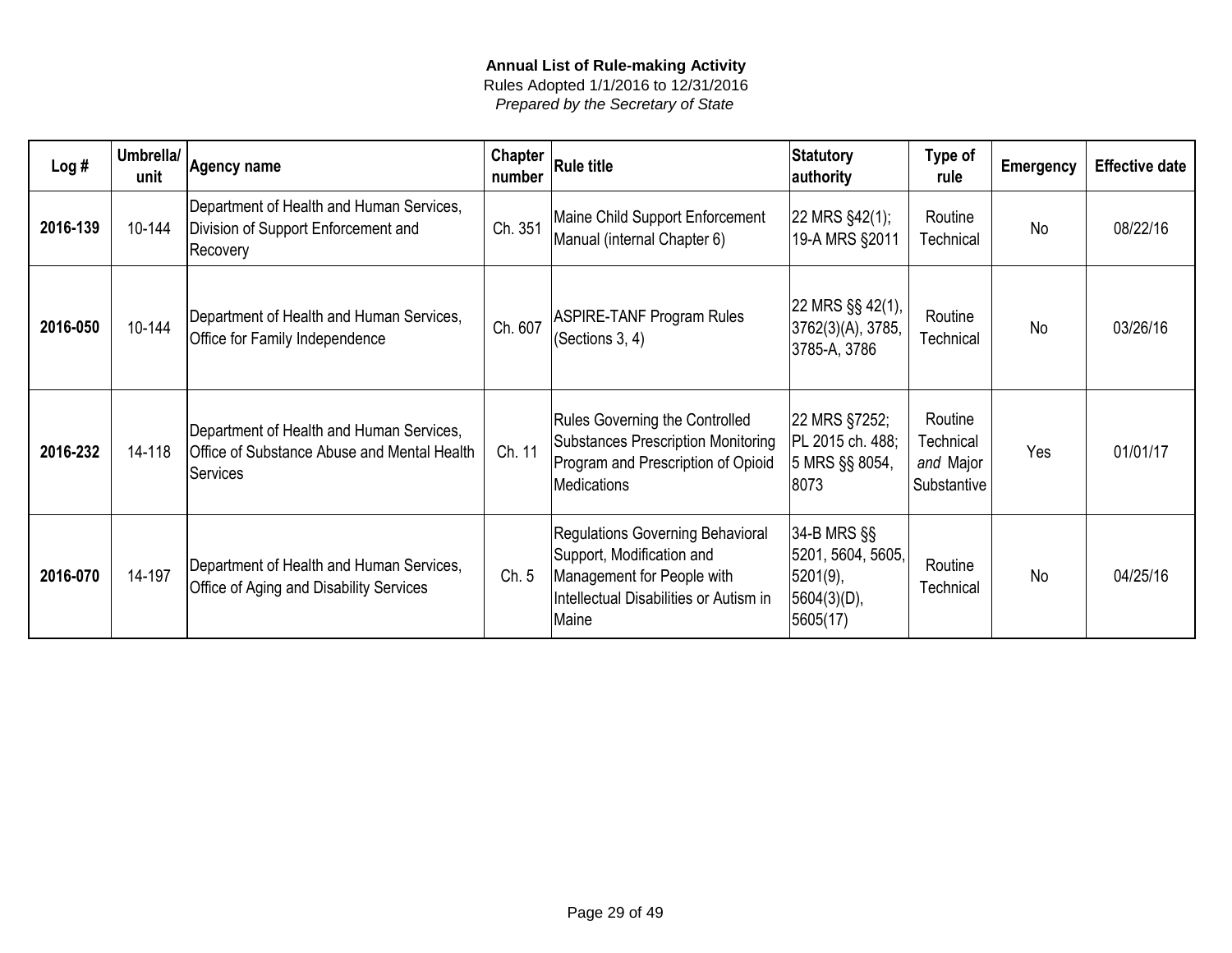| Log#     | Umbrella/<br>unit | Agency name                                                                                   | Chapter<br>number | <b>Rule title</b>                                                                                        | Statutory<br>authority | Type of<br>rule             | <b>Emergency</b> | <b>Effective date</b> |
|----------|-------------------|-----------------------------------------------------------------------------------------------|-------------------|----------------------------------------------------------------------------------------------------------|------------------------|-----------------------------|------------------|-----------------------|
| 2016-156 | 12-179            | Department of Labor, Bureau of Labor<br>Standards, Board of Occupational Safety and<br>Health | Ch. 2             | Occupational Safety and Health<br>Standards for General Industry<br>Employment in the Public Sector      | 26 MRS §565            | Routine<br><b>Fechnical</b> | No               | 09/28/16              |
| 2016-157 | 12-179            | Department of Labor, Bureau of Labor<br>Standards, Board of Occupational Safety and<br>Health | Ch.3              | Occupational Safety and Health<br>Standards for Construction Industry<br>Employment in the Public Sector | <b>26 MRS \$565</b>    | Routine<br><b>Fechnical</b> | No               | 09/28/16              |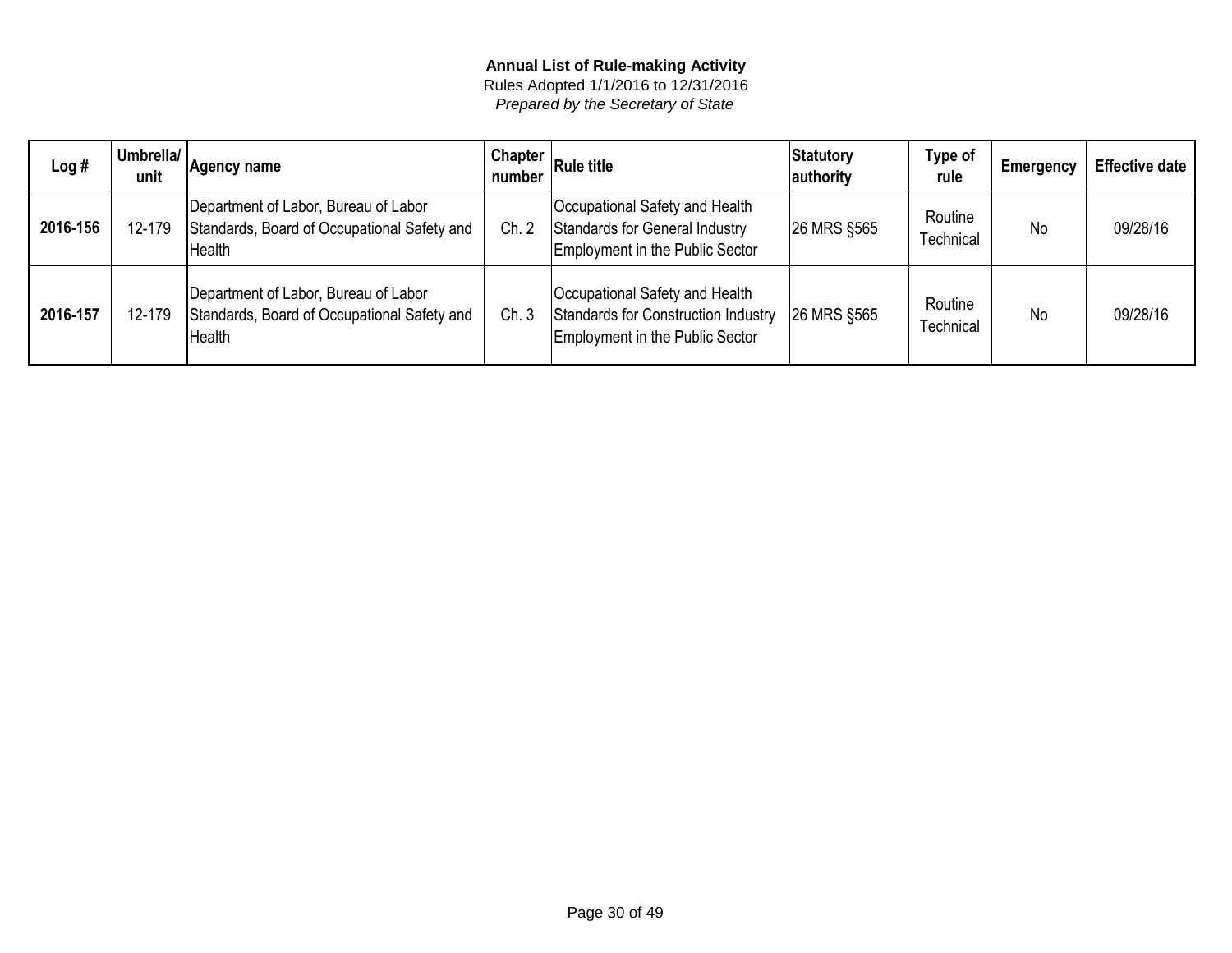| Log#     | Umbrella/<br>unit | Agency name                    | <b>Chapter</b><br>number | <b>Rule title</b>                                                                                                                                                                                                              | <b>Statutory</b><br>authority | Type of<br>rule      | <b>Emergency</b> | <b>Effective date</b> |
|----------|-------------------|--------------------------------|--------------------------|--------------------------------------------------------------------------------------------------------------------------------------------------------------------------------------------------------------------------------|-------------------------------|----------------------|------------------|-----------------------|
| 2016-004 | 13-188            | Department of Marine Resources | Ch. 11                   | Scallops: 11.22, Targeted Closures<br>$(6)$ , $(15)$ , $(16)$                                                                                                                                                                  | 12 MRS §6171(3)               | Routine<br>Technical | Yes              | 01/16/16              |
| 2016-012 | 13-188            | Department of Marine Resources | Ch. 11                   | Scallops: 11.22, Targeted Closures<br>2nd paragraph, and (1), Muscle<br>Ridge; (17), Western Penobscot<br>Area                                                                                                                 | 12 MRS §6171(3)               | Routine<br>Technical | Yes              | 01/23/16              |
| 2016-019 | 13-188            | Department of Marine Resources | Ch. 11                   | Scallops: 11.22, Targeted Closures:<br>(18) Cobscook Bay; (19) St. Croix<br>River; (20) Owls Head                                                                                                                              | 12 MRS §6171(3)               | Routine<br>Technical | Yes              | 02/06/16              |
| 2016-031 | 13-188            | Department of Marine Resources | Ch. 25                   | Lobster and Crab: 25.45, Crab<br><b>Fishing Limitations</b>                                                                                                                                                                    | 12 MRS §6171(3)               | Routine<br>Technical | <b>No</b>        | 03/07/16              |
| 2016-032 | 13-188            | Department of Marine Resources | Ch. 25                   | Lobster and Crab: 25.97,<br>Management Framework for Island<br>Limited Entry Program                                                                                                                                           | 12 MRS §6449                  | Routine<br>Technical | <b>No</b>        | 03/07/16              |
| 2016-033 | 13-188            | Department of Marine Resources | Ch. 32                   | Eels: 32.03, Commercial Harvesting<br>Regulations; 32.06, Recreational Eel<br>Harvesting Regulations; 32.30, Elver   12 MRS §§ 6171,<br>Gear and Fishing License Lottery<br>32.35, Elver Quota System for 2016<br>Elver Season | 6505-A                        | Routine<br>Technical | <b>No</b>        | 03/07/16              |
| 2016-034 | 13-188            | Department of Marine Resources | Ch. 45                   | Shrimp: 45.05, Shrimp Season<br>Closure                                                                                                                                                                                        | 12 MRS §6171                  | Routine<br>Technical | <b>No</b>        | 03/07/16              |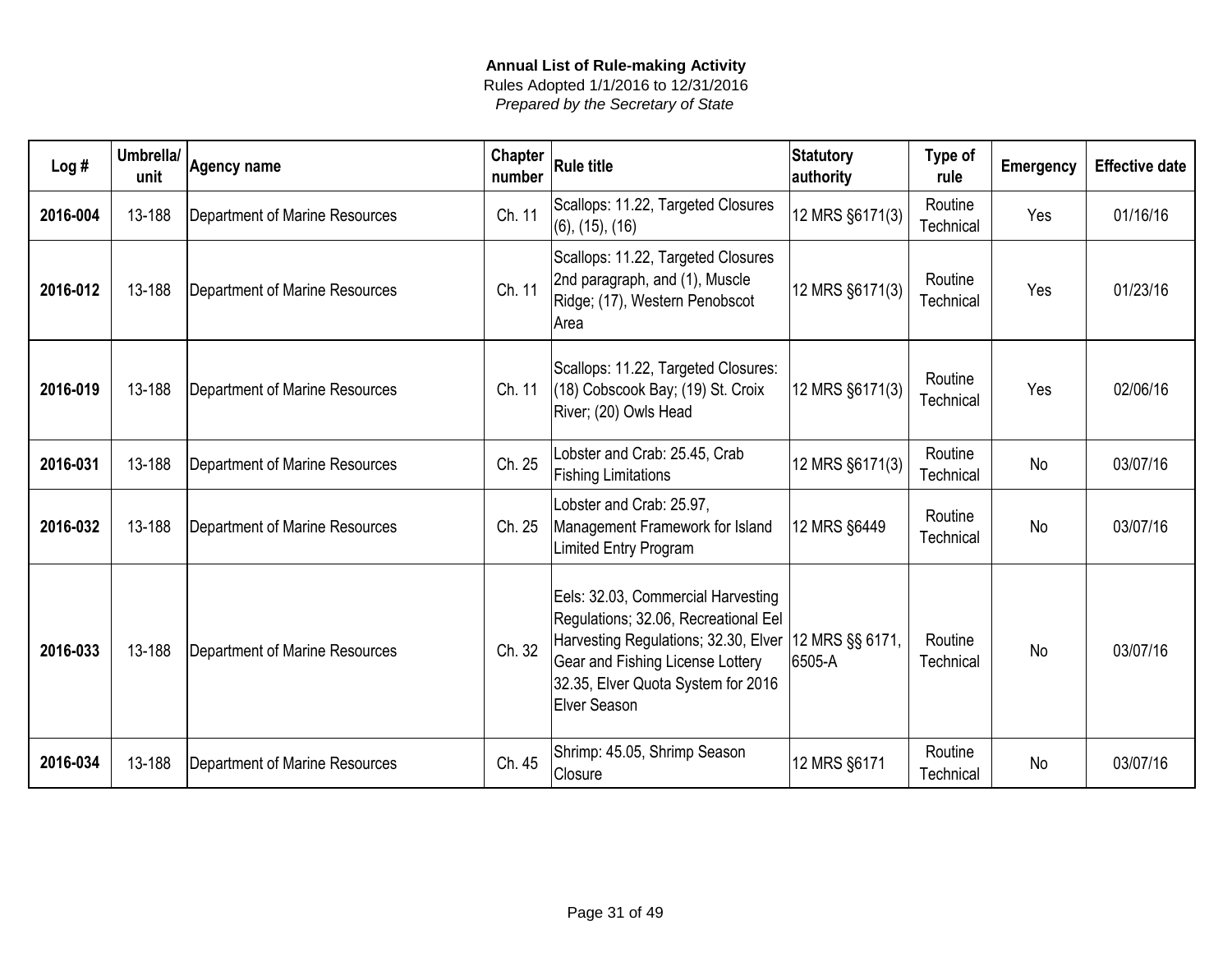| Log#     | Umbrella/<br>unit | <b>Agency name</b>             | Chapter<br>number | <b>Rule title</b>                                                                                                                                                                                                                                                         | <b>Statutory</b><br>authority   | Type of<br>rule      | Emergency | <b>Effective date</b> |
|----------|-------------------|--------------------------------|-------------------|---------------------------------------------------------------------------------------------------------------------------------------------------------------------------------------------------------------------------------------------------------------------------|---------------------------------|----------------------|-----------|-----------------------|
| 2016-049 | 13-188            | Department of Marine Resources | Ch. 11            | Ch. 11, Scallops: 11.22, Targeted<br>Closures: (21) Inner Machias Area;<br>(22) Wohoa / Western Bay; (23)<br>Gouldsboro / Dyer Bay; (24) Upper<br>Blue Hill Bay / Union River; (25)<br>Eggemoggin Reach / Southeast<br>Harbor; (26) Lower Jericho Bay; (27)<br>Casco Bay. | 12 MRSA<br>$\frac{1}{56171(3)}$ | Routine<br>Technical | Yes       | 03/20/16              |
| 2016-087 | 13-188            | Department of Marine Resources | Ch. 34            | <b>Groundfish Regulations:</b><br><b>Recreational Cod Federal</b><br>Compliance                                                                                                                                                                                           | 12 MRS §6171(3)                 | Routine<br>Technical | Yes       | 05/06/16              |
| 2016-106 | 13-188            | Department of Marine Resources | Ch. 25            | Lobster and Crab: 25.65, Lobster<br>and Crab Closure in Penobscot River A(4-A), 6192                                                                                                                                                                                      | 12 MRS §§ 6171-                 | Routine<br>Technical | Yes       | 06/21/16              |
| 2016-107 | 13-188            | Department of Marine Resources | Ch. 36            | Herring Regulations: 36.01, Herring<br>Management Plan                                                                                                                                                                                                                    | 12 MRS §§ 6171,<br>6192         | Routine<br>Technical | Yes       | 06/22/16              |
| 2016-115 | 13-188            | Department of Marine Resources | Ch. 36            | Herring Regulations: 36.01, Herring<br>Management Plan                                                                                                                                                                                                                    | 12 MRS §§ 6171,<br>6192         | Routine<br>Technical | Yes       | 07/02/16              |
| 2016-116 | 13-188            | Department of Marine Resources | Ch. 36            | Herring Regulations: 36.01, Herring<br>Management Plan; D. Catch<br>Restrictions, (3) Effort Restrictions                                                                                                                                                                 | 12 MRS §§ 6171,<br>6192         | Routine<br>Technical | Yes       | 07/09/16              |
| 2016-117 | 13-188            | Department of Marine Resources | Ch. 10            | Clams and Quahogs                                                                                                                                                                                                                                                         | 12 MRS §§ 6171,<br>6171-A       | Routine<br>Technical | <b>No</b> | 07/17/16              |
| 2016-118 | 13-188            | Department of Marine Resources | Ch. 11            | Scallops                                                                                                                                                                                                                                                                  | 12 MRS §6171                    | Routine<br>Technical | No        | 07/17/16              |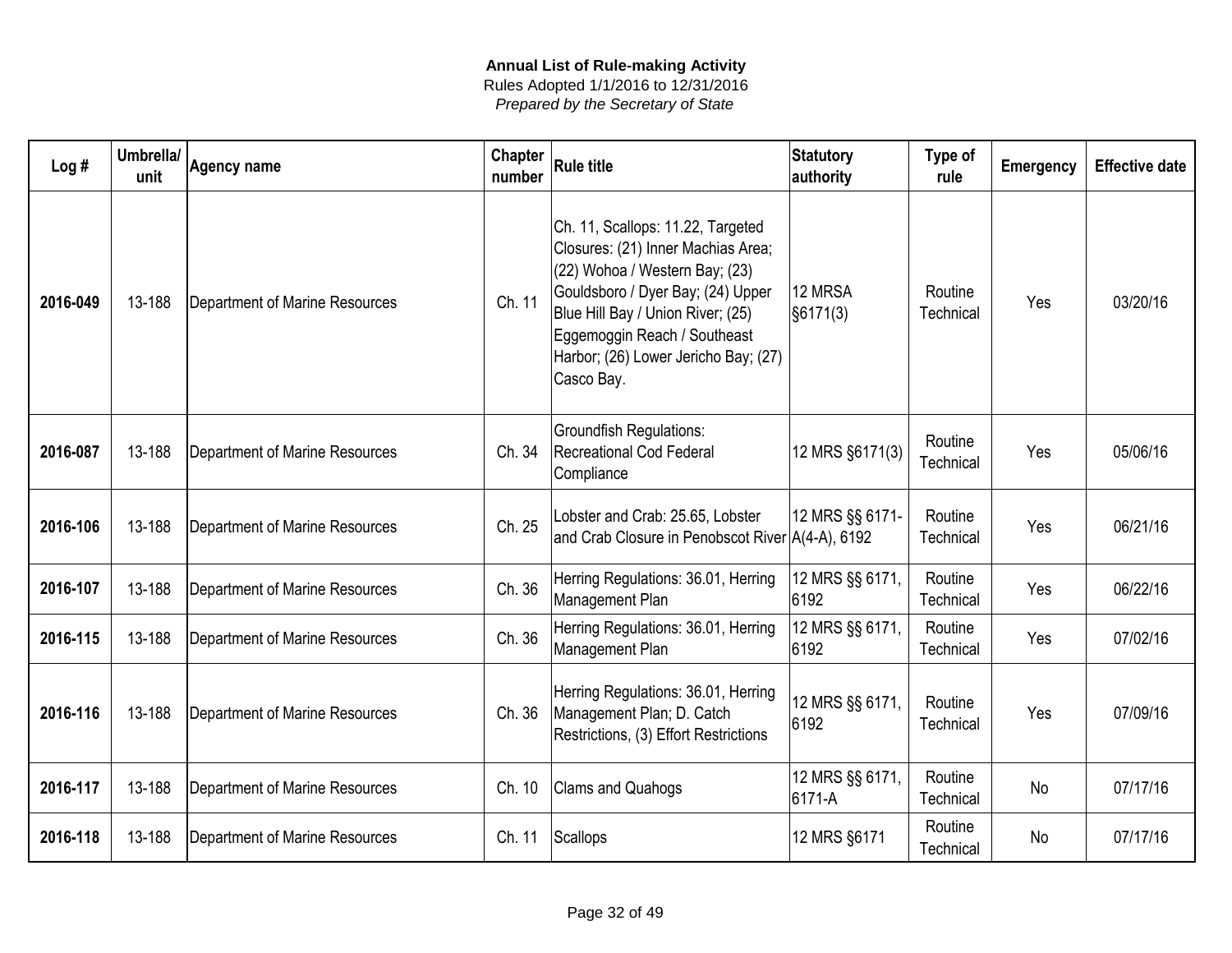| Log#     | Umbrella/<br>unit | <b>Agency name</b>             | <b>Chapter</b><br>number | <b>Rule title</b>                                                                                                                                                                  | <b>Statutory</b><br>authority                  | Type of<br>rule      | Emergency | <b>Effective date</b> |
|----------|-------------------|--------------------------------|--------------------------|------------------------------------------------------------------------------------------------------------------------------------------------------------------------------------|------------------------------------------------|----------------------|-----------|-----------------------|
| 2016-119 | 13-188            | Department of Marine Resources | Ch. 26                   | Sea Urchin Regulations                                                                                                                                                             | 12 MRS §§ 6171,<br>6173, 6749                  | Routine<br>Technical | <b>No</b> | 07/17/16              |
| 2016-120 | 13-188            | Department of Marine Resources | Ch. 34                   | <b>Groundfish Regulations</b>                                                                                                                                                      | 12 MRS §6171                                   | Routine<br>Technical | No        | 07/17/16              |
| 2016-130 | 13-188            | Department of Marine Resources | Ch. 41                   | Menhaden                                                                                                                                                                           | 12 MRS<br>$ \$6171(3)(C)\$                     | Routine<br>Technical | Yes       | 07/31/16              |
| 2016-137 | 13-188            | Department of Marine Resources | Ch. 41                   | Menhaden                                                                                                                                                                           | 12 MRS<br>$ \$6171(3)(A)$                      | Routine<br>Technical | Yes       | 08/05/16              |
| 2016-138 | 13-188            | Department of Marine Resources | Ch. 41                   | Menhaden                                                                                                                                                                           | 12 MRS<br>$ \$6171(3)(A) $                     | Routine<br>Technical | Yes       | 08/15/16              |
| 2016-152 | 13-188            | Department of Marine Resources | Ch. 36                   | <b>Herring Regulations</b>                                                                                                                                                         | 12 MRS §6171                                   | Routine<br>Technical | <b>No</b> | 09/25/16              |
| 2016-190 | 13-188            | Department of Marine Resources | Ch. 4                    | Municipal Shellfish Conservation<br><b>Warden Certification</b>                                                                                                                    | 12 MRS §6671                                   | Routine<br>Technical | <b>No</b> | 11/15/16              |
| 2016-191 | 13-188            | Department of Marine Resources | Ch. 11                   | Scallops                                                                                                                                                                           | 12 MRS §6171                                   | Routine<br>Technical | <b>No</b> | 11/15/16              |
| 2016-192 | 13-188            | Department of Marine Resources | Ch. 25                   | Lobster and Crab: 25.65, Lobster<br>and Crab Closure in Penobscot River                                                                                                            | 12 MRS §6171-A                                 | Routine<br>Technical | No        | 11/15/16              |
| 2016-193 | 13-188            | Department of Marine Resources | Ch. 25                   | Lobster and Crab: 25.08, Lobster<br>Trap Tag System; 25.90, Swans<br>Island Area Lobster Trap Regulation<br>25.97, Management Framework for<br><b>Island Limited Entry Program</b> | 12 MRS §§ 6171,<br>6431-B, 6446,<br>6449, 6482 | Routine<br>Technical | No        | 11/15/16              |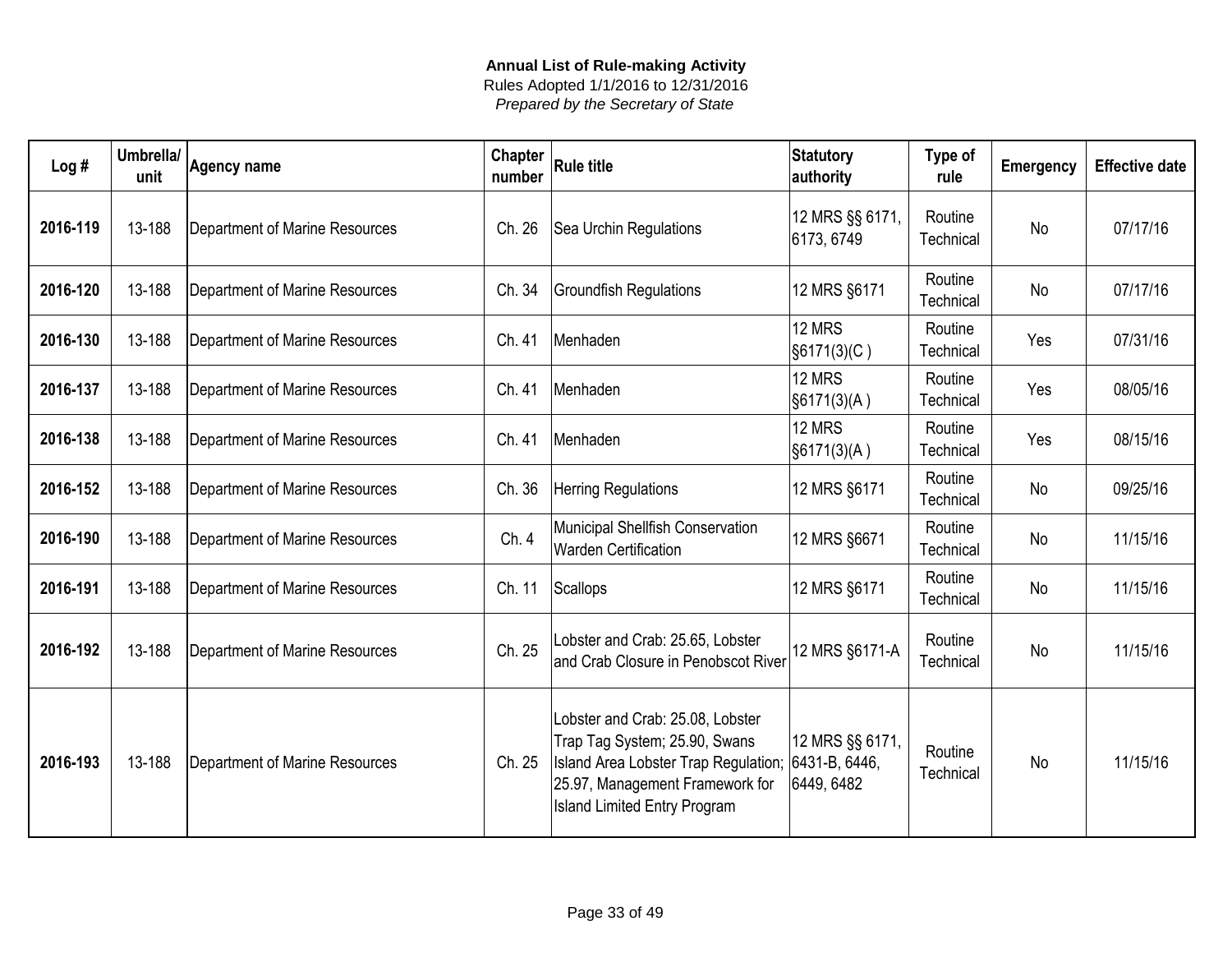| Log#     | Umbrella/<br>unit | Agency name                                                  | Chapter $ $<br>number | <b>Rule title</b>                                                                                                                   | Statutory<br>authority                         | Type of<br>rule      | Emergency | <b>Effective date</b> |
|----------|-------------------|--------------------------------------------------------------|-----------------------|-------------------------------------------------------------------------------------------------------------------------------------|------------------------------------------------|----------------------|-----------|-----------------------|
| 2016-084 | 16-219            | Department of Public Safety, Office of State<br>Fire Marshal | Ch. 4                 | Water-based Fire Protection<br>Systems                                                                                              | 25 MRS §2452;<br>32 MRS §§ 1373,<br>1374, 1382 | Major<br>Substantive | <b>No</b> | 06/04/16              |
| 2016-109 | 16-219            | Department of Public Safety, Office of the<br>Commissioner   | Ch. 71                | Uniform Standardized Forensic<br><b>Examination Kit for Gross Sexual</b><br>Assault Evidence Collection<br>(replaces 16-222 Ch. 20) | 25 MRS §2915(4)                                | Routine<br>Technical | No        | 07/03/16              |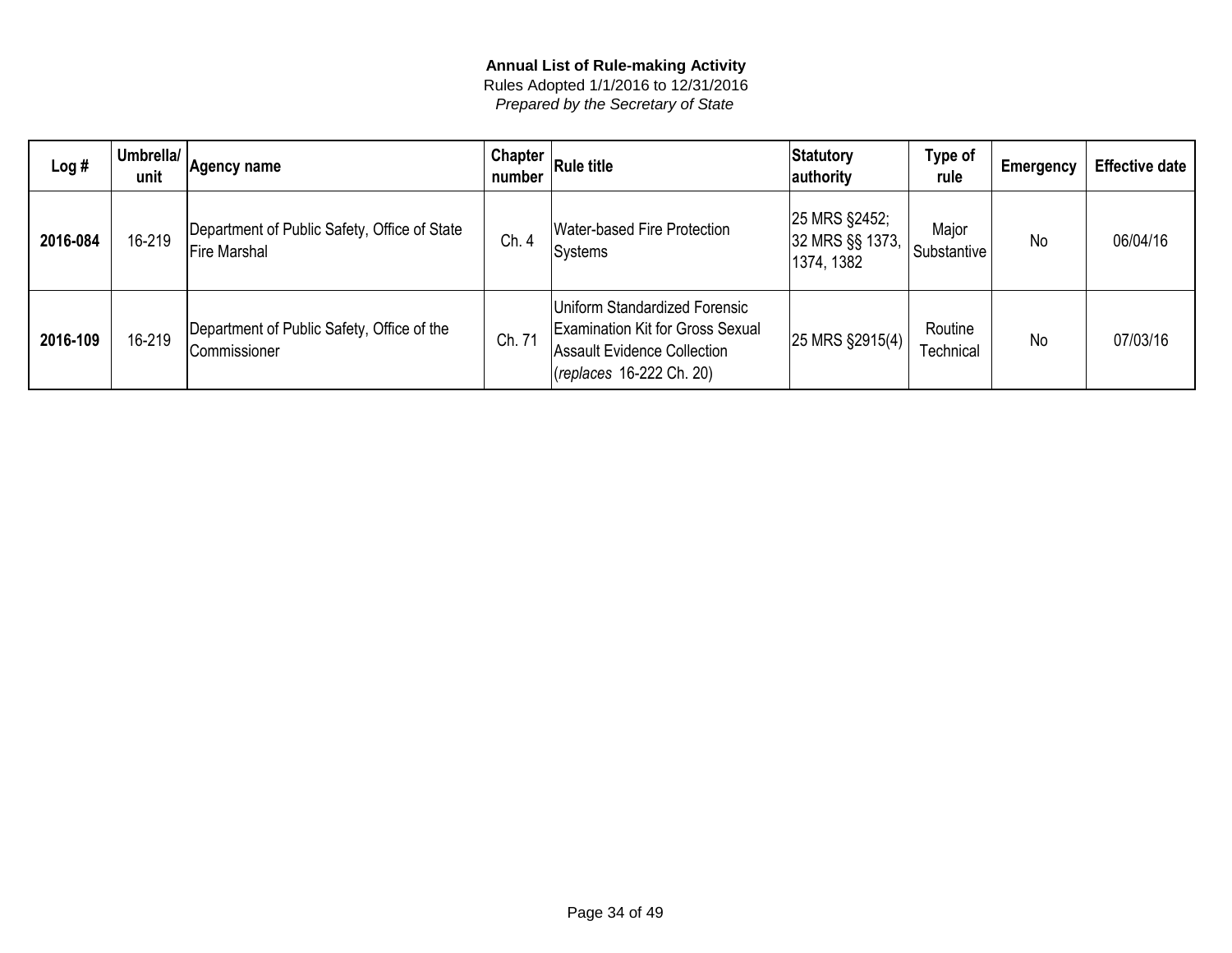| Log#     | Umbrella/<br>unit | Agency name                  | number     | $\mid$ Chapter $\mid$ Rule title                                                            | Statutory<br>authority                   | Type of<br>rule      | <b>Emergency</b> | <b>Effective date</b> |
|----------|-------------------|------------------------------|------------|---------------------------------------------------------------------------------------------|------------------------------------------|----------------------|------------------|-----------------------|
| 2016-045 | 17-229            | Department of Transportation | Ch. 208    | Rules for the Selection of<br>Interchange and Supplemental<br>Guide Signs                   | 23 MRS §1912-C;<br>23 MRS §§ 52,<br>4206 | Routine<br>Technical | <b>No</b>        | 03/21/16              |
| 2016-047 | 17-229            | Department of Transportation | 110<br>Ch. | Urban Compact Area Definition Rule                                                          | 23 MRS §§ 52,<br>4206                    | Routine<br>Technical | <b>No</b>        | 03/21/16              |
| 2016-225 | 17-229            | Department of Transportation | Ch. 308    | Rules to Establish Seasonal Load<br>Restrictions on Certain State and<br>State Aid Highways | 29-A MRS §2395;<br>23 MRS §§ 52,<br>4206 | Routine<br>Technical | <b>No</b>        | 12/18/16              |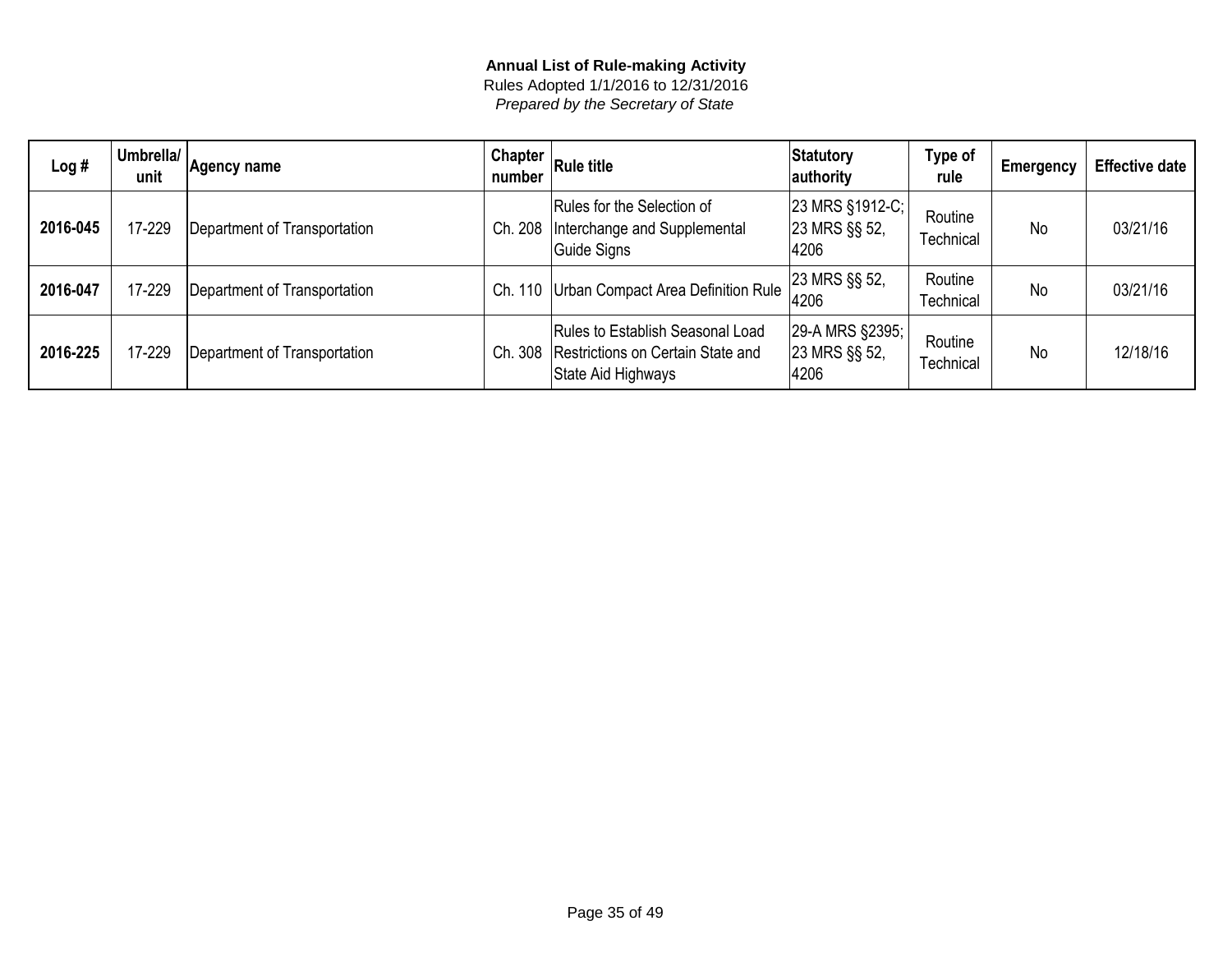| Log#     | Umbrella/<br>unit | <b>Agency name</b>                                                                                                    | Chapter<br>number | <b>Rule title</b>                                         | Statutory<br>authority   | Type of<br>rule      | <b>Emergency</b> | <b>Effective date</b> |
|----------|-------------------|-----------------------------------------------------------------------------------------------------------------------|-------------------|-----------------------------------------------------------|--------------------------|----------------------|------------------|-----------------------|
| 2016-013 | 18-125            | Department of Administrative and Financial<br>Services, Bureau of Revenue Services (Maine<br><b>Revenue Services)</b> | Ch. 104           | <b>Filing of Maine Tax Returns</b>                        | 36 MRS §112              | Routine<br>Technical | No               | 01/31/16              |
| 2016-085 | 18-125            | Department of Administrative and Financial<br>Services, Bureau of Revenue Services (Maine<br>Revenue Services)        | Ch. 202           | Tree Growth Tax Law Valuations -<br>2016                  | 36 MRS §576              | Routine<br>Technical | <b>No</b>        | 05/10/16              |
| 2016-095 | 18-125            | Department of Administrative and Financial<br>Services, Bureau of Revenue Services (Maine<br>Revenue Services)        | Ch. 603           | Maine Estate Tax after 2012                               | 36 MRS §112              | Routine<br>Technical | No               | 5/24/216              |
| 2016-164 | 18-125            | Department of Administrative and Financial<br>Services, Bureau of Revenue Services (Maine<br>Revenue Services)        | Ch. 104           | <b>Filing of Maine Tax Returns</b>                        | 36 MRS §112              | Routine<br>Technical | <b>No</b>        | 10/04/16              |
| 2016-165 | 18-125            | Department of Administrative and Financial<br>Services, Bureau of Revenue Services (Maine<br><b>Revenue Services)</b> | Ch. 803           | Withholding Tax Reports and<br>Payments                   | 36 MRS §112              | Routine<br>Technical | <b>No</b>        | 10/08/16              |
| 2016-176 | 18-125            | Department of Administrative and Financial<br>Services, Bureau of Revenue Services (Maine<br>Revenue Services)        | Ch. 301           | Sales for Resale and Sales of<br>Packaging Materials      | 36 MRS §§ 112,<br>1754-B | Routine<br>Technical | <b>No</b>        | 10/19/16              |
| 2016-177 | 18-125            | Department of Administrative and Financial<br>Services, Bureau of Revenue Services (Maine<br>Revenue Services)        | Ch. 308           | Direct Pay Permits                                        | 36 MRS §112              | Routine<br>Technical | <b>No</b>        | 10/19/16              |
| 2016-178 | 18-125            | Department of Administrative and Financial<br>Services, Bureau of Revenue Services (Maine<br><b>Revenue Services)</b> | Ch. 504           | Shrinkage Allowance for Retail<br><b>Gasoline Dealers</b> | 36 MRS §§ 112,<br>2906   | Routine<br>Technical | <b>No</b>        | 10/19/16              |
| 2016-179 | 18-125            | Department of Administrative and Financial<br>Services, Bureau of Revenue Services (Maine<br>Revenue Services)        | Ch. 703           | <b>Exempt Sales of Cigarettes</b>                         | 36 MRS §112              | Routine<br>Technical | <b>No</b>        | 10/19/16              |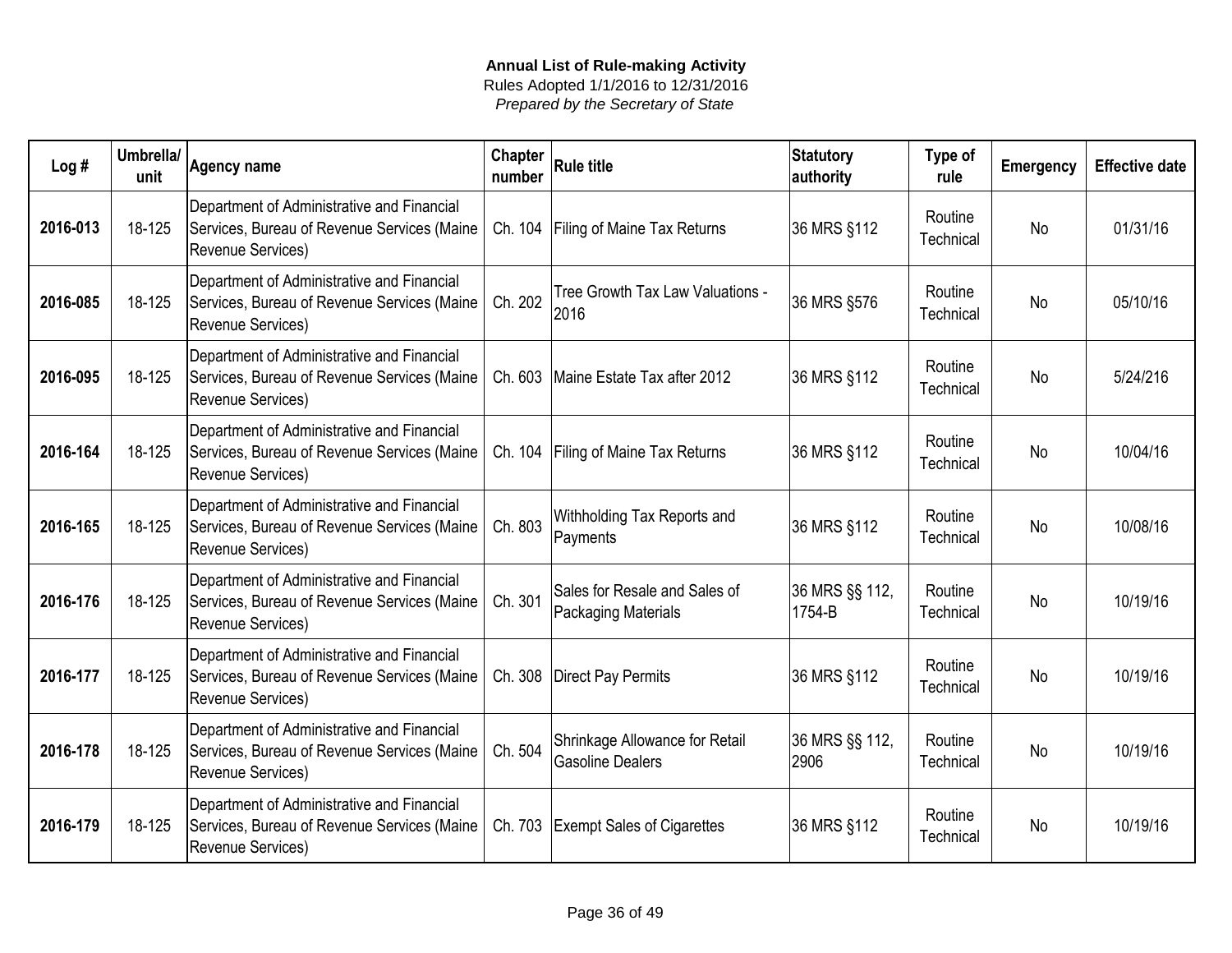| Log#     | Umbrella/<br>unit | <b>Agency name</b>                                                                                                                                             | Chapter<br>number | <b>Rule title</b>            | Statutory<br>authority         | Type of<br>rule      | <b>Emergency</b> | <b>Effective date</b> |
|----------|-------------------|----------------------------------------------------------------------------------------------------------------------------------------------------------------|-------------------|------------------------------|--------------------------------|----------------------|------------------|-----------------------|
| 2016-188 | 18-125            | Department of Administrative and Financial<br>Services, Bureau of Revenue Services (Maine<br>Revenue Services)                                                 | Ch. 205           | Certification of Assessors   | 36 MRS §§ 310-<br>314          | Routine<br>Technical | <b>No</b>        | 11/12/16              |
| 2016-189 | 18-125            | Department of Administrative and Financial<br>Services, Bureau of Revenue Services (Maine<br>Revenue Services)                                                 | Ch. 324           | ConnectME Tax Reimbursements | 36 MRS §§ 112,<br>2018         | Routine<br>Technical | <b>No</b>        | 11/12/16              |
| 2016-086 | 18-553            | Department of Administrative and Financial<br>Services, Bureau of Alcoholic Beverages and<br>Lottery Operations / Maine State Liquor and<br>Lottery Commission | Ch. 20            | Powerball Rules              | 8 MRS §§ 372<br>sub-§2 ¶I, 374 | Routine<br>Technical | <b>No</b>        | 07/02/16              |
| 2016-207 | 18-553            | Department of Administrative and Financial<br>Services, Bureau of Alcoholic Beverages and<br>Lottery Operations / Maine State Liquor and<br>Lottery Commission | Ch. 20            | Powerball Rules              | 8 MRS §§ 372<br>sub-§2 ¶I, 374 | Routine<br>Technical | <b>No</b>        | 12/05/16              |
| 2016-208 | 18-553            | Department of Administrative and Financial<br>Services, Bureau of Alcoholic Beverages and<br>Lottery Operations / Maine State Liquor and<br>Lottery Commission | Ch. 40            | Mega Millions Rules          | 8 MRS §§ 372<br>sub-§2 ¶I, 374 | Routine<br>Technical | <b>No</b>        | 12/05/16              |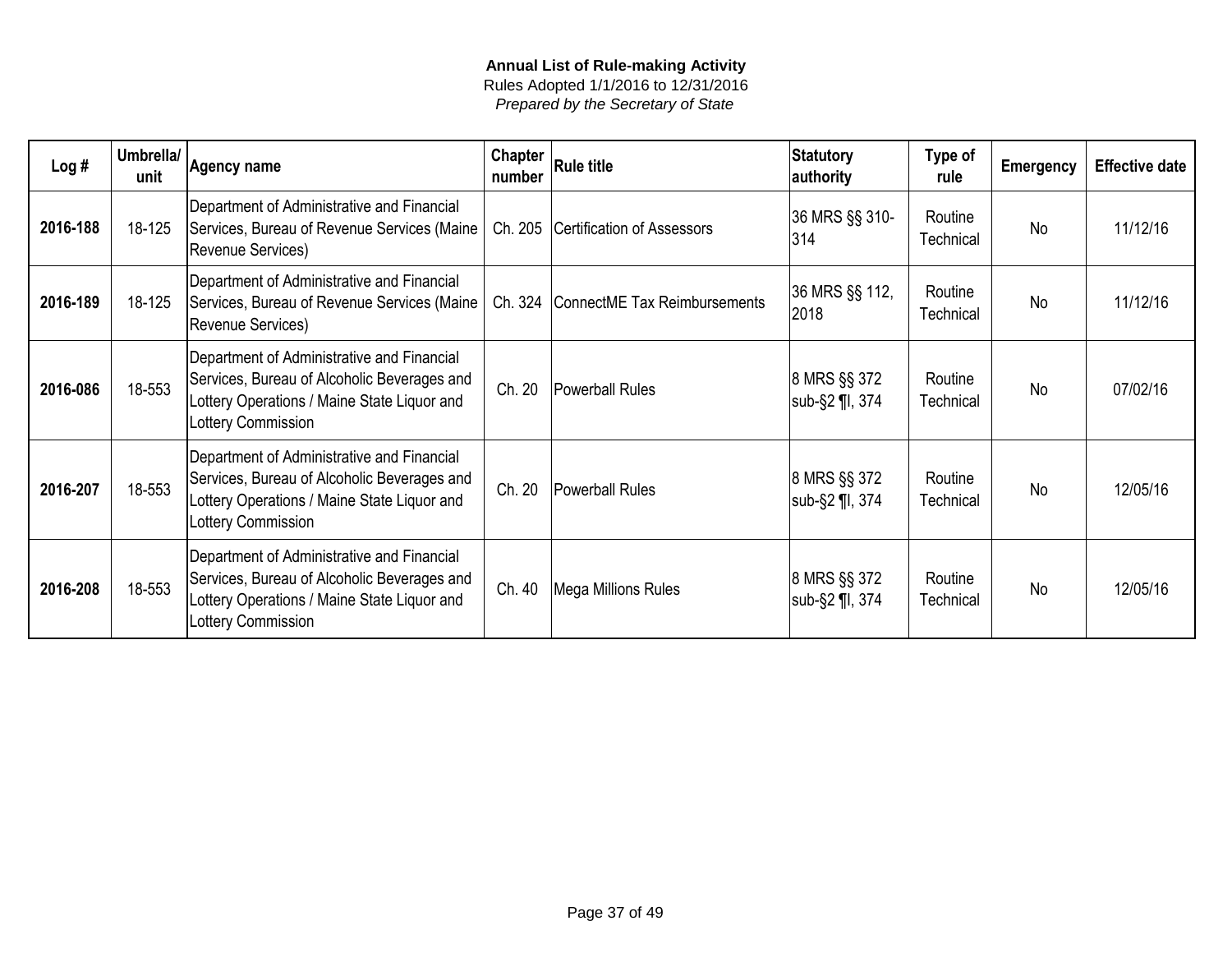| Log #    | Umbrella/<br>unit | Agency name                                                                             | <b>Chapter</b><br>number | <b>Rule title</b>                                                             | Statutory<br>authority     | Type of<br>rule             | Emergency | <b>Effective date</b> |
|----------|-------------------|-----------------------------------------------------------------------------------------|--------------------------|-------------------------------------------------------------------------------|----------------------------|-----------------------------|-----------|-----------------------|
| 2016-199 | 19-498            | Department of Economic and Community<br>Development, Office of Community<br>Development | Ch. 45                   | Community Development Block<br>Grant Program: 2017 Final Program<br>Statement | 5 MRS §13058<br>$ sub-$ §3 | Routine<br><b>Fechnical</b> | Nc        | 11/26/16              |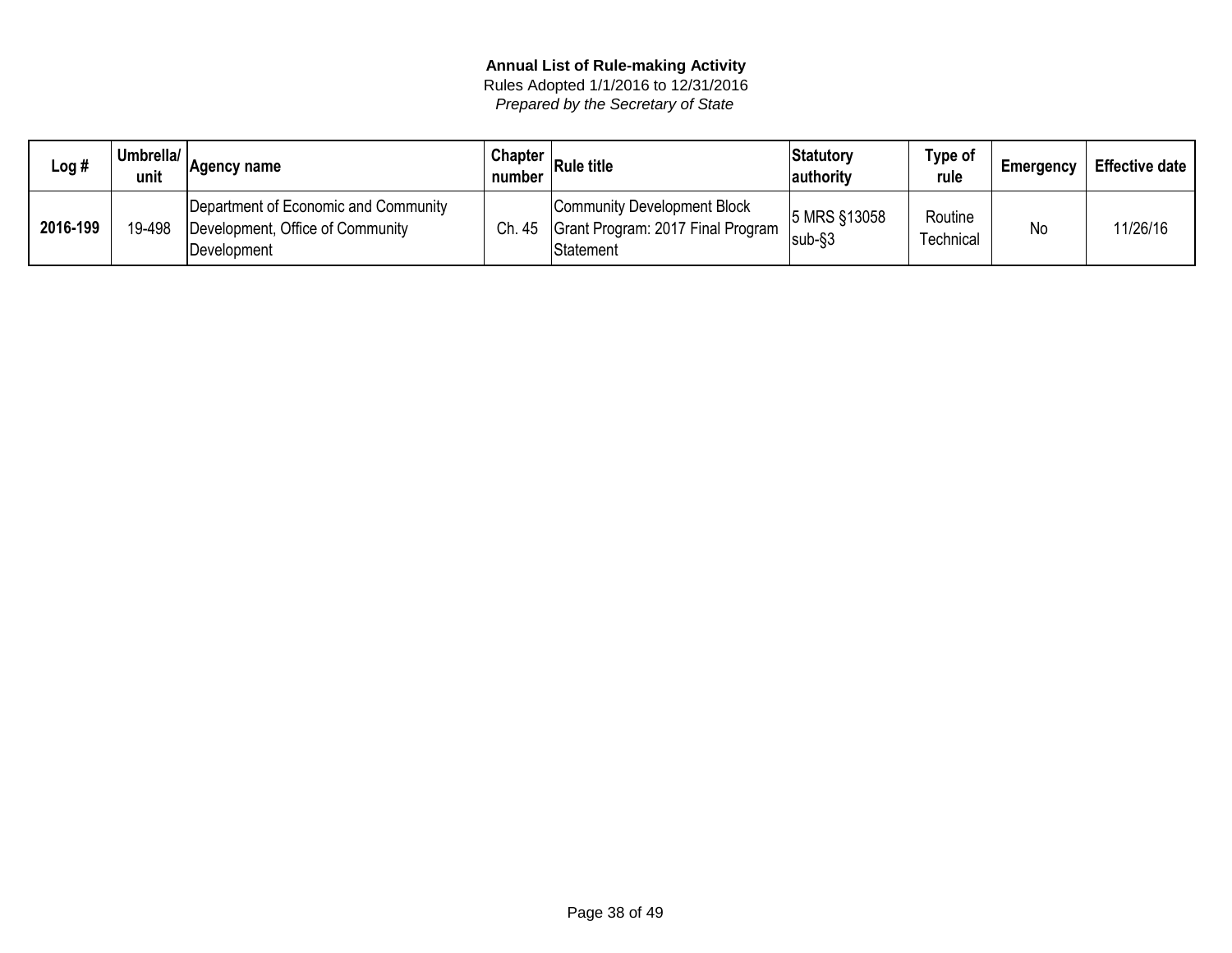| Log#     | Umbrella/<br>unit | Agency name                                  | Chapter<br>number | <b>Rule title</b>                                                               | Statutory<br>authority        | Type of<br>rule      | <b>Emergency</b> | <b>Effective date</b> |
|----------|-------------------|----------------------------------------------|-------------------|---------------------------------------------------------------------------------|-------------------------------|----------------------|------------------|-----------------------|
| 2016-080 | 29-250            | Secretary of State, Bureau of Motor Vehicles | Ch.3              | Physical, Emotional and Mental<br>Competence to Operate a Motor<br>Vehicle      | $ 29-A$ MRS $\S$<br>153, 1258 | Routine<br>Technical | <b>No</b>        | 12/31/16              |
| 2016-136 | 29-250            | Secretary of State, Bureau of Motor Vehicles | Ch. 8             | Rules for Ignition Interlock Devices                                            | 29-A MRS §153                 | Routine<br>Technical | No               | 08/09/16              |
| 2016-150 | 29-250            | Secretary of State, Bureau of Motor Vehicles | Ch. 168           | The Administration of USDOT<br>Numbers for Certain Intrastate Motor<br>Carriers | 29-A MRS §555-                | Routine<br>Technical | <b>No</b>        | 09/14/16              |
| 2016-158 | 29-250            | Secretary of State, Bureau of Motor Vehicles | Ch. 110           | Non-Governmental Registration<br>Agent Requirements                             | 29-A MRS §204                 | Routine<br>Technical | <b>No</b>        | 09/28/16              |
| 2016-020 | 29-255            | Secretary of State, Maine State Archives     | Ch. 10            | Rules for Disposition of Local<br><b>Government Records</b>                     | 22 MRS §2706                  | Routine<br>Technical | <b>No</b>        | 02/09/16              |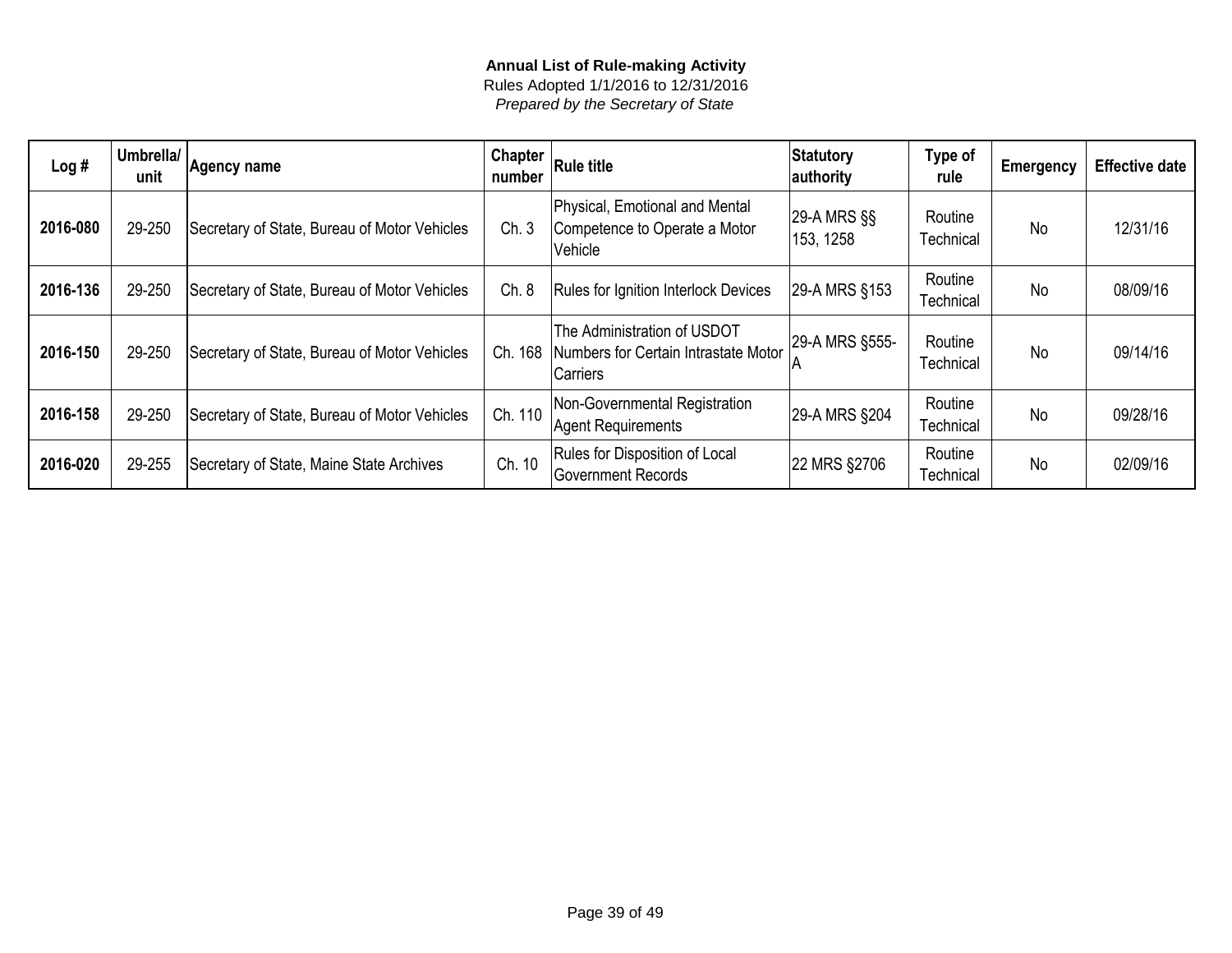| Log#     | Umbrella/<br>unit | Agency name                                                                     | Chapter<br>number | <b>Rule title</b>                                                                                     | Statutory<br>authority                                         | Type of<br>rule      | <b>Emergency</b> | <b>Effective date</b> |
|----------|-------------------|---------------------------------------------------------------------------------|-------------------|-------------------------------------------------------------------------------------------------------|----------------------------------------------------------------|----------------------|------------------|-----------------------|
| 2016-015 | 65-407            | Public Utilities Commission                                                     | Ch. 396           | <b>Efficiency Maine Trust Procurement</b><br>Funding Cap                                              | 35-A MRS §§<br>104, 111,<br>$10110(4-A)$                       | Routine<br>Technical | No               | 02/01/16              |
| 2016-042 | 65-407            | Public Utilities Commission                                                     | Ch. 895           | <b>Underground Facility Damage</b><br><b>Prevention Requirements</b>                                  | 23 MRS §3360-A;<br>35-A MRS §§<br>104, 111; PL<br>2015 ch. 213 | Routine<br>Technical | <b>No</b>        | 03/01/16              |
| 2016-200 | 65-407            | Public Utilities Commission                                                     | Ch. 201           | <b>Provider of Last Resort Service</b><br>Quality                                                     | 35-A MRS §§<br>101, 111, 7225,<br>7225-A                       | Routine<br>Technical | <b>No</b>        | 11/26/16              |
| 2016-146 | 65-625            | Public Utilities Commission, Emergency<br><b>Services Communications Bureau</b> | Ch. 5             | Standards for the Implementation<br>and Administration of Emergency<br><b>Fire Dispatch Protocols</b> | <b>25-A MRS</b><br>S2927(3-C)                                  | Routine<br>Technical | <b>No</b>        | 09/03/16              |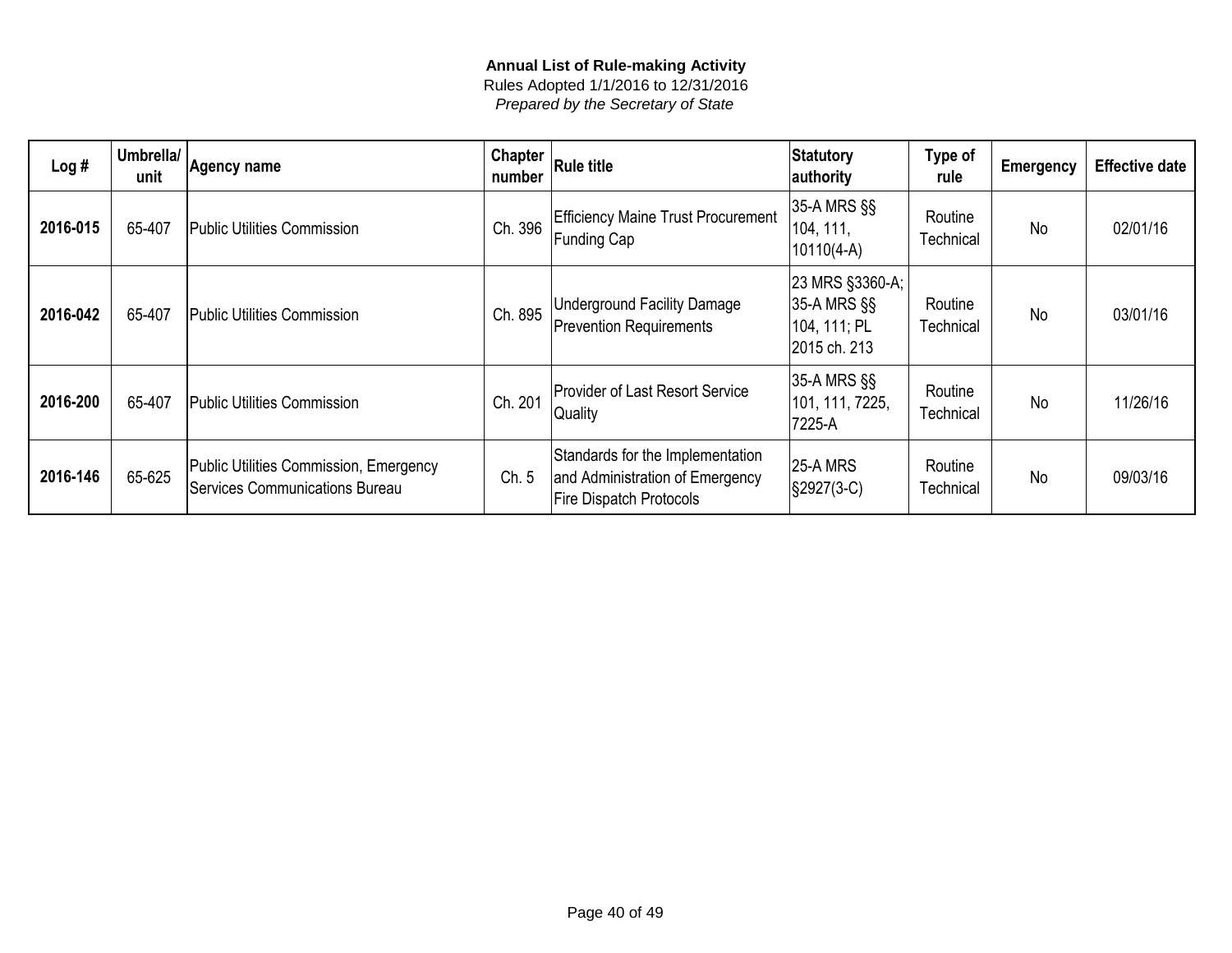| Log#     | Umbrella/<br>unit | Agency name                    | Chapter<br>number | <b>Rule title</b>                                 | Statutory<br>authority                                                                                      | <b>Type of</b><br>rule | Emergency | <b>Effective date</b> |
|----------|-------------------|--------------------------------|-------------------|---------------------------------------------------|-------------------------------------------------------------------------------------------------------------|------------------------|-----------|-----------------------|
| 2016-072 | 90-590            | Maine Health Data Organization | Ch. 270           | Uniform Reporting System for<br>Quality Data Sets | 22 MRS §§ 8704<br>sub-§4, §8708; 24<br>A MRS<br>$\vert$ §6951(2),(3);<br>Resolve 2015 ch.                   | Major<br>Substantive   | <b>No</b> | 06/01/16              |
| 2016-108 | 90-590            | Maine Health Data Organization | 120<br>Ch.        | Release of Data to the Public                     | PL 2013 ch. 528;<br><b>22 MRS</b><br>$\frac{1}{2}$ §8704(4);<br>Resolves 2015<br>ch. 79; 22 MRS<br>ch. 1683 | Major<br>Substantive   | <b>No</b> | 07/28/16              |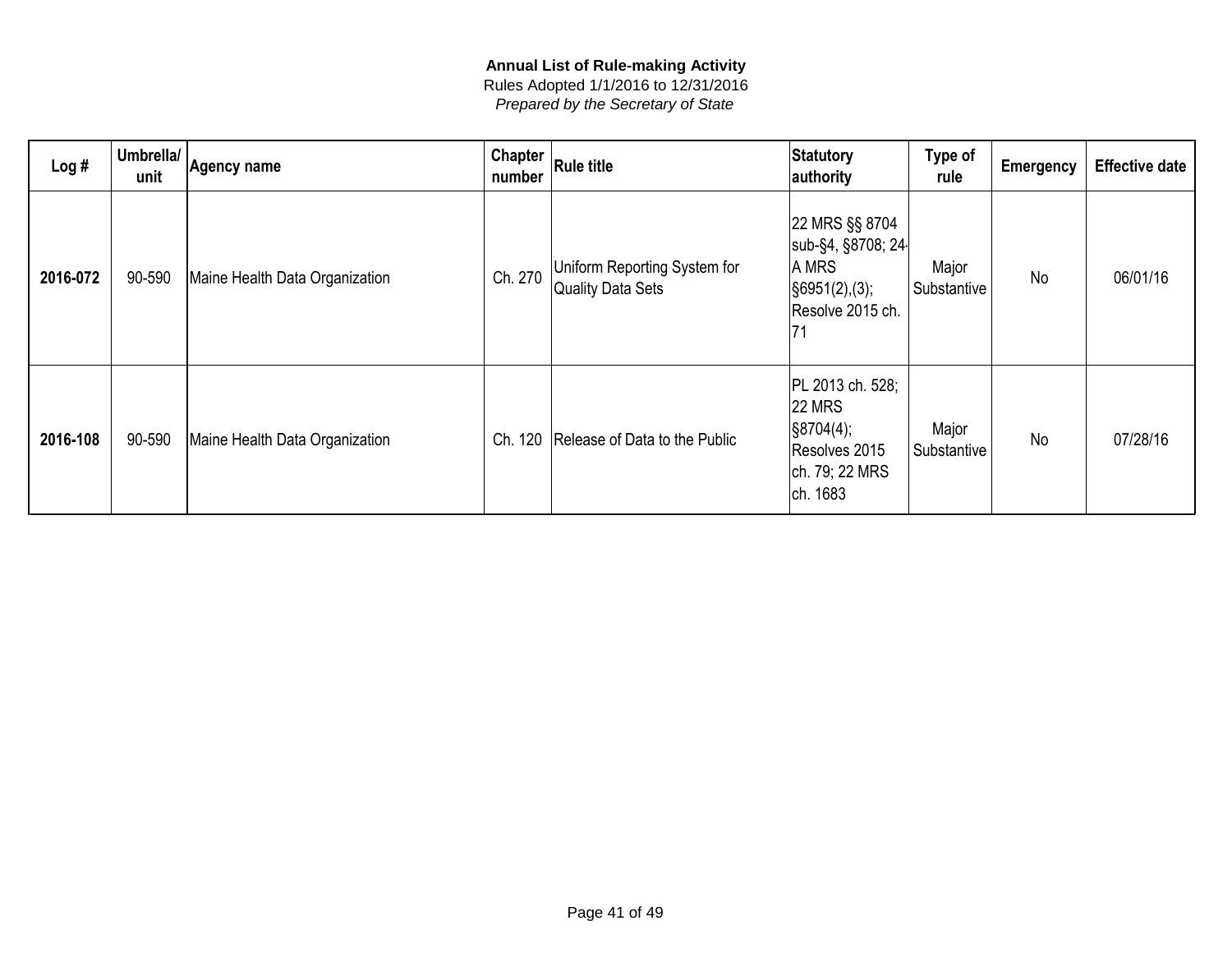| Log #    | Umbrella/<br>unit | Agency name                                                        | <b>Chapter</b><br>number | <b>Rule title</b> | Statutory<br>authority            | <b>Type of</b><br>rule      | Emergency | <b>Effective date</b> |
|----------|-------------------|--------------------------------------------------------------------|--------------------------|-------------------|-----------------------------------|-----------------------------|-----------|-----------------------|
| 2016-023 | 94-270            | Commission on Governmental Ethics and<br><b>Election Practices</b> | Ch.                      | l Procedures      | 1 MRS §1003(1);<br>21-A MRS §1126 | Routine<br><b>Fechnical</b> | No        | 02/16/16              |
| 2016-151 | 94-270            | Commission on Governmental Ethics and<br><b>Election Practices</b> | Ch.                      | Procedures        | 1 MRS §1003(1)                    | Routine<br><b>Fechnical</b> | No        | 09/26/16              |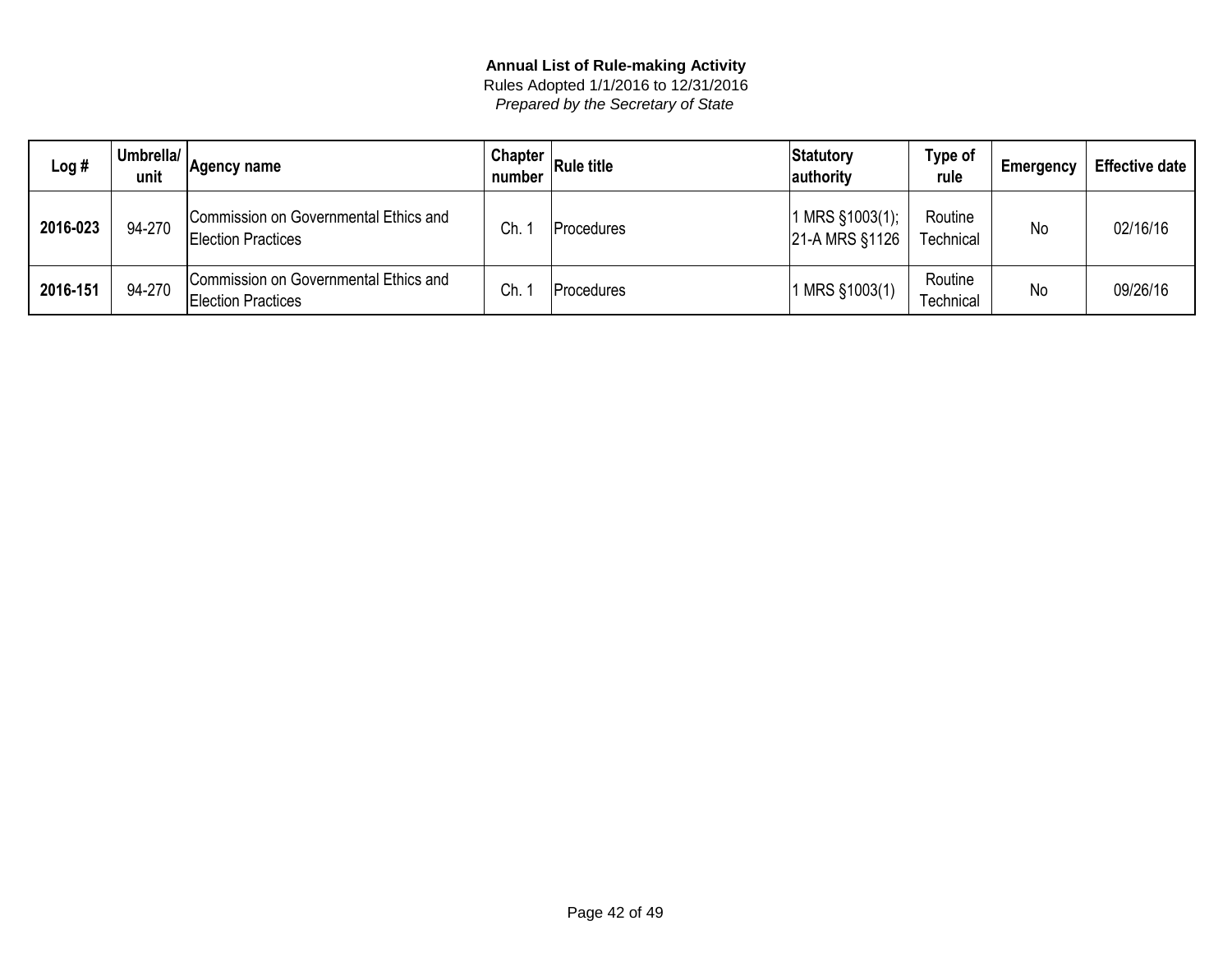| Log#     | Umbrella/<br>unit | Agency name                             | <b>Chapter</b><br>number | <b>Rule title</b>                                                                                     | Statutory<br>authority             | Type of<br>rule      | <b>Emergency</b> | <b>Effective date</b> |
|----------|-------------------|-----------------------------------------|--------------------------|-------------------------------------------------------------------------------------------------------|------------------------------------|----------------------|------------------|-----------------------|
| 2016-081 | 94-411            | Maine Public Employee Retirement System | Ch. 204                  | <b>Waiver of Member Payment</b><br>Requirement Where Caused by<br><b>Employer Error or Omission</b>   | 5 MRS §17103(4)                    | Routine<br>Technical | <b>No</b>        | 05/08/16              |
| 2016-099 | 94-411            | Maine Public Employee Retirement System | Ch. 803                  | <b>Participating Local District</b><br><b>Consolidated Plan</b>                                       | $ 5$ MRS $\S$<br> 17103(4), 18801  | Routine<br>Technical | <b>No</b>        | 06/05/16              |
| 2016-112 | 94-411            | Maine Public Employee Retirement System | Ch. 501                  | Eligibility of M.S.R.S. Members to<br>Apply for Disability Retirement<br>Benefits                     | $ 5$ MRS $\S$<br>1031(5), 17103(4) | Routine<br>Technical | No               | 07/04/16              |
| 2016-113 | 94-411            | Maine Public Employee Retirement System |                          | Disability Retirement under 5 MRSA<br>Ch. 508 $\frac{1}{3}1122$ as in Effect Prior to July 1,<br>1977 | $ 5$ MRS $\S$<br>1031(5), 17103(4) | Routine<br>Technical | No               | 07/04/16              |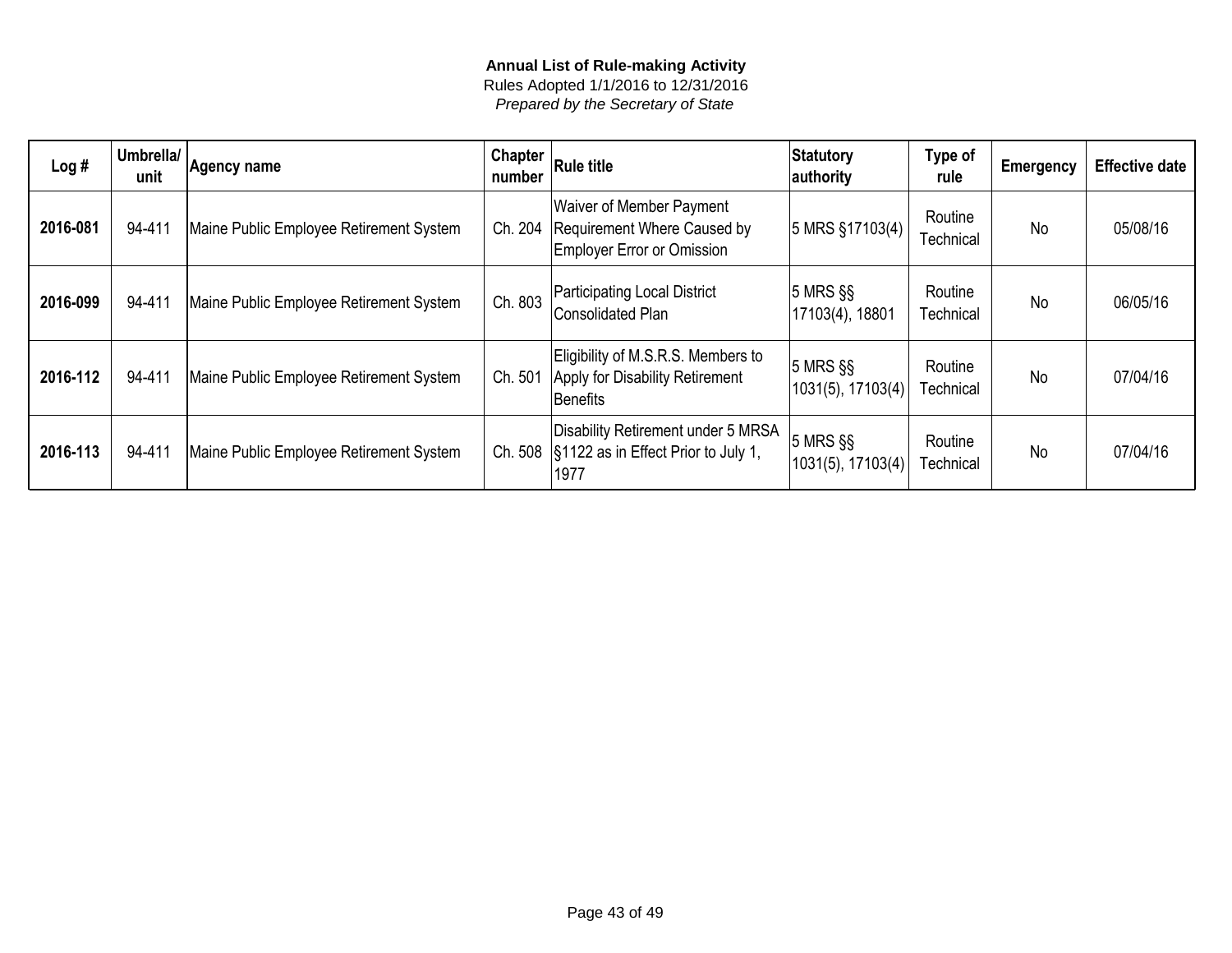| Log#     | Umbrella/<br>unit | Agency name                       | <b>Chapter</b><br>number | <b>Rule title</b>                                          | Statutory<br>authority                                                                                                                           | Type of<br>rule      | <b>Emergency</b> | <b>Effective date</b> |
|----------|-------------------|-----------------------------------|--------------------------|------------------------------------------------------------|--------------------------------------------------------------------------------------------------------------------------------------------------|----------------------|------------------|-----------------------|
| 2016-018 | 94-457            | <b>Finance Authority of Maine</b> | Ch. 612                  | Maine Dental Education Loan and<br>Loan Repayment Programs | <b>20-A MRS</b><br><b>§12305</b>                                                                                                                 | Routine<br>Technical | No               | 02/07/16              |
| 2016-100 | 94-457            | <b>Finance Authority of Maine</b> | Ch. 611                  | Maine College Savings Program                              | 10 MRS §969-<br>$A(14)$ ; 20-A MRS<br>$\frac{1}{3}11617(2)$ ;<br>Protecting<br>Americans from<br>Tax Hikes (PATH)<br>Act of 2015 (PL<br>114-113) | Routine<br>Technical | <b>No</b>        | 06/05/16              |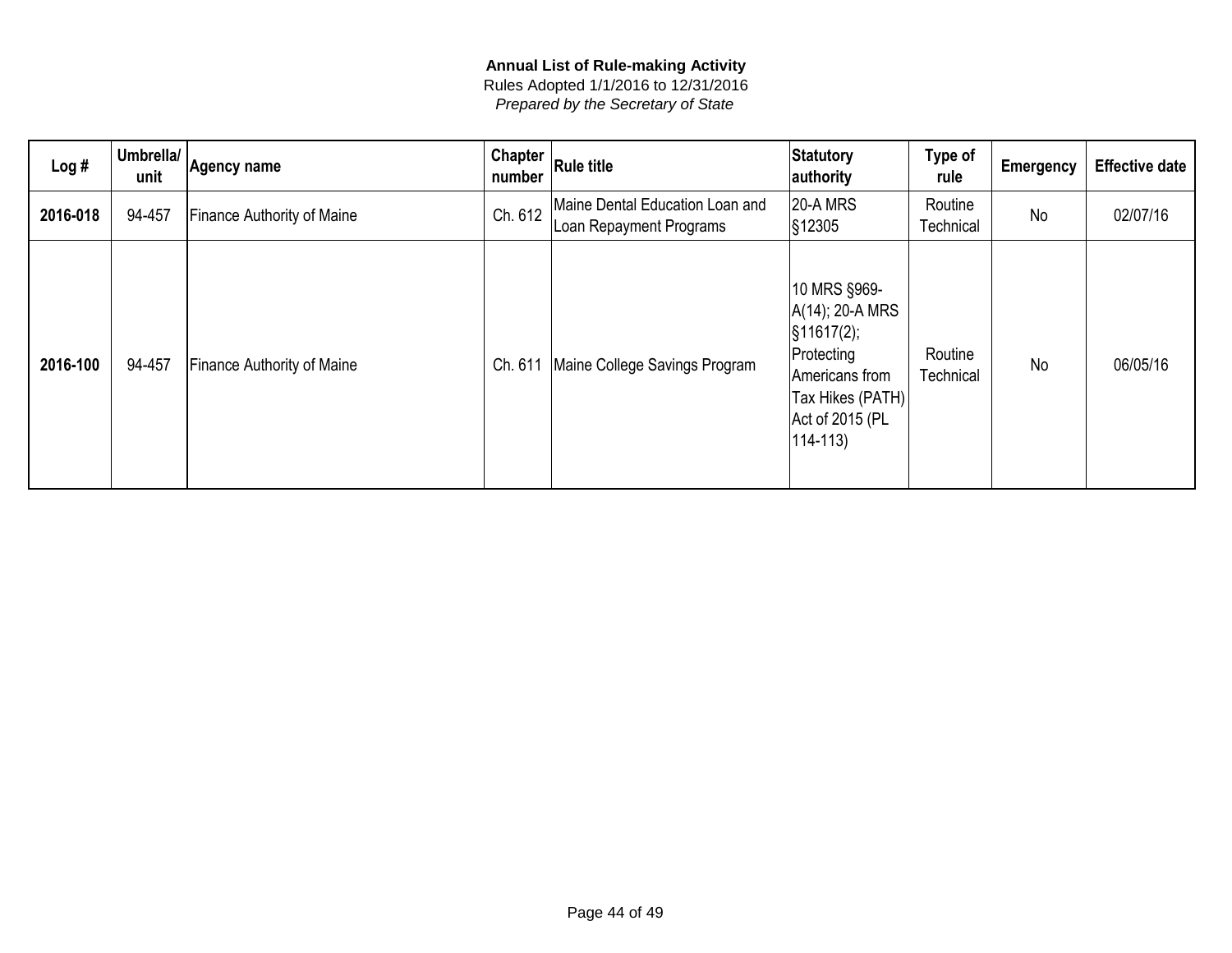| Log #    | Umbrella/<br>unit | Agency name                | <b>Chapter</b><br>number | <b>Rule title</b>                                                    | Statutory<br>authority         | Type of<br>rule     | Emergency | <b>Effective date</b> |
|----------|-------------------|----------------------------|--------------------------|----------------------------------------------------------------------|--------------------------------|---------------------|-----------|-----------------------|
| 2016-039 | 94-591            | Motor Carrier Review Board | Ch. 24                   | The Process for the Selection and<br><b>Review of Motor Carriers</b> | 29-A MRS<br>$\frac{1}{562(4)}$ | Routine<br>echnical | No        | 03/14/16              |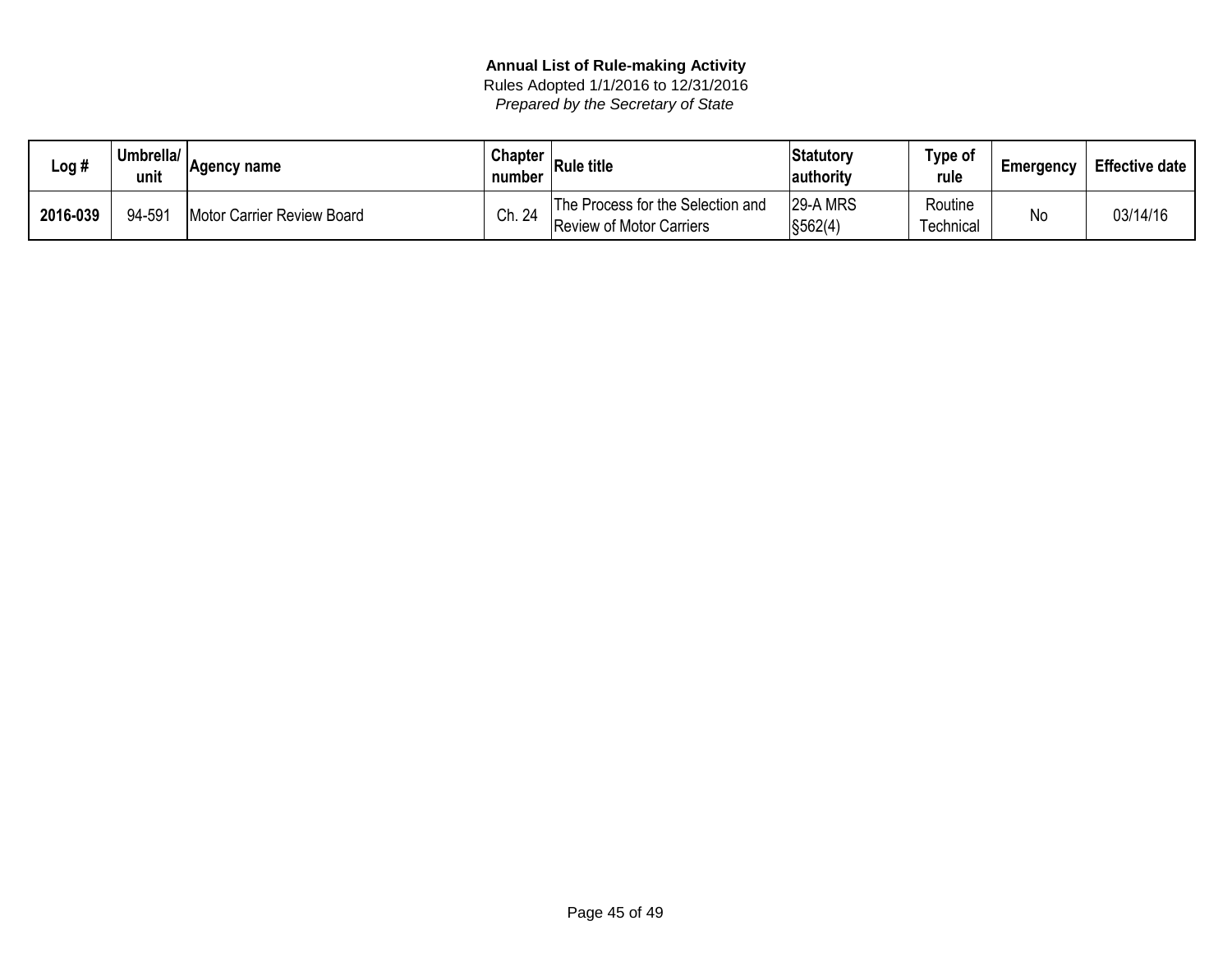| Log#     | Umbrella/<br>unit | Agency name                                 | Chapter $ $<br>number | <b>Rule title</b>                                                                         | Statutory<br>authority                                                                                | Type of<br>rule      | <b>Emergency</b> | <b>Effective date</b> |
|----------|-------------------|---------------------------------------------|-----------------------|-------------------------------------------------------------------------------------------|-------------------------------------------------------------------------------------------------------|----------------------|------------------|-----------------------|
| 2016-091 | 94-649            | Maine Commission on Indigent Legal Services | Ch.3                  | <b>Eligibility Requirements for</b><br>Specialized Case Types                             | $ 4$ MRS<br>$\left  \S 1804(2)(B), (2)(G) \right $<br>), (3)(E)(4)(D);<br>Resolve 2015 ch.<br> 75     | Major<br>Substantive | <b>No</b>        | 06/10/16              |
| 2016-092 | 94-649            | Maine Commission on Indigent Legal Services | Ch. 301               | Fee Schedule and Administrative<br>Procedures for Payment of<br>Commission Signed Counsel | 4 MRS<br>$\frac{1}{3}$ 1804(2)(F),<br> (3)(B),(3)(F),(4)(D)<br>); Resolve 2015<br>  <sub>ch.</sub> 74 | Major<br>Substantive | <b>No</b>        | 06/10/16              |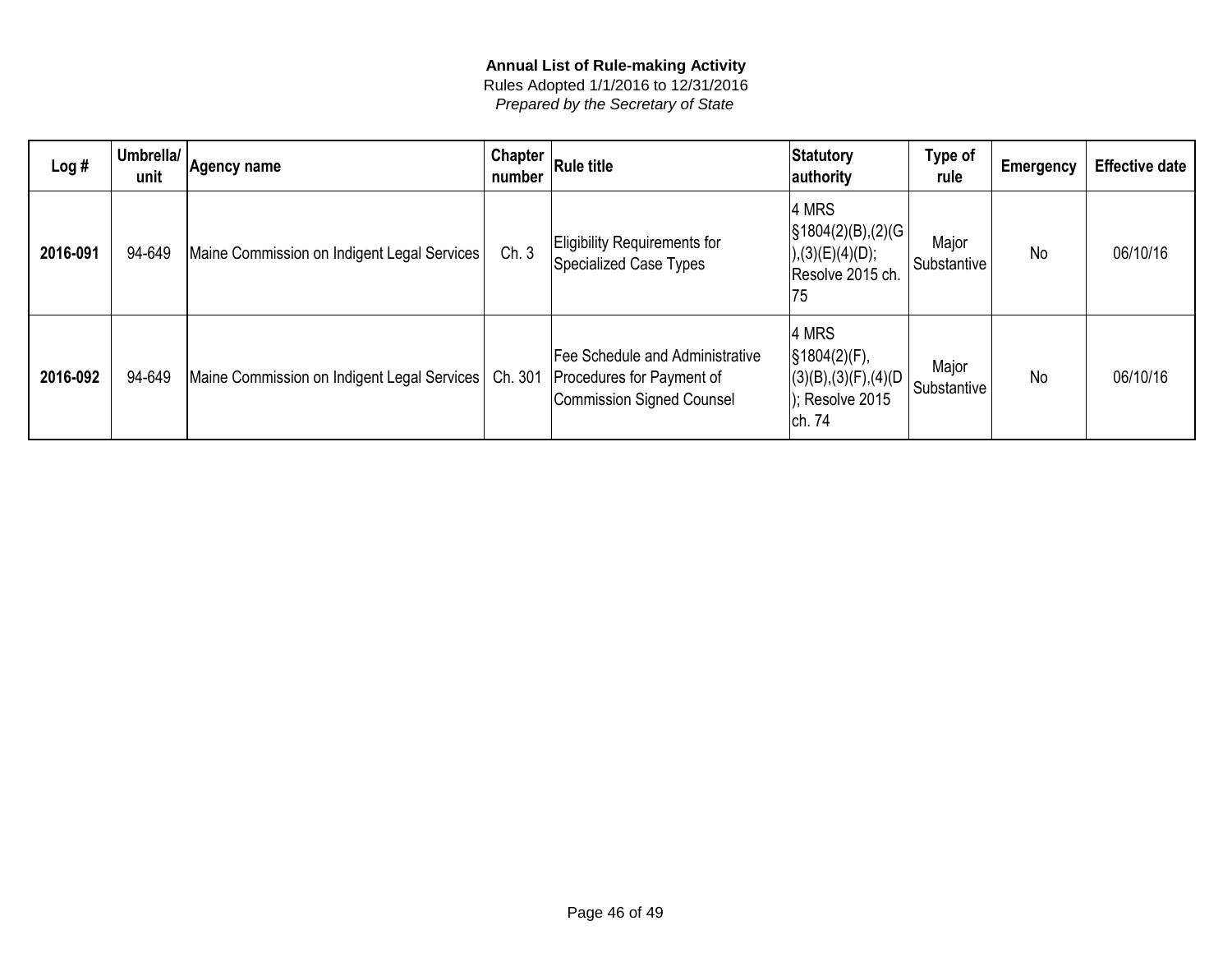| Log#     | Umbrella/<br>unit | <b>Agency name</b>            | <b>Chapter</b><br>number | <b>Rule title</b>                         | <b>Statutory</b><br>authority                                                                                | Type of<br>rule      | Emergency | <b>Effective date</b> |
|----------|-------------------|-------------------------------|--------------------------|-------------------------------------------|--------------------------------------------------------------------------------------------------------------|----------------------|-----------|-----------------------|
| 2016-057 | 99-346            | Maine State Housing Authority | Ch. 25                   | Weatherization Assistance Program<br>Rule | 30-A MRS §§<br>4722(1)(W),<br>4741(15)                                                                       | Routine<br>Technical | No        | 04/03/16              |
| 2016-131 | 99-346            | Maine State Housing Authority | Ch. 16                   | Low Income Housing Tax Credit<br>Rule     | 30-A MRS §§<br> 4741(1),(14);<br>Section 42 of the<br><b>Internal Revenue</b><br>Code of 1986, as<br>amended | Routine<br>Technical | <b>No</b> | 08/07/16              |
| 2016-132 | 99-346            | Maine State Housing Authority | Ch. 24                   | Home Energy Assistance Program<br>Rule    | 30-A MRS §§<br>4722(1)(W),<br>4741(15), 4991<br>$ et\,seq$ .; 42 USCA<br>§§ 8621 et seq.                     | Routine<br>Technical | <b>No</b> | 08/07/16              |
| 2016-213 | 99-346            | Maine State Housing Authority | Ch. 33                   | Home Modification Tax Credit Rule         | 30-A MRS<br> §4741(1); 36<br><b>MRS §5219-NN</b>                                                             | Routine<br>Technical | No        | 12/11/16              |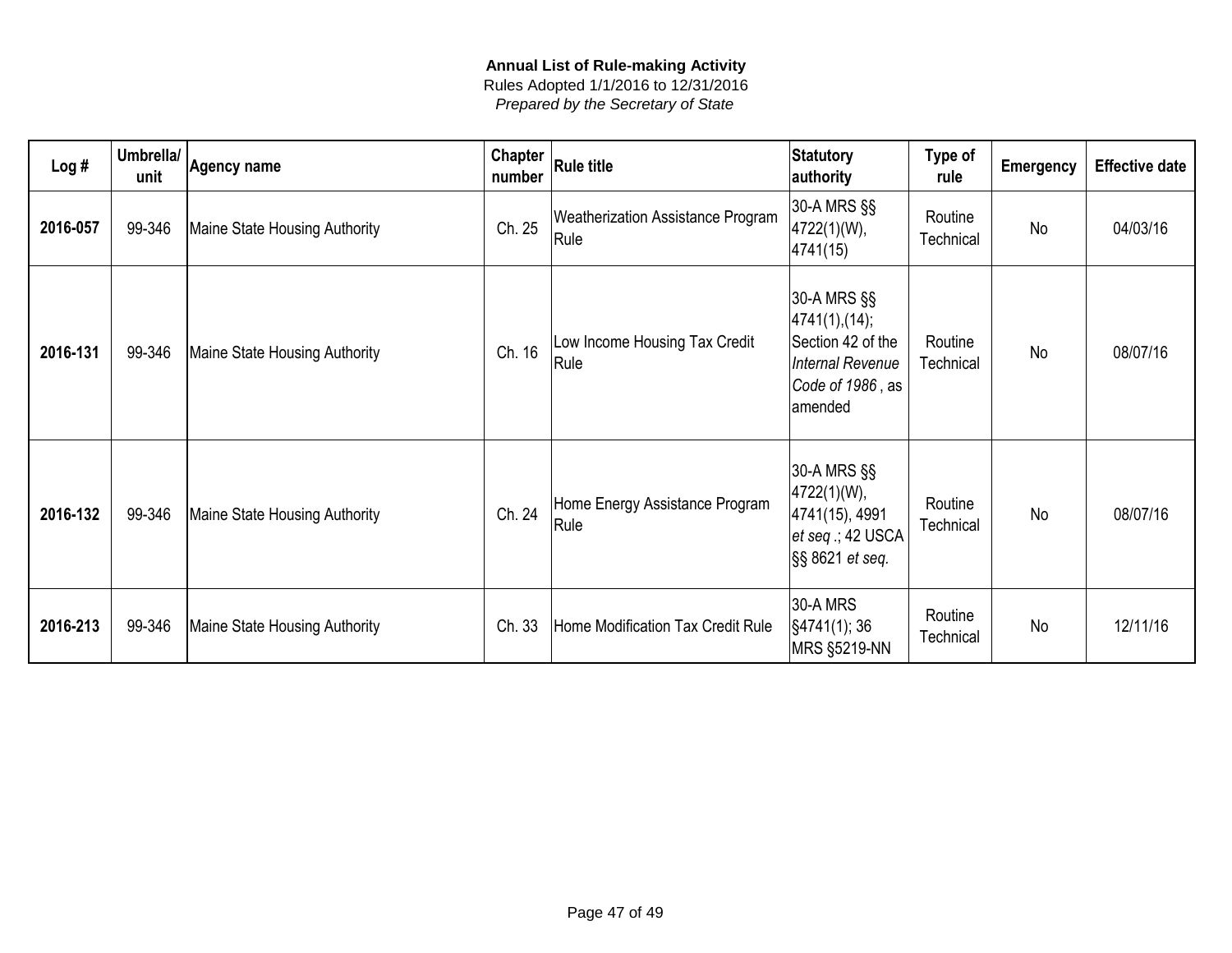| ∟og #    | Umbrella/<br>unit | Agency name              | <b>Chapter</b><br>number | ∣Rule title                                                             | Statutory<br>authority | Type of<br>rule      | Emergency | <b>Effective date</b> |
|----------|-------------------|--------------------------|--------------------------|-------------------------------------------------------------------------|------------------------|----------------------|-----------|-----------------------|
| 2016-121 | 99-420            | Maine Turnpike Authority | Ch. 2                    | Regulations for the Installation of<br>Logo Signs on the Maine Turnpike | 23 MRS §1965(U)        | Routine<br>⊺echnical | No        | 07/18/16              |